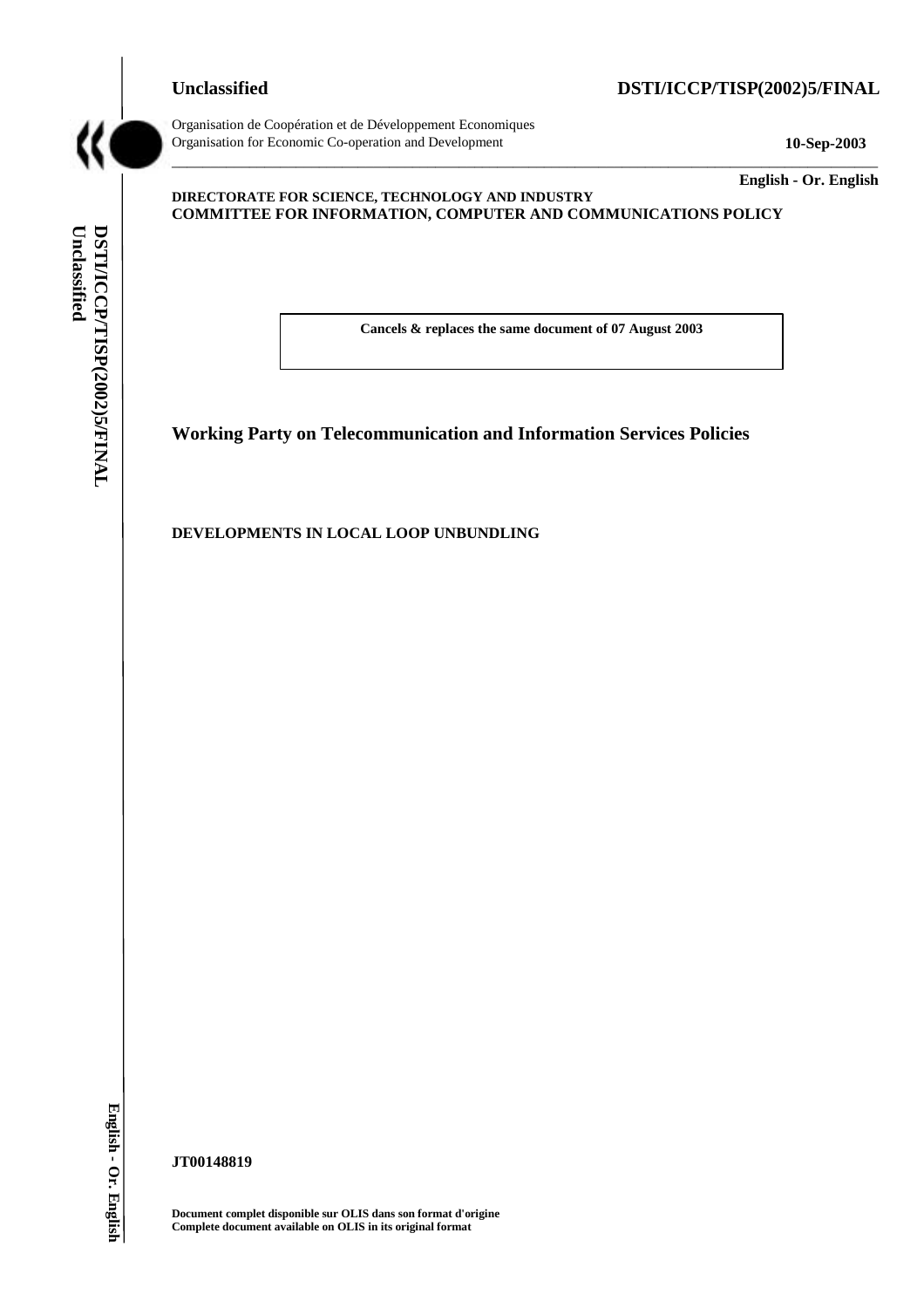### **FOREWORD**

This report was presented to the Working Party on Telecommunications and Information Services Policy (TISP) in June 2002 and was declassified by the Committee for Information, Computer and Communications Policy in March 2003.

The report was prepared by Mr. Atsushi Umino of the OECD's Directorate for Science, Technology and Industry. It is published on the responsibility of the Secretary-General of the OECD.

**Copyright OECD, 2003** 

**Applications for permission to reproduce or translate all or part of this material should be made to:** 

**Head of Publications Service, OECD, 2 rue André-Pascal, 75775 Paris Cedex 16, France.**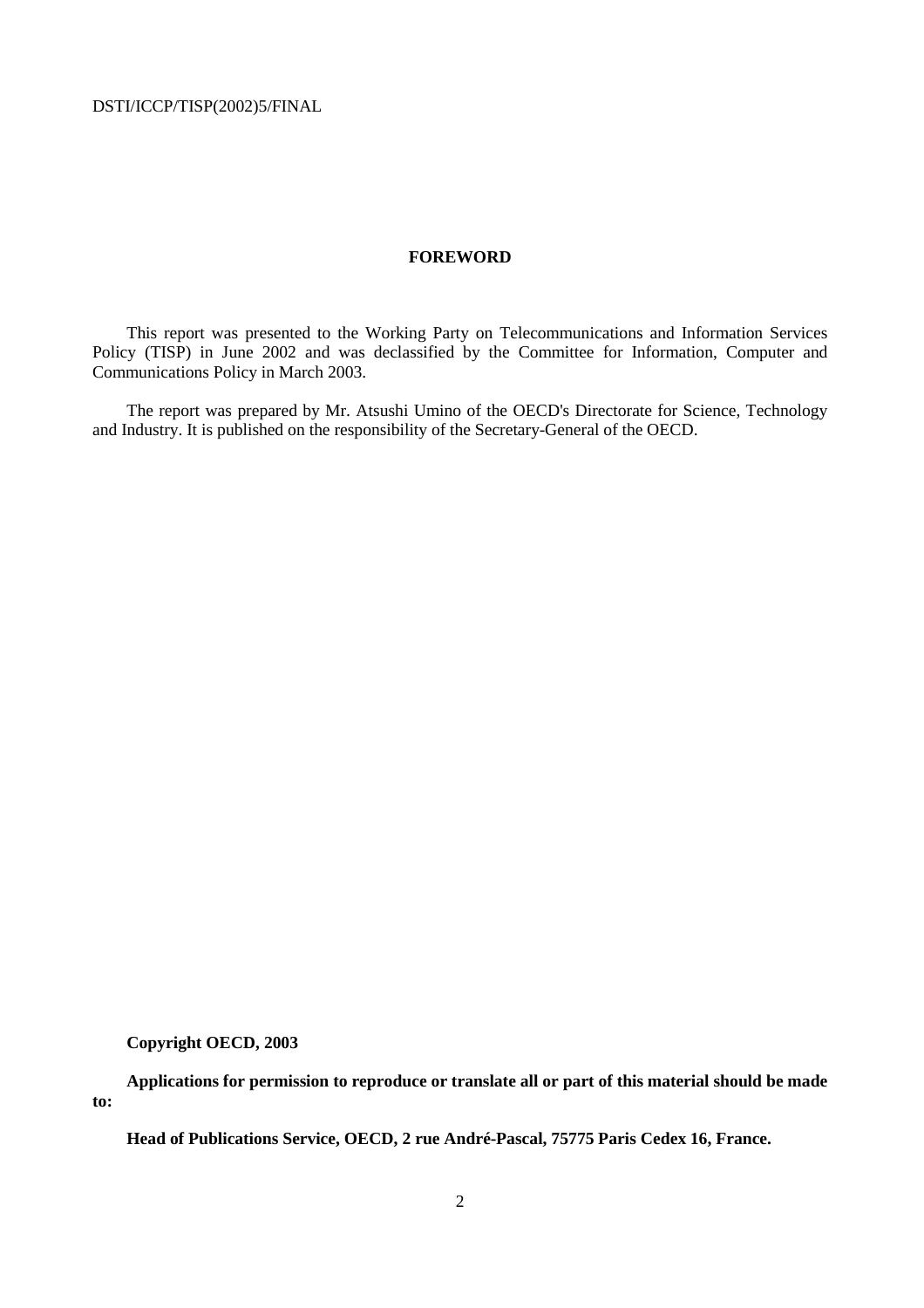# **TABLE OF CONTENTS**

|                           | <b>FOREWORD</b>                                                                                               | 2                    |
|---------------------------|---------------------------------------------------------------------------------------------------------------|----------------------|
|                           | <b>SUMMARY AND CONCLUSIONS</b>                                                                                | $\overline{4}$       |
|                           | I. LOCAL LOOP UNBUNDLING IN OECD COUNTRIES                                                                    | 6                    |
| 1.1.<br>1.2<br>1.3<br>1.4 | Overview of local loop unbundling<br>Typology of LLU<br>Technical limitations on LLU<br>Implementation of LLU | 6<br>7<br>9<br>10    |
|                           | II. THE IMPACT OF LOCAL LOOP UNBUNDLING                                                                       | 13                   |
| 2.1<br>2.2                | Impact on prices<br>Costs of LLU                                                                              | 13<br>14             |
|                           | III. BENCHMARKING OECD COUNTRIES                                                                              | 15                   |
| 3.1<br>3.2<br>3.3<br>3.4  | Implementation of LLU<br>The deployment of LLU<br>Collocation<br>Pricing                                      | 15<br>18<br>23<br>28 |
| <b>APPENDIX</b>           |                                                                                                               | 33                   |
|                           |                                                                                                               |                      |

# **Boxes**

| Box 1. Bow Wave Process in the UK                       | 28  |
|---------------------------------------------------------|-----|
| Box 2. Collocation space allocation system in Australia | 28. |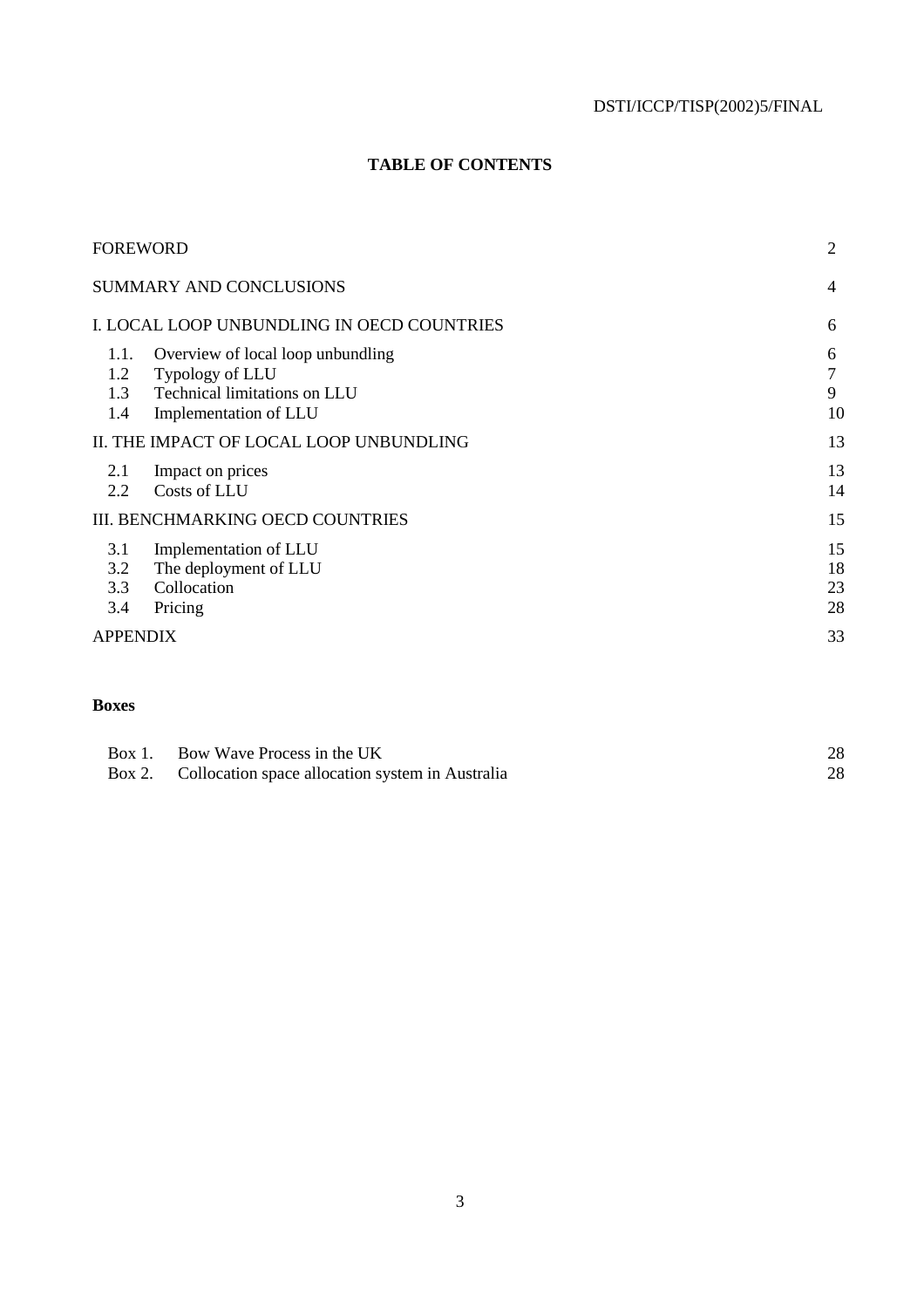### **SUMMARY AND CONCLUSIONS**

A number of OECD countries have stressed the economic and social importance of developing highspeed (broadband) Internet infrastructures and ensuring rapid growth in their subscriber base. Broadband has been viewed as important from the perspective of economic growth and productivity, and provides one of the key foundations for the development of a knowledge-based economy.

Following their existing frameworks for the creation of open competitive telecommunications markets and their WTO commitments, most OECD governments have based their policies for expanding broadband infrastructures and services on the development of competition based on a framework which ensures fair and non-discriminatory conditions of access to network resources and unrestricted competition for provision of services. Building on traditional regulatory telecommunication frameworks, many regulators have in recent years expanded these frameworks to ensure that new facility-based entrants and Internet service providers can compete with incumbents in offering broadband access and services. A number of OECD countries have over the last several years taken a major regulatory initiative by requiring the incumbent facility-based operators to offer local loop unbundling (LLU) to new access seekers.

Unbundling, as a policy, is built on the recognition that incumbent carriers have a dominant position in the provision of local communication access by virtue of their control over the local loop, which in some OECD countries is considered as an essential facility that cannot be economically replicated by alternative operators. This position of dominance has resulted from the many years during which incumbents had a monopoly in the provision of telecommunication infrastructure and voice telephony services. Despite liberalisation of telecommunication markets, it has proven extremely difficult in some OECD countries to reduce the bottleneck control of incumbents over the local loop and access to this loop. The market power of incumbents can vary in different geographic and service markets. Details of unbundling policies may therefore vary according to market conditions.

This paper focuses on the development of local loop unbundling in the OECD. It examines policies for unbundling, progress in achieving unbundling, and collocation and pricing policies for unbundling. Although LLU began as a policy to promote competition in local telephony, recently it has received attention because of its role in stimulating broadband development in a number of countries.

Progress in LLU in the majority of OECD countries has depended on:

- The extent to which incumbents have upgraded their facilities to offer xDSL and have opened up their local loops or collocation facilities.
- Progress in achieving consensus on collocation procedures and pricing.
- The availability of collocation space in some exchanges where a number of operators want space at the same time and procedures to allocate this space.
- The pace at which regulators have taken action to solve problems in applying LLU.
- The extent to which rebalancing of subscriber line prices has been undertaken in the past to ensure that there is no price squeeze on new entrants.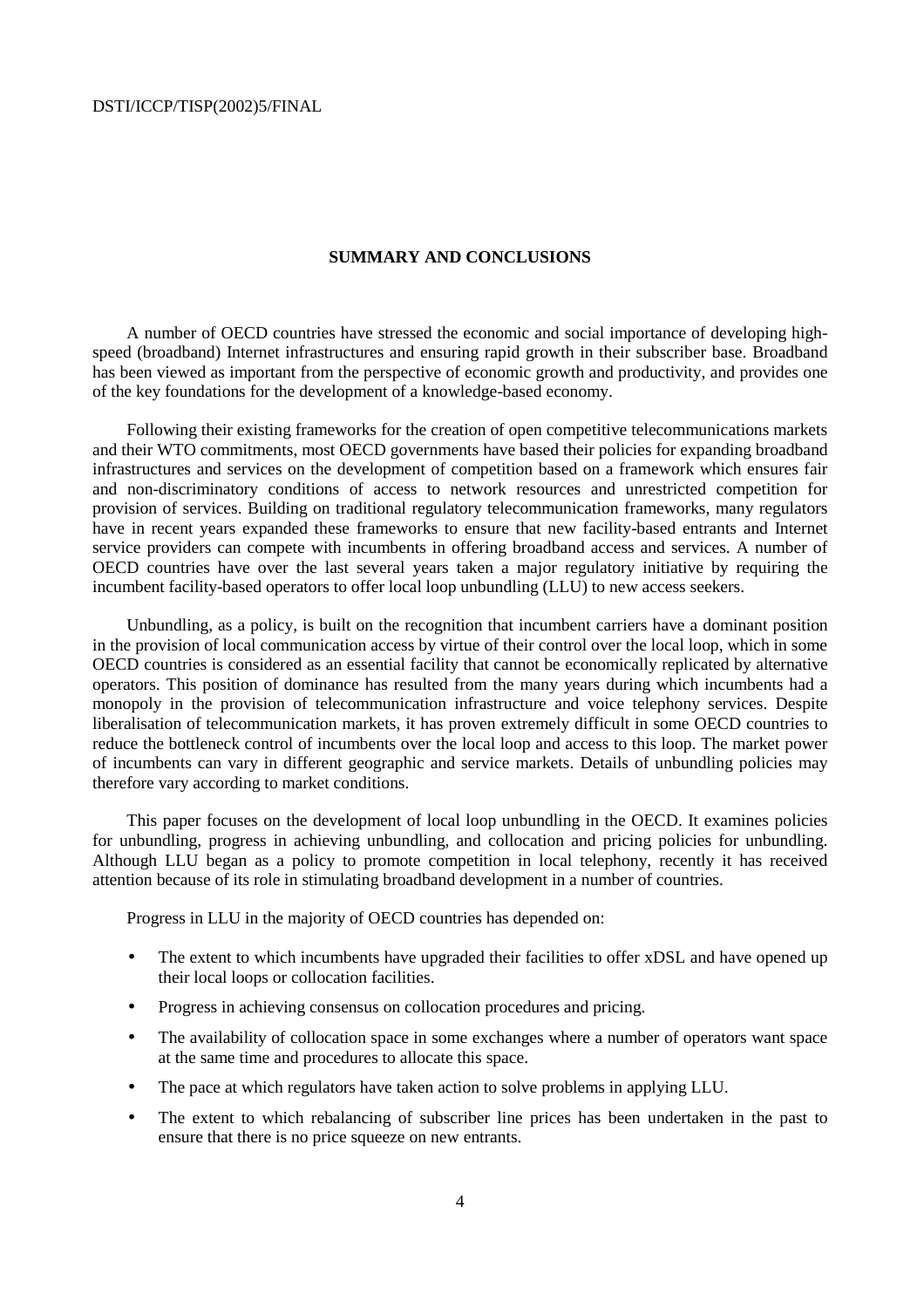Progress in LLU is constrained by its technical complexity and at times the requirement for detailed involvement by regulators. To implement LLU, operators have to take a number of functional steps such as pre-ordering, ordering, cut-over, and fault reporting in tandem with the incumbents. In addition, determining prices for LLU has raised difficulties between incumbents and new entrants (access seekers). In this context, the regulator has to find a balance between the right of the incumbents to manage their own infrastructure and the desire of new entrants for access.

Progress in the implementation of LLU differs extensively across OECD countries. For example, the United States has the longest history of LLU, and the number of unbundled local loops that the incumbents reported providing to other carriers reached approximately 9.4 million or 5.5% of incumbent local exchange carrier (ILEC) total lines by December  $2001$ .<sup>1</sup> In Japan, the number of unbundled local loops is approximately 4.2 million, equivalent to 8.25% of total lines by the end of February 2002. On the other hand, some OECD countries, such as Mexico, the Slovak Republic and Turkey have not taken initiatives for LLU implementation.

This paper concludes the following:

- The majority of countries consider that LLU has the potential to enhance local competition and assist in the development of competition for broadband services as well as in its diffusion. From this perspective, implementation of LLU is expected to benefit consumers by reducing not only local telephony but also broadband Internet access costs and accelerating the supply of new services.
- Continued regulatory intervention would be necessary where the implementation of LLU has not yet been successful because of the imbalance in negotiating power between the incumbents and new entrants.
- LLU requires operational co-ordination between the incumbent and new entrants regarding such processes as ordering, provisioning, billing, fault handling and service-level agreements. Agreement is also required in areas such as pricing, collocation and spectrum management on broadband local loops. Operational co-ordination and other agreements can be facilitated through self-regulatory frameworks or detailed intervention by regulators. The role of the regulator in arbitration remains essential.
- It is difficult to undertake appropriate monthly pricing benchmarks for LLU from this comparative study due to the limited available information. However, in some countries, such as Denmark and Sweden, relatively low monthly rental charges facilitated LLU implementation, whereas other countries, such as Ireland and the United Kingdom, have made slow progress due to relatively high charges for unbundled loops. A major element of success of unbundling is linked to the relationship between the price of the subscriber line to the end-user and the cost of unbundling for the new entrant. The former should necessarily be higher than the latter in order to allow new entrants to invest profitably in LLU. This involves the requirement to make an adequate rebalancing on the price of the subscriber line.
- LLU is not a panacea. LLU cannot address all the issues involved in relation to local market competition. Goals for a broadband society can be attained in many other ways. Primarily, the target technology for LLU would be asymmetric digital subscriber lines (ADSL) via the fixed telephone network. However, deployment of alternative technologies, such as wireless local loops, cable, fibre, satellite and Ethernet, is also important, and this may also help reduce the relative importance of LLU in the future.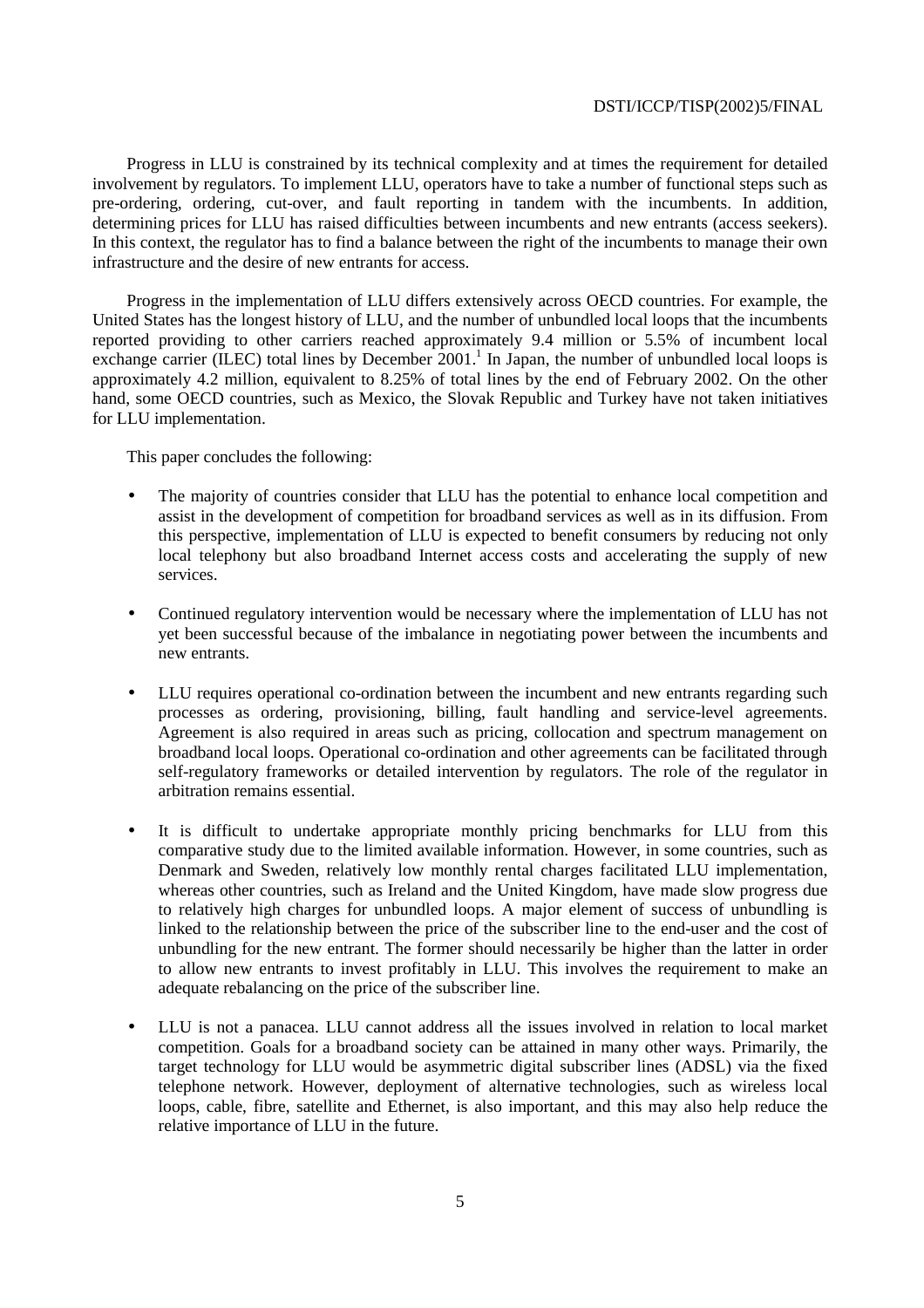### **I. LOCAL LOOP UNBUNDLING IN OECD COUNTRIES**

The local loop refers to the telecommunication circuit, usually pairs of copper wire, between the user's premises and the telecommunications operator's main distribution frame (MDF). Local loop unbundling (LLU), which will be defined in greater detail below, refers to the process in which incumbent carriers lease, wholly or in part, the local segment of their telecommunications network to competitors.

### **1.1. Overview of local loop unbundling**

Incumbent telecommunication operators have built up their local telecommunication networks over a long period in a monopoly framework. Once competition was introduced for local telecommunication services, new entrants found it extremely difficult to replicate the local networks and compete with incumbents. These difficulties included access to rights of way, the costs of network construction relative to revenue growth, and the difficulty of enticing customers, especially residential customers, to change access and service providers:

- Incumbents during the monopoly era were considered as public utilities, and in many cases were government departments. As such they had little difficulty obtaining rights of way.
- As monopolies, most incumbents used extensive cross-subsidies between services which provided revenue flows to investment in local infrastructure. These cross-subsidies have in many cases not been completely eliminated so that local subscriber lines may still be priced under cost in a number of countries.
- Residential customers tend to be relatively static with respect to changing their fixed subscriber provider relative to taking service from new entrants for long distance.

The history of facilities-based competition, especially in the local access market, has shown how difficult it is to compete for customers in this market. In those OECD countries with the longest history of local competition, new entrants have captured a relatively small part of the subscriber base. In the United States new entrants have managed to attain a market share of 9.0% of the local subscriber market since 1984, in the United Kingdom the share of new entrants for residential lines since the end of the duopoly in 1984 is 19%<sup>2</sup>, and in Japan, where the market was in principle opened in 1985, the share of new entrants is 18.5%3 .

Initially, the challenge to create local loop competition did not lead most regulators to use local loop unbundling as a policy option. Some regulators argued that unbundling would reduce incentives by new entrants to invest in network infrastructure and so would slow down the availability of alternate PSTN infrastructures and local competition.<sup>4</sup> Other regulators immediately implemented unbundling once local telecommunication markets were open to competition, but in some cases did not follow through with supporting policies (collocation, interconnection, price rebalancing) so that unbundling was insufficient by itself to create effective competition. These unbundled local loops could be used by new entrants to offer voice or other services.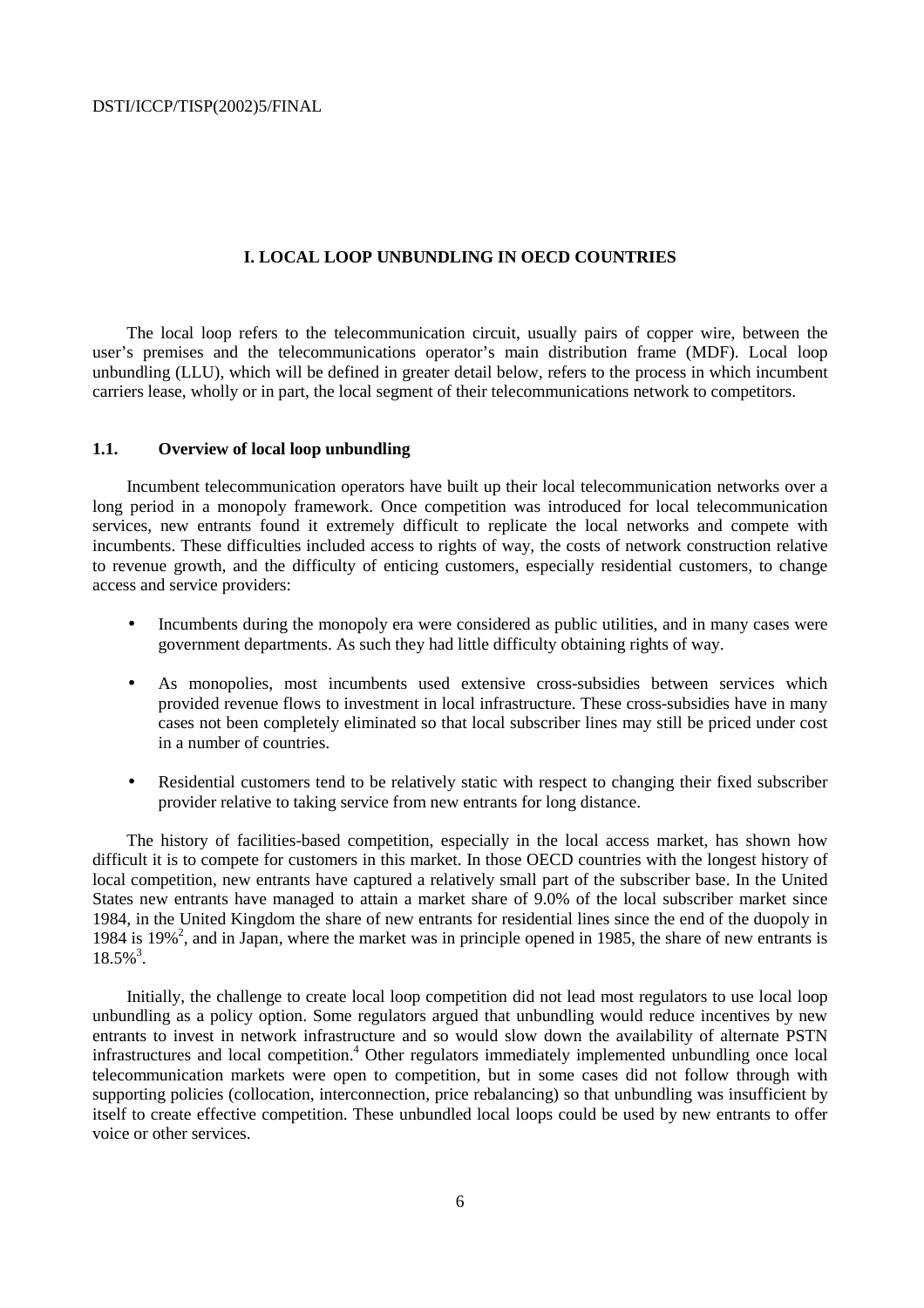The emergence of Internet services highlighted the importance of access to the local loop since Internet service providers (ISPs) have to depend on local network providers to access customers. With the emergence of high-speed Internet access (broadband) based on the public switched telecommunication network – mainly asymmetric digital subscriber line technology (ADSL) – the question of access to local network infrastructures has moved to the forefront of policy agendas. ADSL technology converts pairs of copper wire telephone lines into high-speed digital lines.

Although the main focus of LLU is the public switched telecommunication network, unbundling can be applied to fibre optic networks and a form of unbundling (shared access) could be applied to cable television networks. The issue of open access to CATV infrastructure to offer high-speed Internet is important but not supported by all regulators. This issue is not examined in this paper.

# **1.2 Typology of LLU**

Local loop unbundling can be classified into three main types:

- 1. Full unbundling (or access to "raw copper").
- 2. Line sharing or shared access.
- 3. Bitstream access.

The type of unbundling required by a new entrant will be a function of the services being offered and will be influenced by technical issues, such as MDF size and availability of collocation space. The application of LLU varies across countries. For example, in the US network unbundling includes sub-loops, switching, and operations support systems (OSS), whereas European countries basically focus on loops.

# *Full unbundling*

Full unbundling (sometimes referred to as access to raw copper) occurs when the copper pairs connecting a subscriber to the MDF are leased by a new entrant from the incumbent (Figure 1). The new entrant takes total control of the copper pairs and can provide subscribers with all services including voice. The new entrant can also enhance the copper pairs by adding ADSL technology. The incumbent still maintains ownership of the unbundled loop and is responsible for maintaining it.

### **Figure 1. Full unbundling**

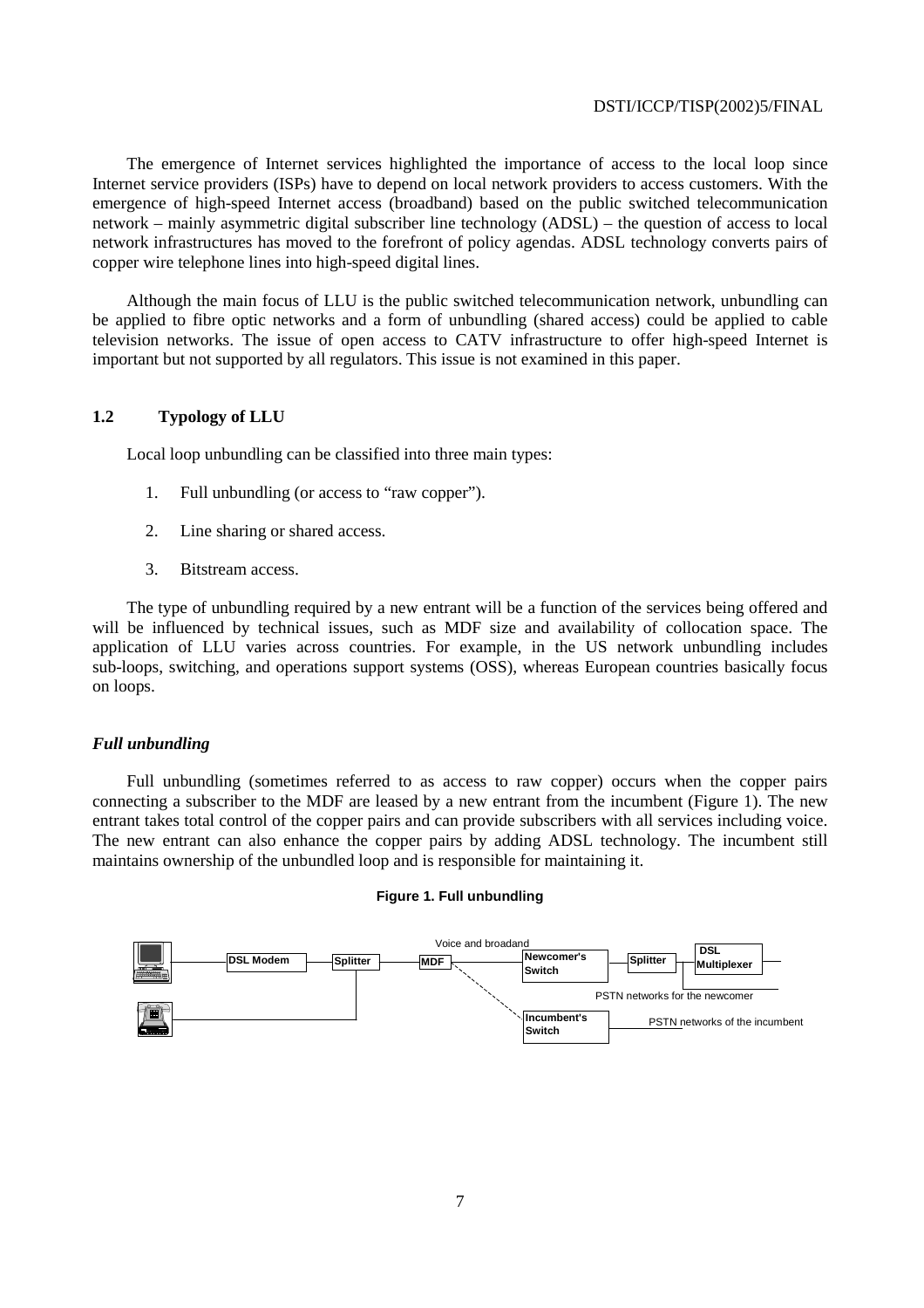### *Line sharing (shared access)*

Line sharing allows the incumbent to maintain control of the copper pair and continue providing some services to a subscriber while allowing an access seeker to lease part of the copper pair spectrum and provide services to the same subscriber (Figure  $2)^5$ . Line sharing allows the incumbent to continue to provide telephone service while the competitor provides broadband (xDSL) services on the same copper pair. With line sharing, the competing supplier uses the non-voice frequency of the loop. Consumers can obtain broadband service from the most competitive provider without installing a second line.

A primary difficulty of line sharing has to do with technical interface problems. For example, implementation of ADSL with telephony and with ISDN uses different spectrum allocation so that different equipment may be necessary both for the splitter and for ADSL. In addition, line sharing may slow down the speed for digital access in general due to "frequency unbundling". When high-speed data runs along adjacent telephone lines, the signal on one wire can bring noise into the next wire, interfering with the signal and resulting in slower data rates. This problem is known as "crosstalk", which has to be technically overcome in order to expand ADSL access via line sharing.

### **Figure 2. Line sharing**



### *Bitstream (or wholesale) access*

Bitstream access provides ISPs with a wholesale xDSL product from the incumbent. With bitstream access, the incumbent maintains control over the subscriber's line but allocates spectrum to an access seeker. The incumbent provides the ADSL technology and modems so that new entrants have no management control over the physical line and are not allowed to add other equipment. As seen in Figure 3, unlike full unbundling and line sharing, the access seekers can only supply the services that the incumbent designates. Accordingly, bitstream access reduces the level of competition compared with full unbundling and line sharing as there is no competition at the physical layer and there is no incentive for the incumbent to deploy new technology. For new entrants, a low level of service-based competition can be expected due to the fact that they can only obtain access to the system that the incumbent chooses to implement.

With bitstream access, spectrum management between operators is unnecessary because it is handled completely by the incumbent. It is partly for this reason that new entrants generally do not favour this method. This variant of LLU can be a good option, especially for ISPs. While bitstream access has been considered as a form of unbundling, there are some countries that do not view bitstream access as coming within the scope of unbundling policy.<sup>6</sup> There are also a number of countries that have not introduced this form of access at all.

Bitstream access can lead to line interference in specific situations depending on the xDSL technology used. For example, in the case of simultaneous use of xDSL technology by more than one operator, there may be difficulties in operating at the same time. In such a case it is difficult to identify the ultimate source of disturbances.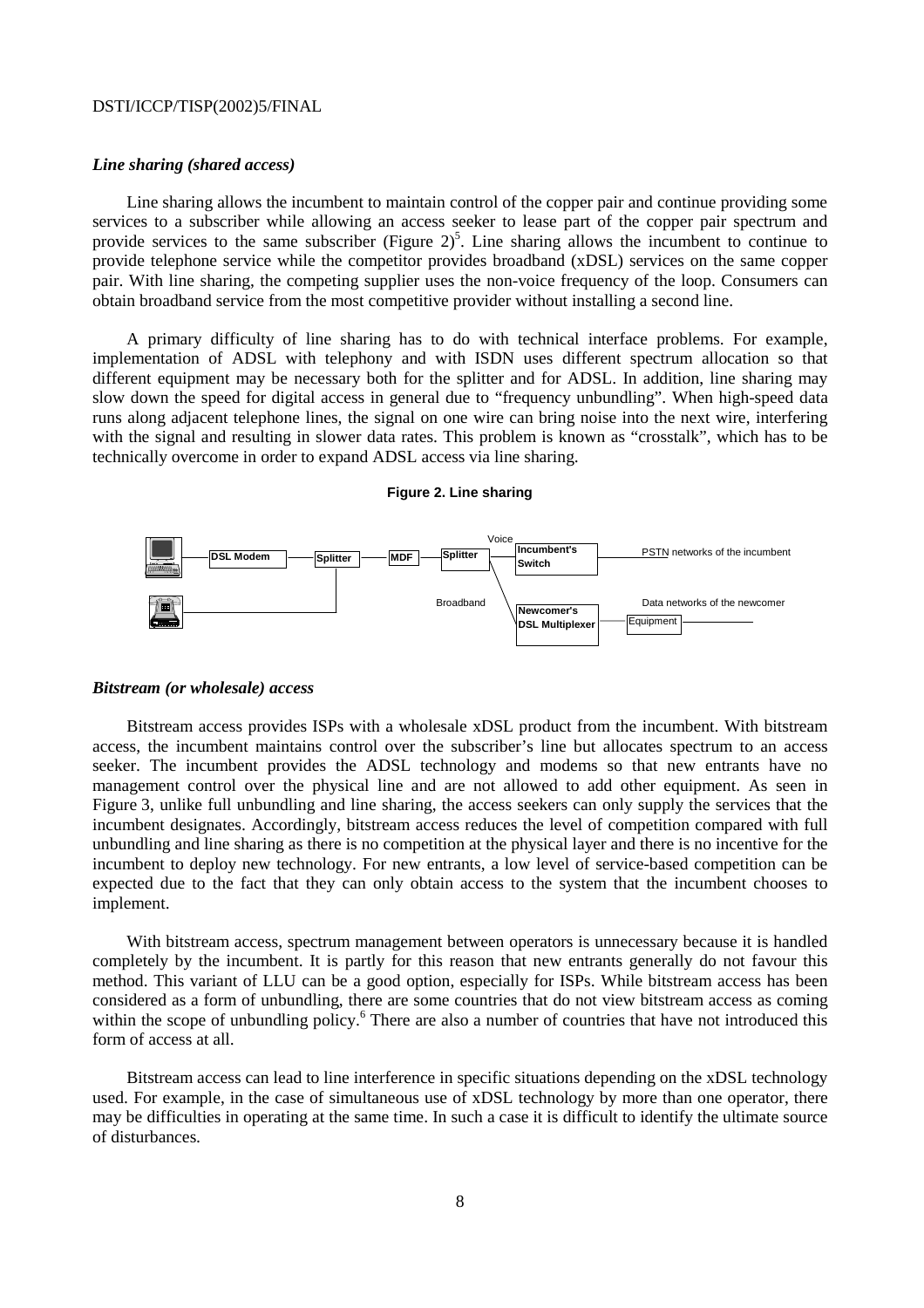

### **Figure 3. Bitstream access**

### *Sub-loop unbundling*

This paper does not examine sub-loop unbundling. Sub-loop unbundling is a much more far-reaching and complicated regulatory measure than LLU. There is also insufficient experience in this area since only several countries apply sub-loop unbundling. It allows for the possibility to gain access to the incumbent's network on an unbundled basis closer to the customer than at the MDF, that is at a point between the customer's location and the incumbent's site.<sup>7</sup> For example, this arrangement can be used to supply very high bandwidth services that can only be transmitted at a short distance on copper pairs.<sup>8</sup> The United States has introduced sub-loop unbundling since September 1999. EU regulations also required sub-loop unbundling and started infringement proceedings against countries that had not yet fully complied with EU regulations (Ireland, Germany, France, Netherlands, and Portugal<sup>9</sup>). Austria, Belgium, Denmark, Greece, Italy, Japan, Luxembourg, Spain, Sweden, and UK also introduced sub-loop unbundling, but most other OECD countries have yet to implement such extensive unbundling requirements.

### **1.3 Technical limitations on LLU**

The development of technical specifications to implement LLU is very complex. Since LLU requires a number of operations, it inevitably has some technical limitations, which might slow the speed of implementation. For example, a technical problem could arise when the incumbent extends fibre beyond the local exchange to the users' premises. In this case, the exchange area is usually converted to a digital carrier transmission (DLC) standard and the copper pair will terminate at the point between the local exchange and the users' premises (remote terminal) instead of on the MDF. The interface point between the fibre and the copper pairs will be located in an access junction or cabinet in the street. Such fibre-in-the-loop systems might expand if incumbents roll out more DLC systems to support their own broadband services. Since the xDSL modem must electronically match the digital interface at the remote terminal, new entrants will have difficulties to provide their own broadband services if the incumbent seeks to limit the equipment that can be placed at the terminal.

If the incumbent tries to roll out DLC technology in local loops after the deployment of competitors' xDSL services in the exchange area, the competitors will be obliged for technical reasons to reconfigure their network at the risk of making redundant investment.

Since xDSL services are influenced by the length of the copper loop from the premises of endusers to local exchanges, it is difficult to implement LLU in rural areas.

In addition, the incumbent has to face a number of technical difficulties which might slow down the process of implementation. For example, the incumbent might place upper limits on the number of local loops that it can technically unbundle in each local exchange per day in the process of disconnecting and reconnecting the lines.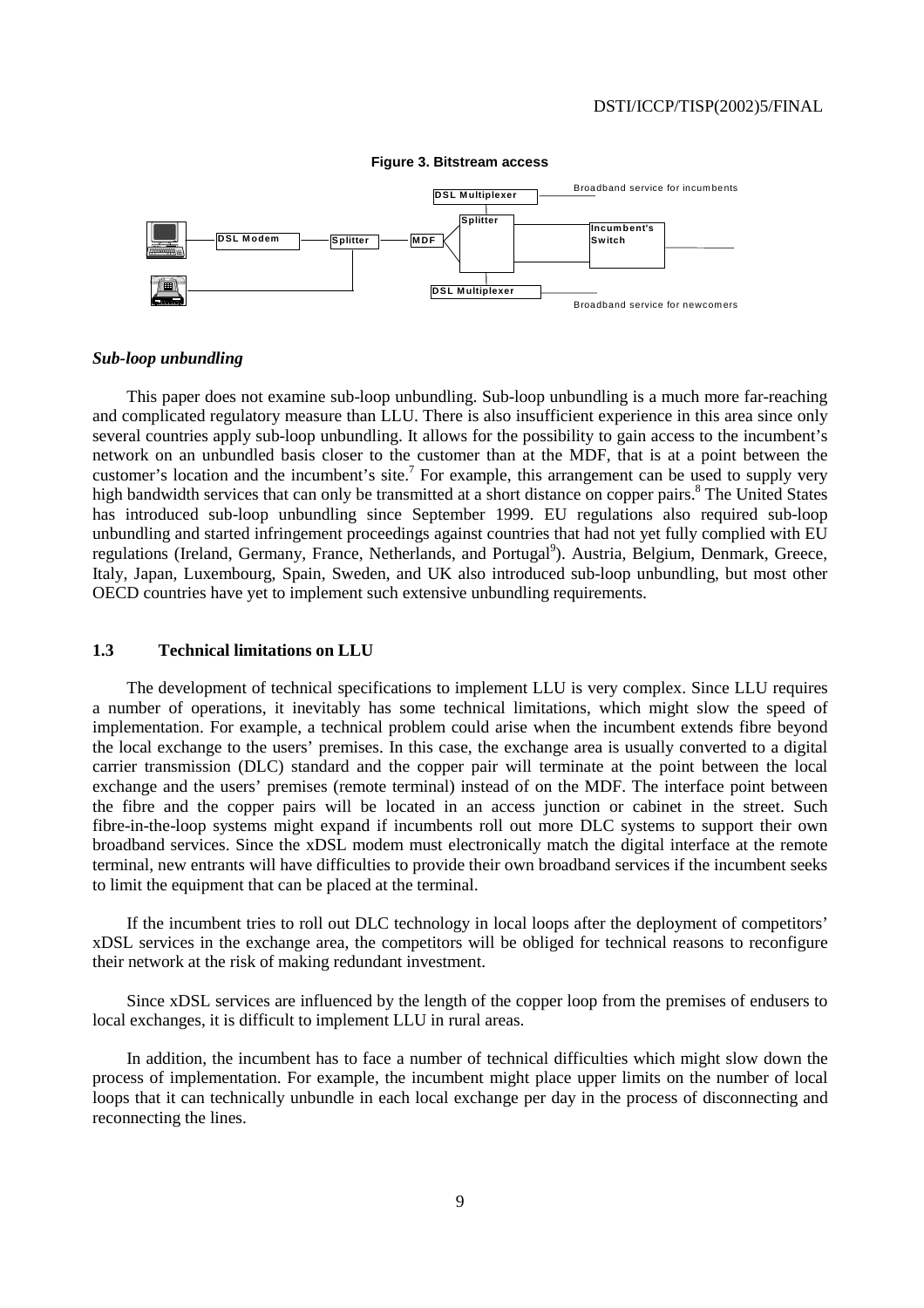However, it is important to note that these technical problems are not fundamental enough for incumbents to be serious sources of failure in switching lines for unbundling. Problems arising in practical implementation may be resolved by negotiating appropriate contracts. Above all, technical implementation problems are no more serious than in the case of interconnection.

## **1.4 Implementation of LLU**

Even though incumbents earn revenue from LLU and their costs of implementing LLU should be recovered from new entrants, they have little incentive to voluntarily implement LLU. In principle, access to the local loop comprises the following services on the part of the incumbent<sup>10</sup>:

- Supply of preliminary information necessary for implementation of LLU.
- Completely unbundled access to the local loop, which includes delivery and maintenance of the copper pair and service guarantees.
- Collocation to allow new entrants to install their equipment on the incumbent's premises.
- Connection of collocated equipment to the networks of the access seekers.

One of regulators' difficult tasks is to find ways to motivate incumbents to implement LLU. Creating such an incentive is more difficult where the incumbent is already providing xDSL services.

Because of this, in some countries incumbents have been prohibited from providing xDSL services until the launch of LLU. For example, the Australian government ensured that the incumbent would not commercially launch its own ADSL offerings before providing LLU to competitors.<sup>11</sup> In Japan, the regulator required incumbents to implement LLU when they provided trial services for DSL so that competitors were able to provide such services in the same manner in August 1998, whereas LLU was commercially provided in December 1998. Another approach is to include a so-called "sunset" provision in LLU regulations, in which the period for regulations is limited. Canada and Netherlands took this approach, although the sunset provision was suspended in Canada. This policy is based on the idea that new entrants will need a certain amount of time to deploy their own infrastructure, and that after that period local loops would not be subject to unbundling due to the development of commercial local loop market.

In order to accelerate broadband access, some regulators have sought alternative solutions so as not to delay the implementation of xDSL services. For example, a regulator could request the incumbent to make a wholesale xDSL offer before launching its own xDSL retail offer. The provision of a wholesale derivative of the incumbent's xDSL offer was the solution adopted in the United Kingdom, France and Italy.

### *Steps for implementing LLU*

To implement LLU, the incumbent and new entrants are required to take several steps. First, new entrants must provide forecasts to the incumbent regarding the local exchange areas in which they wish to provide services using LLU, their estimates of initial and future collocation space, and the number of LLU lines during the forecast period. In itself this can be problematic since forecasts will often tend to be optimistic, which may result in incumbents committing excessive resources. At the same, time new entrants might hesitate to provide detailed forecasts in light of the fact that it could disclose their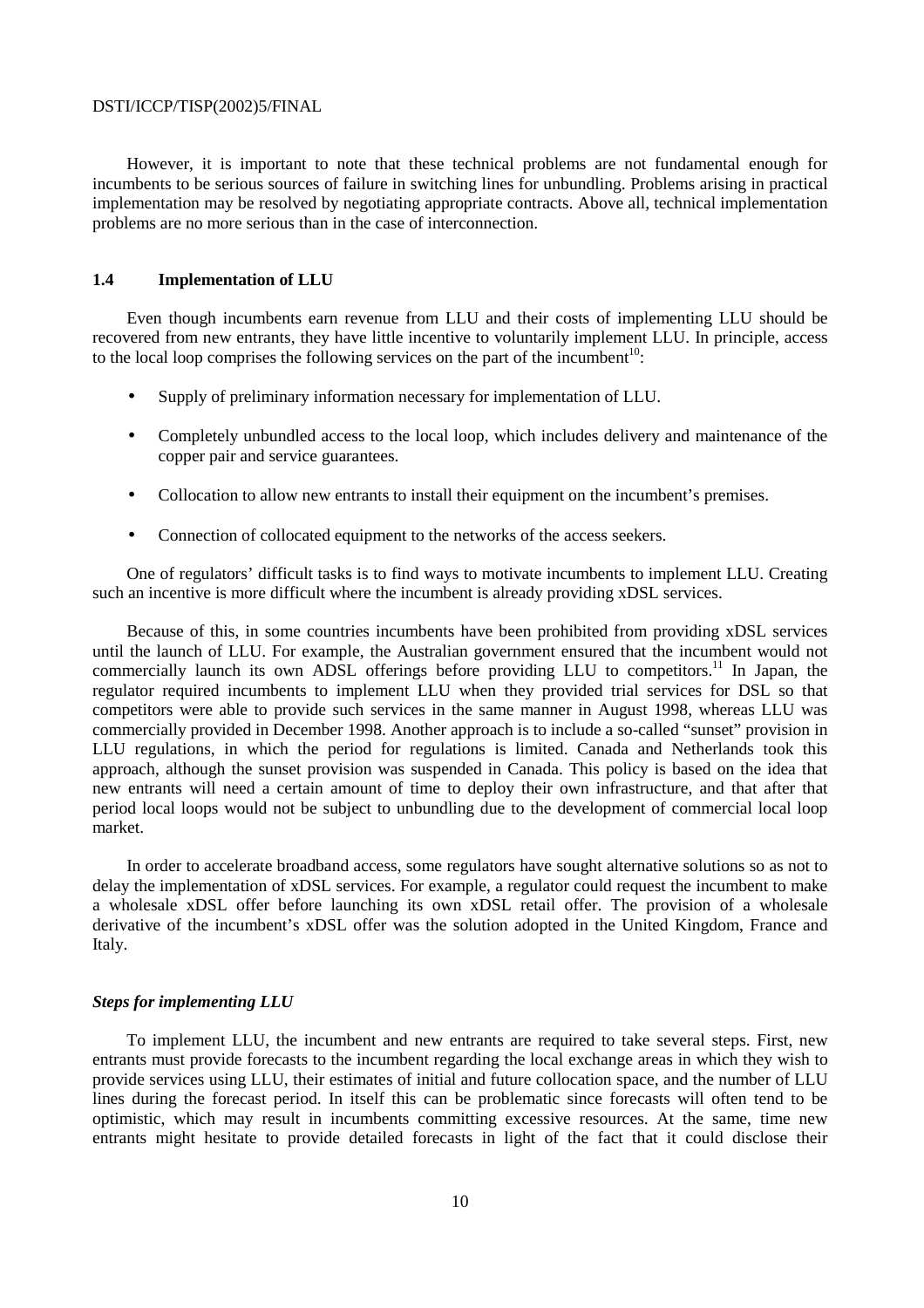commercially sensitive information. Nevertheless, it is important for new entrants to provide appropriate forecasts as a number of incumbents' sites are unlikely to accommodate all the entrants' requests at a given time through collocation. It should be noted that the obligation to provide forecasts must be counterbalanced by the incumbent's obligation to make necessary resources available in time. In other words, care must be taken to distribute the share of planning risks equally to both sides. In certain circumstances, regulators might have to intervene to enforce the adoption of service level agreements (SLAs).

Second, in response to pre-ordering information by the new entrants, the incumbents must inform new entrants of their network information as well as line qualification information and individual customer information. Network information, such as the number of loops per local exchange area, enables new entrants to plan their services using LLU. It will also help to give new entrants choices as to whether they wish to request LLU at a particular MDF without a formal enquiry process for collocation space and individual lines. Line qualification information, such as line types for particular services, will help new entrants to make an assessment of the potential availability of their services before making commitments to customers. The issue of making available individual customer information, such as billing names and addresses, can be contentious since the incumbent's customer database is often the only complete source of information. Incumbents are usually concerned that providing customer information to new entrants will result in the latter contacting customers to persuade them to change service provider. New entrants tend to think that the customer is entitled to authorise its new service provider to have access to that information. Currently, most OECD countries do not require that customer information be made available. The US is the exception.

Third, line qualification testing is required by incumbents to determine whether the local loop, mostly at the switch, is qualified for provision of xDSL services. An issue is whether the incumbent must test their loops on demand for each order from a new entrant. On-demand testing might slow the process of LLU, whereas comprehensive testing (pre-qualification) can be a burden for incumbents. However, it is expected that the development of xDSL services will spur the improvement of efficiency in testing with the emergence of new testing technologies.

Fourth, the new entrants request the incumbent to install and disconnect services for their users by sending an order form. Once the order is confirmed, the actual cut-over process to disconnect the loops from the incumbent's network and reconnect it to the new entrant's network takes place. This work should be undertaken by the incumbent. It is also often the case that the incumbent refuses to undertake the cutover outside of business hours, which can have a negative impact on business users.

Fifth, new entrants, after notification from end users, are obliged to report faults resulting from LLU after its implementation to incumbents. A determination has to be made as to whether the faulty network element is the responsibility of the new entrant or the incumbent's unbundled network.

Because of the number of different steps involved in LLU, it is important that there is close co-operation between access seekers and incumbents. Because such co-operation is difficult to impose through regulation, self-regulatory frameworks, which encourage all market players to reach agreement on the different technical and commercial aspects of LLU, are important. In some cases, the extent of conflicting interests in LLU is too great to be able to rely on a voluntary regulatory mechanism in the market. Therefore, adequate arbitration mechanisms are also critical for implementation of LLU.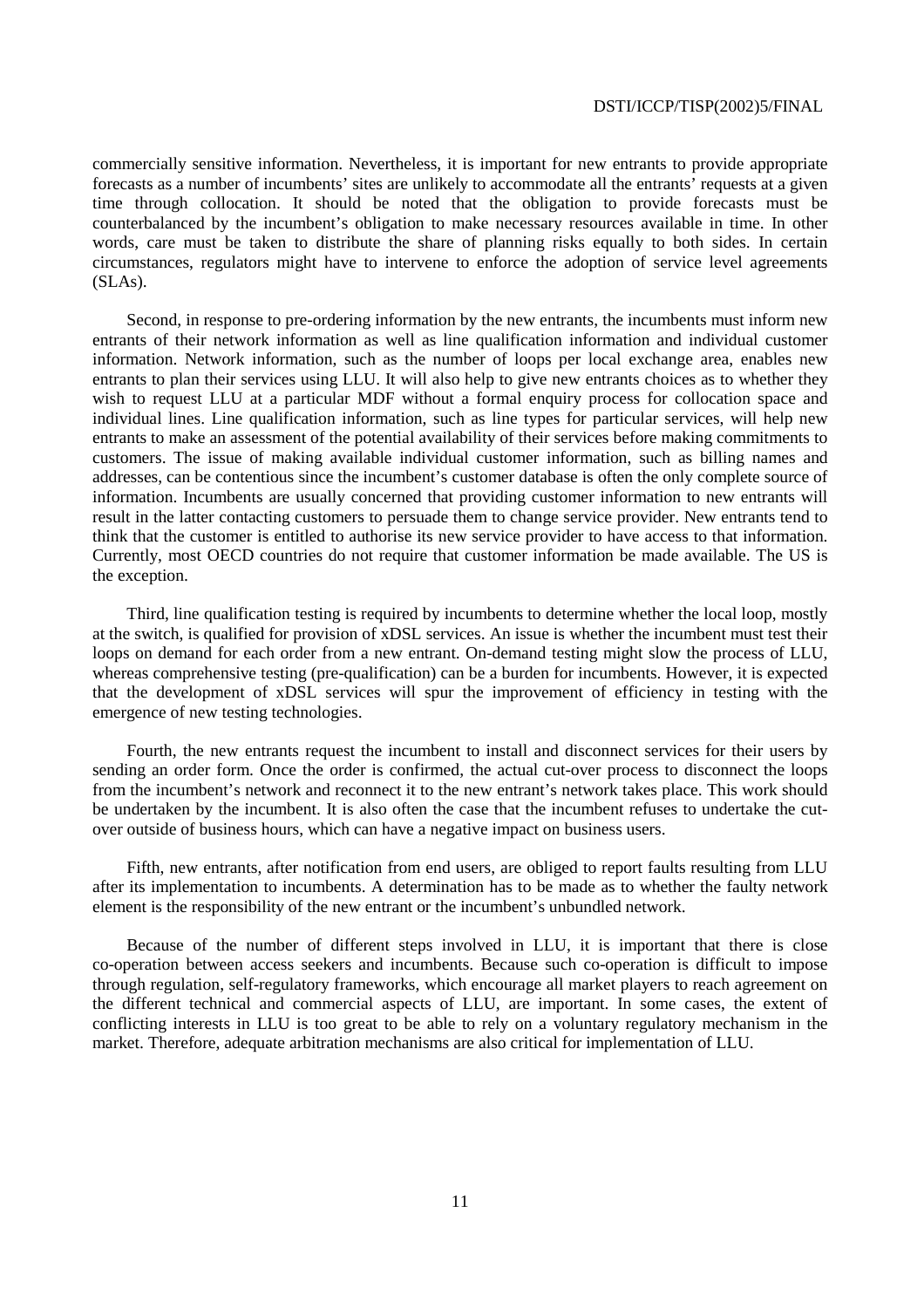# *Collocation*

Collocation is one of the more important steps in implementing LLU. Incumbents are required to provide technical resources, and the connection of technical equipment to access seekers.

Basically, there are two ways to provide physical collocation. The most common type is caged collocation, which establishes a physically separate space from the rest of the incumbent's exchange by wire mesh or solid partition. Another type is co-mingling, or cageless collocation, in which the new entrant's equipment is placed together with that of the incumbent.

Caged collocation can provide greater security for new entrants within their own separated space as well as for the incumbent within the building. Effective collocation requires that new entrants have easy access to their equipment in the incumbents' switching offices. Co-mingling is cheaper in terms of collocation, but if the incumbent insists on caged collocation, care must be taken that the space should be provided on a basis which does not treat new entrants in a discriminatory way in terms of cost. Several OECD countries, such as Canada, Japan and the United Kingdom, are trying to persuade incumbents to provide co-mingling unless there are objective criteria against it relating to technical feasibility or the need to maintain network integrity. In Japan, for instance, articles of agreement concerning interconnection of NTT East and West prescribe detailed conditions in which incumbents can refuse to provide co-mingling. The incumbents are obliged to provide co-mingling to competitors unless they have special objective reasons.

In case of line sharing, two connections are needed at the distribution frame for each shared line, one for the loop to hand over and the other for the loop of low frequency portion. This requires a larger distribution frame to support the same number of end-users in comparison with the case of full unbundling. In addition, unlike full unbundling, splitters need to be installed, which might occupy additional space. Accordingly, collocation prices in line sharing could be higher than for full unbundling.

In some cases, alternative methods for collocation are used. For example, remote collocation is an option in which the equipment of new entrants is installed on premises near the incumbent's building. However, premises near the incumbent's buildings may not be easy to obtain and the required extension of the length of copper pairs may reduce quality. With virtual collocation, the new entrants' equipment is installed and maintained by the incumbent on its premises and new entrants do not have access to these premises.

Usually the pace of collocation at local exchanges is determined by the incumbents. Often this will lead to conflicting demands by different new entrants as to which exchanges they would like to be conditioned in rolling out collocation space. Incumbents sometimes claim that the forecasts of the number of exchanges new entrants want to access are exaggerated.

Once collocation space is identified, the incumbent and new entrants have to determine how to accommodate new entrants' equipment required for LLU. Incumbents may claim, rightly or wrongly, that their exchange space is limited, especially in the case of core business areas. In addition, they may attribute the delay of implementation of collocation to the necessity to undertake an assessment of additional floor loading. Thus, new entrants often complain about the time taken to deal with their requests. While collocation space is normally allocated on a "first come, first served" basis in most countries, some countries have made some effort to improve the system. For example, the UK government introduced a voting system called the "bow wave process", which will be described later.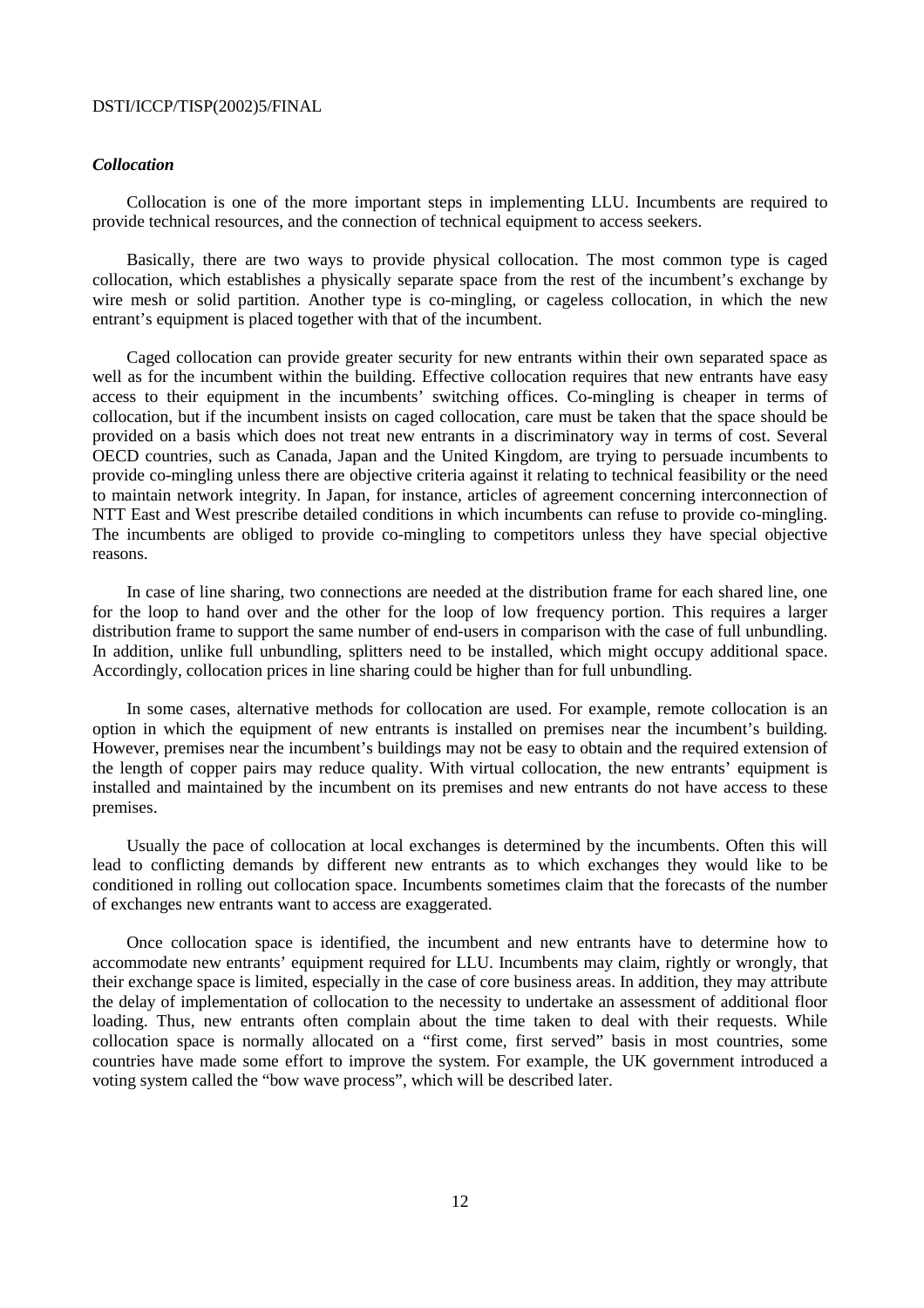### **II. THE IMPACT OF LOCAL LOOP UNBUNDLING**

# **2.1 Impact on prices**

The issue of unbundling has brought to the forefront the requirement to rebalance subscriber prices and in particular fixed subscriber line charges so that they reflect costs. Subscriber line charges, in particular for residential services, were traditionally said to be priced below cost and were cross-subsidised through call charges. In the past, when countries decided to open their telecommunication markets to competition, most regulators began a deliberate policy of rebalancing charges toward cost. In some countries a target date was set for price rebalancing. In other cases, regulators using price caps left the schedule of rebalancing (within the constraint of price caps) to the incumbent. In many countries, however, regulators have been reluctant to raise subscriber prices for monthly charges given that these rates are politically sensitive. The result is that in some countries rebalancing of subscriber fixed charges has not yet been achieved. Rebalanced prices are important for new entrants wanting to take advantage of unbundling since without rebalanced prices new entrants with a business model focusing on low-value services can be caught in a price squeeze and may be unable to offer service at competitive prices. This is because regulators try to price unbundled local loops at cost. If subscriber line charges are set below cost then unbundled loop prices for new entrants will be higher than the retail price charged for residential subscriber lines. This means that new entrants will not be able to use fully unbundled local loops to offer analogue subscriber lines. For this reason, some countries have allowed for geographic deaveraging of unbundled loops. For line sharing, this poses less of a problem as long as there is non-discriminatory pricing between the incumbent and its ISP and the incumbent and new entrants for access to spectrum on copper loops.

Another price implication of local loop unbundling has to do with the geographic averaging of subscriber line charges. Prices for subscriber lines have in most OECD countries been geographically averaged, *i.e.*, residential subscribers pay the same for a line irrespective of where they live in a country even though the cost of providing these lines may differ, especially between urban and rural areas.<sup>12</sup> However, if unbundled loops are charged at cost, rather than at some average cost, the policy of geographic averaging of prices breaks down. Whether this occurs may be a policy or regulator decision. If geographic averaging is maintained in the pricing of unbundled local loops, new entrants may be faced with a price squeeze if they want to use full unbundled local loops to offer voice services unless subscriber line prices are also geographically averaged. As noted earlier, for line sharing geographic averaging of prices may not raise a problem for new entrants as long as there is non-discriminatory pricing by the incumbent for the prices of DSL-enabled lines. Incumbents may also raise other problems. For example, if they have to charge average prices for DSL they may suggest that new entrants are cream skimming by using LLU to supply services to the most profitable customers.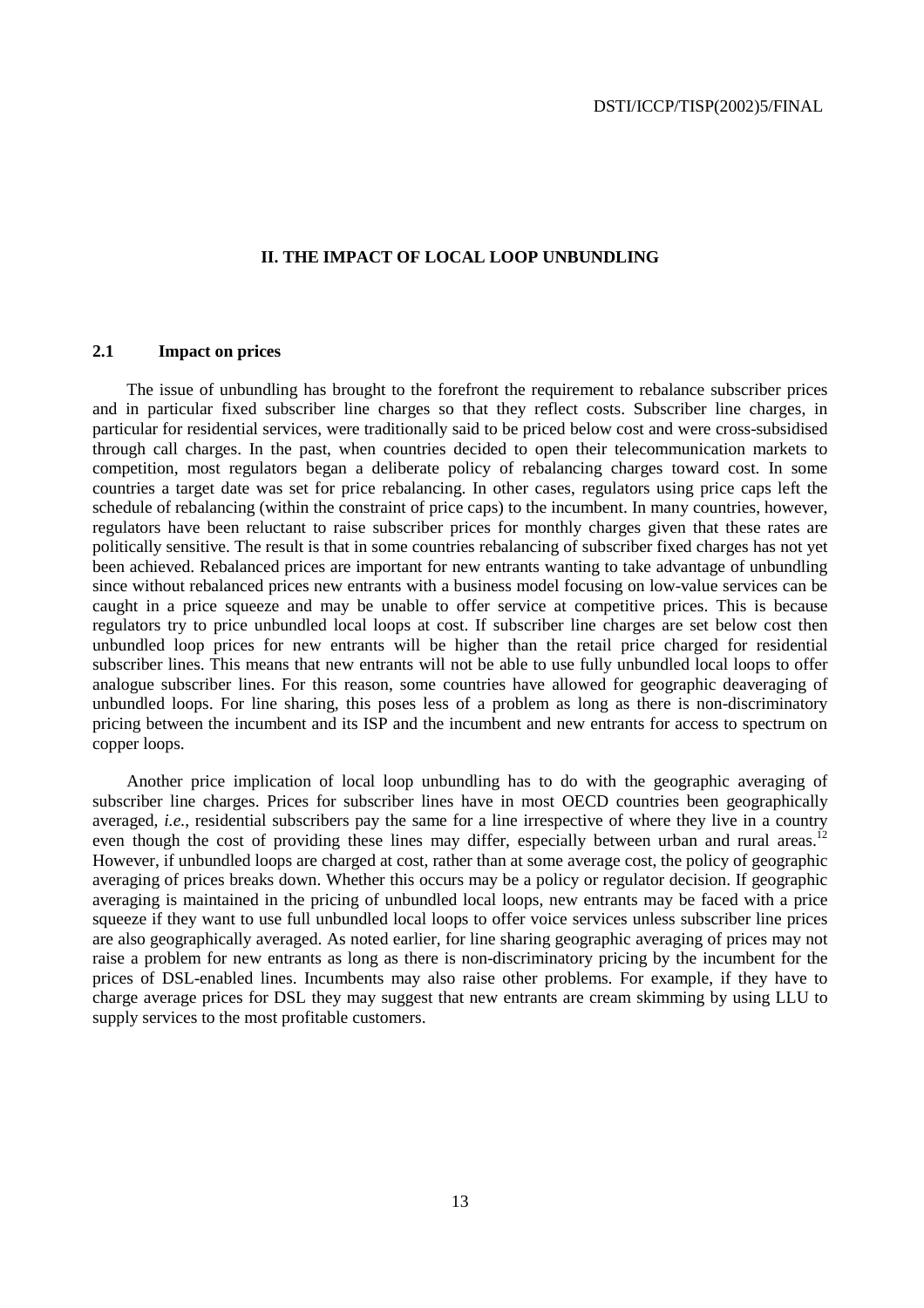# **2.2 Costs of LLU**

There are mainly three kinds of costs that incumbents may incur in implementing LLU, all of which need to be recovered in prices charged to new entrants:<sup>13</sup>

- One-off cost for line connections.
- Charges for the access to telecommunication facilities, *i.e.* monthly line rental charges.
- Collocation costs including the cost of renting space, site preparation, exchanging site surveys, power usage and security.

The monthly rental charge for loops is the basic charge that new entrants have to pay to the incumbent. The price is clearly different between full unbundling and line sharing. The price for line sharing is normally cheaper because the current provider of voice telephony services remains a supplier and thus the new entrant would not have to pay for the fully unbundled lines. In some cases, the price also differs between the use for provision of narrowband services and of broadband services, *i.e.* ADSL services, to reflect the difference in the cost for offering services. Rental charges often differ according to how many connections are being provided to a wholesale customer by the incumbent.

As noted earlier, most OECD countries use prices which are averaged across a country whereas some use de-averaged prices. For example, in Australia and Canada, LLU prices vary depending on the region.

A number of aspects need to be taken into account in calculating the appropriate price for LLU. In addition to the cost of capital and interest rate, one of the basic elements to consider is the depreciation period of the underlying installations (loops, ducts, manholes, buildings, etc.) New entrants tend to maintain that the basic infrastructure (copper loops) has a very long duration, which can be seen by the time the loops have already been buried. On the other hand, incumbents normally argue for short depreciation periods. First, they argue that the technical life is shorter than the one suggested by new entrants. Then they argue that given the fast change of technology, new technical improvements could make the underlying technical infrastructure (copper loops) obsolete in the near future and therefore a short depreciation period is rectified. Furthermore, costs such as maintaining the copper loop network have to be met.

The detailed methodology for calculating these costs is outside the scope of this paper. As for the calculation of interconnection charges, the methodology for cost calculation is usually based on forward-looking, long-run incremental costs (LRIC).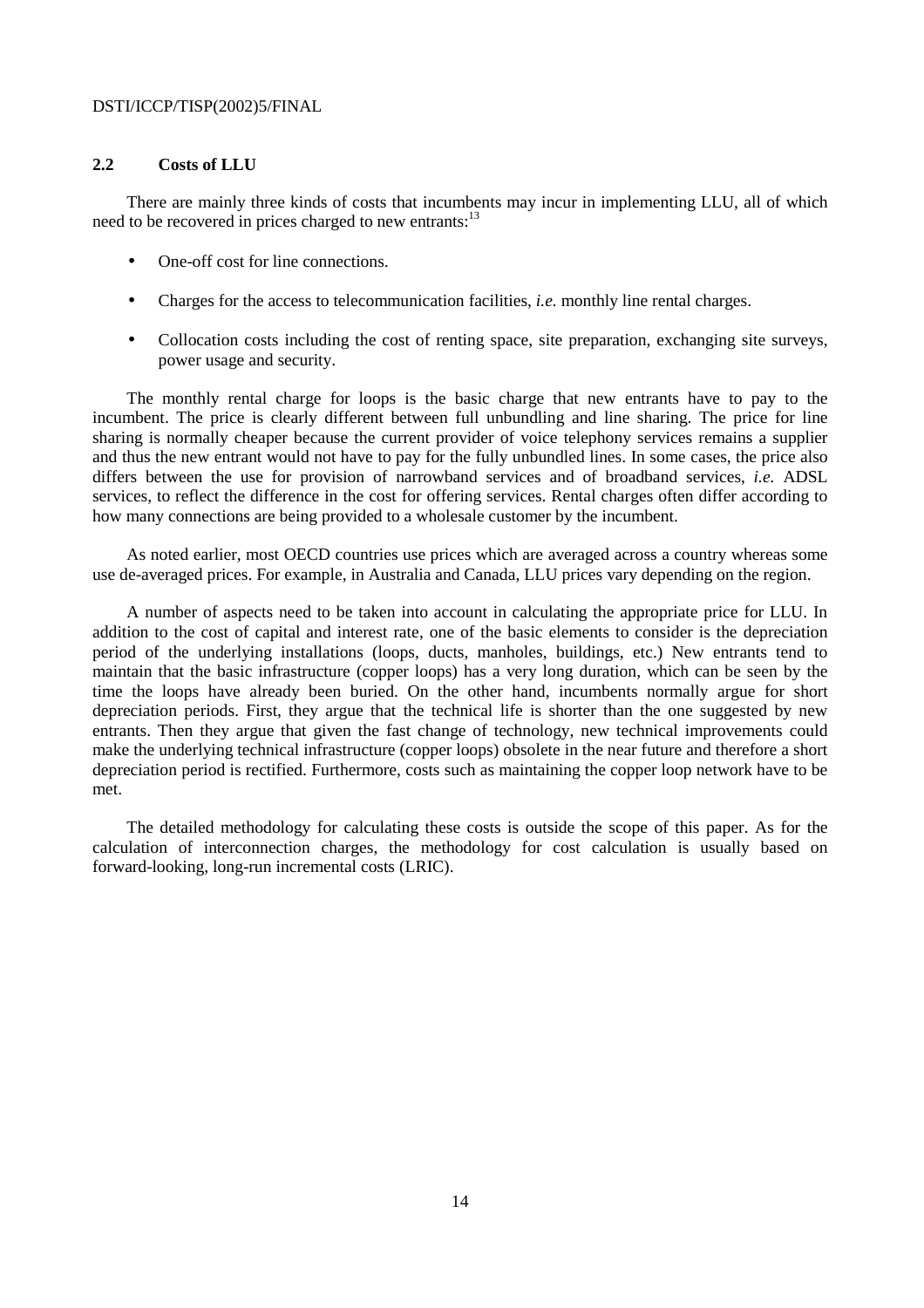### **III. BENCHMARKING OECD COUNTRIES**

# **3.1 Implementation of LLU**

OECD countries differ in the extent to which LLU has been fully implemented. This makes it difficult to benchmark countries. By the end of April 2002, 23 OECD countries had introduced, or at least legislated, LLU. This number is a significant increase in comparison to 1999 when only 12 countries implemented or adopted LLU policies. There are currently only seven OECD countries that have not yet implemented LLU: the Czech Republic, Mexico, New Zealand, Poland, the Slovak Republic, Switzerland, and Turkey. Among these countries, the Czech Republic and the Slovak Republic are currently planning to introduce LLU following the establishment of EC unbundling regulations. In Poland, LLU will be introduced with the amendments of the Telecommunications Law, which will enter into force from October 2003. In New Zealand, the Telecommunications Act 2001 requires the Commerce Commission to report to the government within 24 months on whether the unbundled elements of NZ Telecom's local loop network should be a regulated service under the act. Mexico has no plans for full unbundling although the regulator has indicated that it may require line sharing for Internet access. Turkey still has a telecommunication monopoly but is considering introducing LLU after the termination of the monopoly in 2004. Although the Swiss regulator has been trying to introduce LLU, a court case initiated by the incumbent resulted in a March 2001 ruling by the Swiss Federal Court that Swisscom's local loops should not be opened to competition immediately because there was already competition in the local loop by virtue of new technologies. In December 2001, the President of Comcom declared that it did not expect LLU to arrive in Switzerland for five years, but in April 2002 the government indicated that it would try to introduce LLU by 2003 by revising the Telecommunication Service Ordinance.<sup>14</sup> In August 2002, the Federal Council decided in favour of a public consultation procedure on a partial revision of the telecommunications law and a decree on telecommunications services to introduce LLU.<sup>15</sup> In February 2003, it finally decided to introduce LLU as rapidly as possible at the decree level.

Some countries, such as Canada and the Netherlands, have viewed LLU as an interim measure to build up facility competition. In Canada, the initial policy for core urban areas was that LLU would be available only for a limited period of time (five years) whereas for higher cost areas (rural and smaller towns) LLU would be available for an indefinite period. In the Netherlands the early framework for the implementation of LLU in 1998 foresaw that the price for LLU would increase in increments over a fiveyear period, after which prices could be set by the incumbent on a commercial basis. The regulator, in its guidelines for MDF Access<sup>16</sup>, also made a provision for the incumbent to refuse to provide access in a specific exchange to the MDF if it could show that no capacity was available within that exchange. The initial framework of OPTA is being brought into line with EU regulations.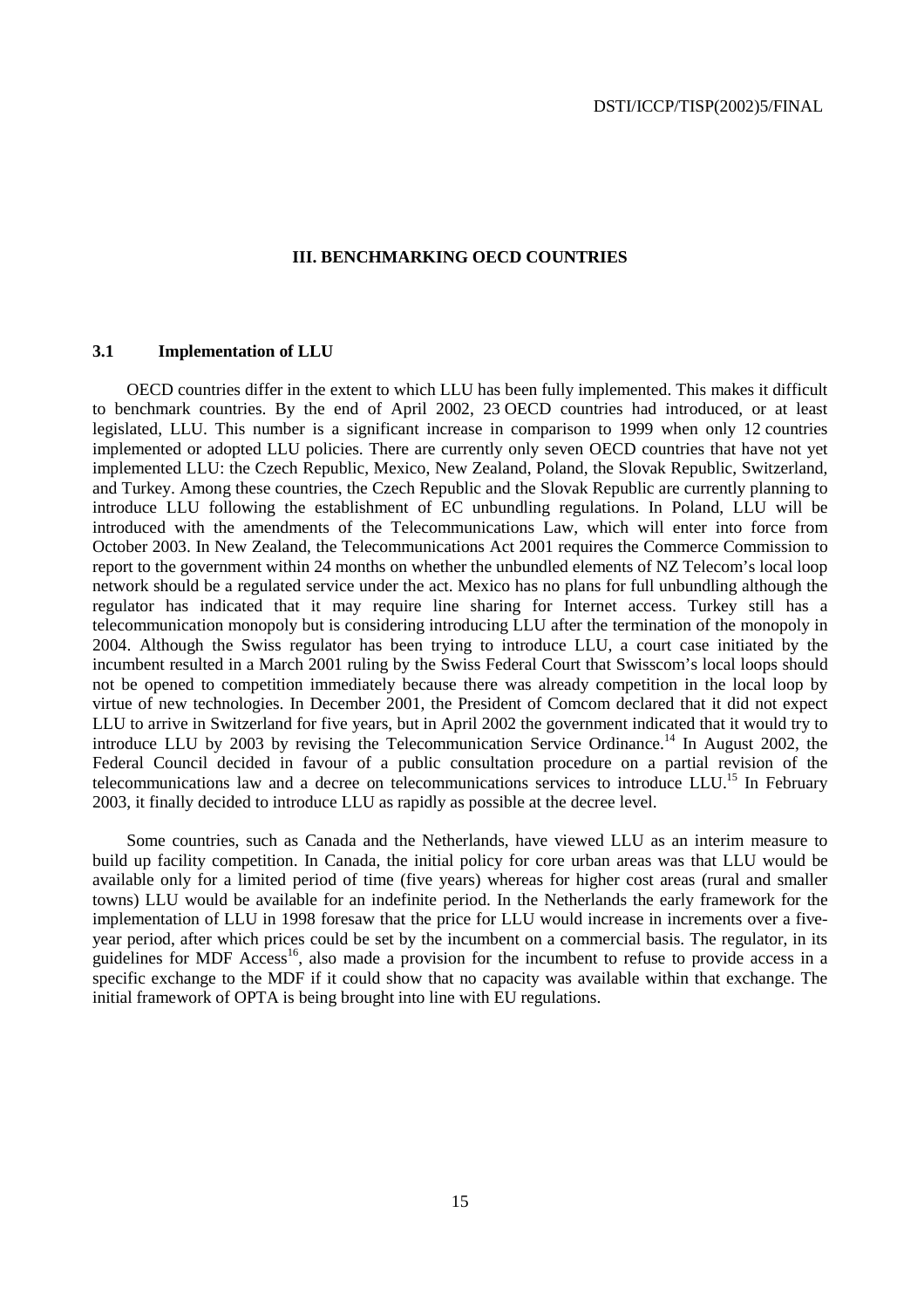|                          | <b>Ulatus Teyarumy LLU</b>                                                                                                                                                                                                                                                                                                                                                                                                                                                                                                                                                                                                                                                                                                                                                                                                                         |
|--------------------------|----------------------------------------------------------------------------------------------------------------------------------------------------------------------------------------------------------------------------------------------------------------------------------------------------------------------------------------------------------------------------------------------------------------------------------------------------------------------------------------------------------------------------------------------------------------------------------------------------------------------------------------------------------------------------------------------------------------------------------------------------------------------------------------------------------------------------------------------------|
| <b>Australia</b>         | LLU was mandated by the decision of the regulator ACCC in July 1999 with different pricing structures in<br>different geographical areas. After publishing a draft report on LLU pricing in August 2000, the ACCC<br>issued a final report in April 2002.                                                                                                                                                                                                                                                                                                                                                                                                                                                                                                                                                                                          |
| <b>Austria</b>           | The use of unbundled local loops was made possible with the Austrian Telecommunications Act coming<br>into force in January 1998. The incumbent Telekom Austria AG (TA), having significant market power<br>(SMP), is subject to LLU. The current version of the reference unbundling offer (RUO) is of January 2002.                                                                                                                                                                                                                                                                                                                                                                                                                                                                                                                              |
| <b>Belgium</b>           | LLU was introduced in October 2000 by the Belgian Council of Ministers. The incumbent Belgacom first<br>issued a RUO in December 2000, which has been examined several times by the national regulatory<br>authority (BIPT).                                                                                                                                                                                                                                                                                                                                                                                                                                                                                                                                                                                                                       |
| Canada                   | LLU was introduced by a decision of the regulator CRTC in 1997 with different unbundling requirements<br>in rural and metropolitan areas. The requirement of unbundling loops in lower cost areas, <i>i.e.</i> large urban<br>areas, was put in place for a period of five years starting from May 1997. A decision was made in 2001<br>subjecting local loops in urban areas to unbundling requirements on an indefinite basis.                                                                                                                                                                                                                                                                                                                                                                                                                   |
| Czech<br><b>Republic</b> | LLU has not been introduced yet. However, the government is currently planning to introduce LLU. The<br>parliament approved an amendment of the telecommunications law to mandate LLU in June 2003.                                                                                                                                                                                                                                                                                                                                                                                                                                                                                                                                                                                                                                                |
| <b>Denmark</b>           | LLU was legally mandated in July 1998. The incumbent Tele Denmark published a revised standard<br>RUO for full unbundling and new standard offer for line sharing in January 2001. With the alteration of the<br>Danish Executive Order on Reference Offers in October 2001, it was mandated that Tele Denmark<br>should publish a RUO on bitstream access. In a further revised RUO published in March 2002, access to<br>sub-loops was provided.                                                                                                                                                                                                                                                                                                                                                                                                 |
| <b>Finland</b>           | LLU was mandated in June 1997 following a ruling by the Finnish government. Since then, incumbents<br>have published RUOs in line with EC unbundling regulation. Amendments to the Telecommunications<br>Market Act in January 2001 provided regulations on line sharing. Bitstream access is not mandatory, but<br>is currently available.                                                                                                                                                                                                                                                                                                                                                                                                                                                                                                        |
| <b>France</b>            | LLU was mandated in January 2001 under Decree 2000-881 of September 2000. France Télécom has<br>published its standard offer for local loop access and since June 2002 it has complied with the functional<br>and tariff requirements of the ART Decision of April 2002.                                                                                                                                                                                                                                                                                                                                                                                                                                                                                                                                                                           |
| Germany                  | LLU was mandated in the Ordinance on Special Network Access on the basis of German<br>Telecommunications Act in 1996. The incumbent DT renewed its LLU Standard Offer in November 2001.<br>Line sharing was mandated by the regulator RegTP in March 2001. As of January 2002, nearly 100<br>contracts had been concluded between DT and other operators for fully unbundled subscriber lines.<br>Regarding line sharing, DT is currently carrying out contract negotiations with potential customers (QSC,<br>Westend, Cyberways).                                                                                                                                                                                                                                                                                                                |
| Greece                   | LLU was mandated by the regulator EETT in January 2001, although LLU was provided by the<br>incumbent OTE on a case-by-case basis prior to this decision. In May 2001, the EETT approved the<br>RUO of the incumbent.                                                                                                                                                                                                                                                                                                                                                                                                                                                                                                                                                                                                                              |
| <b>Hungary</b>           | LLU was legally mandated by the new Communications Act in December 2001. However, LLU has not<br>yet been introduced in practice.                                                                                                                                                                                                                                                                                                                                                                                                                                                                                                                                                                                                                                                                                                                  |
| <b>Iceland</b>           | LLU was mandated in October 2001. However, the EC unbundling regulation has not been implemented.<br>Even though the incumbent Iceland Telecom (Siminn) is not legally obliged to publish a RUO, it published<br>a standard offer for LLU in October 2000.                                                                                                                                                                                                                                                                                                                                                                                                                                                                                                                                                                                         |
| Ireland                  | Full LLU came into force in December 2000, although only seven fully unbundled loops have been taken<br>up. The incumbent Eircom published an initial RUO in December 2000. This RUO has been modified a<br>number of times by the regulator ODTR. In September 2001, Eircom announced a wholesale offer with<br>the intention of launching wholesale and retail bitstream offers in October 2001. ODTR reviewed pricing<br>and was forced to delay the launch as Eircom had not complied with their obligations to ensure cost<br>orientation, and there were concerns over a possible margin squeeze. In April 2002, Eircom published a<br>revised wholesale bitstream offer, which was approved by the ODTR. Retail service was launched in May<br>2002. As of May 2002, Eircom had 619 customers. Other developments during 2001-2002 include: |
|                          | January - May 2001: Five documents including a direction to Eircom to reduce pricing (resulting in<br>legal challenge), a decision on information to be provided, and a direction on service level<br>agreements have been published.                                                                                                                                                                                                                                                                                                                                                                                                                                                                                                                                                                                                              |
|                          | September 2001 - January 2002: The Industry operational forum commenced to facilitate Esat<br>requests for physical collocation in 40 exchanges. A first site is offered to Esat in December 2001.<br>Currently 40 site offers have been made to Esat, and 12 sites are operational.                                                                                                                                                                                                                                                                                                                                                                                                                                                                                                                                                               |
|                          | April 2002 – LRIC Industry Advisory Group was set up to advise on LRIC for access network.<br>-                                                                                                                                                                                                                                                                                                                                                                                                                                                                                                                                                                                                                                                                                                                                                    |
|                          | April 2002 - Copper Loop Frequency Management Plan was published.                                                                                                                                                                                                                                                                                                                                                                                                                                                                                                                                                                                                                                                                                                                                                                                  |
|                          | June 2002 – Access Reference Offer (ARO) was updated to include subloop unbundling.<br>-                                                                                                                                                                                                                                                                                                                                                                                                                                                                                                                                                                                                                                                                                                                                                           |

**Table 1. Status on implementation of LLU in all OECD countries [as of April 2002]** 

# **Status regarding LLU**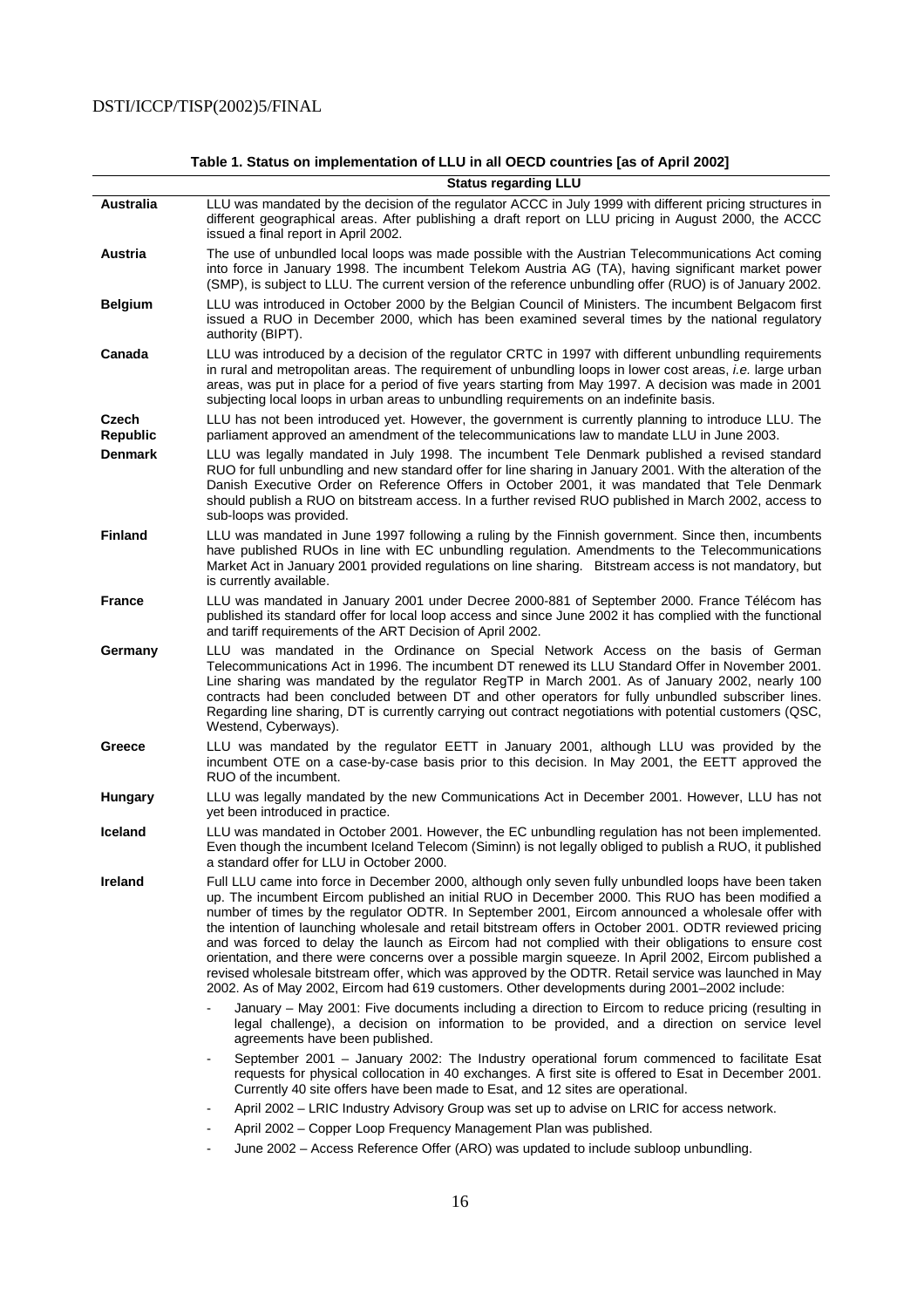**Table 1. Status on implementation of LLU in all OECD countries [as of April 2002] (cont'd)** 

|  | <b>Status regarding LLU</b> |  |
|--|-----------------------------|--|
|--|-----------------------------|--|

|                        | <b>Status regarding LLU</b>                                                                                                                                                                                                                                                                                                                                                                                                                                                                                                                                                                                                                                                                                                                                                                                                                                                                                                                                                                                                  |
|------------------------|------------------------------------------------------------------------------------------------------------------------------------------------------------------------------------------------------------------------------------------------------------------------------------------------------------------------------------------------------------------------------------------------------------------------------------------------------------------------------------------------------------------------------------------------------------------------------------------------------------------------------------------------------------------------------------------------------------------------------------------------------------------------------------------------------------------------------------------------------------------------------------------------------------------------------------------------------------------------------------------------------------------------------|
| <b>Italy</b>           | LLU was mandated by an Italian Ministerial Decree in April 1998. In November 1998, an AGCOM<br>decision started the implementation process (decision 1/98/CIR). In March 2000 (decision 2/00/CIR),<br>AGCOM issued guidelines for the implementation of LLU and broadband DSL services. In December<br>2000, AGCOM defined the procedures for the selection and allocation of collocation spaces (decision<br>13/00/CIR). In May 2000, Telecom Italia published a reference offer for LLU. In December 2000,<br>AGCOM verified Telecom Italia's 2000 offer and imposed some modifications (decision 14/00/CIR). In<br>July 2001, AGCOM introduced new detailed guidelines and issued procedural rules to implement LLU<br>(decision 15/01/CIR). In November 2001, AGCOM issued a decision on technical, economic and<br>procedural aspects for line sharing and for sub-loop unbundling (decision 24/01/CIR). In February<br>2002, AGCOM imposed modifications on Telecom Italia's 2001 Reference Offer (decision 4/02/CIR). |
| Japan                  | LLU was mandated by the amendments of Telecommunications Business Law in June 1997. The<br>amendments of Ministerial Decree for Telecommunications Business Law in September 2000<br>specified the details of LLU. Unbundling of fibre-optic facilities was also mandated by the Ministerial<br>Decree in April 2001.                                                                                                                                                                                                                                                                                                                                                                                                                                                                                                                                                                                                                                                                                                        |
| Korea                  | LLU was introduced by the amendment of Telecommunication Business Act in January 2001. The<br>government (MIC) issued a public notification of LLU requirements and standards and full<br>implementation of LLU, which led to the opening and sharing of KT's copper line and network.                                                                                                                                                                                                                                                                                                                                                                                                                                                                                                                                                                                                                                                                                                                                       |
| Luxembourg             | LLU was mandated in December 2000. The incumbent EPT issued a RUO in October 2001 and<br>received approval from the regulator ILR.                                                                                                                                                                                                                                                                                                                                                                                                                                                                                                                                                                                                                                                                                                                                                                                                                                                                                           |
| <b>Mexico</b>          | Basis for local service provision was established in 1999, but competition is stalled due to disputes on<br>interconnection rules. LLU is not under active consideration.                                                                                                                                                                                                                                                                                                                                                                                                                                                                                                                                                                                                                                                                                                                                                                                                                                                    |
| <b>Netherlands</b>     | LLU (MDF access) was mandated by the regulator OPTA at the end of 1997. The incumbent KPN<br>issued a revised RUO in September 2001, which is currently under examination by the OPTA.                                                                                                                                                                                                                                                                                                                                                                                                                                                                                                                                                                                                                                                                                                                                                                                                                                       |
| <b>New Zealand</b>     | The implementation of LLU is under consideration. The government has included a requirement in the<br>Telecommunications Act 2001 that the regulator must report to the government whether access to the<br>unbundled elements of NZ Telecom's local loops should be regulated.                                                                                                                                                                                                                                                                                                                                                                                                                                                                                                                                                                                                                                                                                                                                              |
| Norway                 | LLU was implemented by the incumbent Telenor in the absence of regulations in April 2000. The EC<br>unbundling regulation came into force in October 2001. ARUO has been available since December<br>2000, which is currently under examination by the regulator NPTA.                                                                                                                                                                                                                                                                                                                                                                                                                                                                                                                                                                                                                                                                                                                                                       |
| Poland                 | Provisions on LLU will be introduced in the Telecommunications Law (Act of July 21 2000) by virtue of<br>the amendments which will enter into force from October 2003. A related ordinance from the Minister<br>of Infrastructure will also be issued during 2003.                                                                                                                                                                                                                                                                                                                                                                                                                                                                                                                                                                                                                                                                                                                                                           |
| Portugal               | LLU was mandated by the regulator ANACOM in December 2000. Following a public consultation on<br>competition in local access, launched in July 2000, ANACOM published in November 2000 a<br>Deliberation on LLU which defined the following objectives: (i) the notified operator should present a<br>draft Reference Offer until 30 November 2000, which should encompass, at least, the elements<br>determined by ANACOM that generally reflect the Annex to the LLU Regulation; and (ii) efforts should<br>be made to start LLU offering from 31 December 2000. A revised RUO was published in October<br>2002.                                                                                                                                                                                                                                                                                                                                                                                                           |
| <b>Slovak Republic</b> | LLU has not been introduced but is under consideration.                                                                                                                                                                                                                                                                                                                                                                                                                                                                                                                                                                                                                                                                                                                                                                                                                                                                                                                                                                      |
| <b>Spain</b>           | LLU was mandated by Royal Decree in December 2000. Telefonica's first RUO was approved with a<br>set of modifications by the Ministry of Science and Technology in December 2000. Since January<br>2001, the regulator CMT has implemented administrative proceedings for the revision of the RUO.<br>Several interim measures were taken in 2001 to respond to market needs (e.g. collocation). All these<br>have been consolidated in the new RUO adopted in May 2002. New prices were also approved by<br>CMT with an average reduction of 25%.                                                                                                                                                                                                                                                                                                                                                                                                                                                                           |
| Sweden                 | LLU was implemented by the incumbent Telia in March 2000. The prices for LLU are published in<br>Telia's RUO, but have not been approved by the regulator PTS.                                                                                                                                                                                                                                                                                                                                                                                                                                                                                                                                                                                                                                                                                                                                                                                                                                                               |
| <b>Switzerland</b>     | LLU has not been introduced yet. The Swiss Federal Court ruled in October 2001 that the incumbent<br>Swisscom's local loops should not be opened to competition immediately. However, the government is<br>planning to introduce LLU. In July 2002, the Federal Council decided to open a public consultation<br>procedure for revision of the telecommunications law to introduce LLU. In February 2003, the Federal<br>Council decided to introduce LLU as rapidly as possible at the decree level. It will introduce LLU<br>obligations within the framework of the current revision of the Telecommunications Law.                                                                                                                                                                                                                                                                                                                                                                                                       |
| <b>Turkey</b>          | LLU has not been introduced.                                                                                                                                                                                                                                                                                                                                                                                                                                                                                                                                                                                                                                                                                                                                                                                                                                                                                                                                                                                                 |
|                        |                                                                                                                                                                                                                                                                                                                                                                                                                                                                                                                                                                                                                                                                                                                                                                                                                                                                                                                                                                                                                              |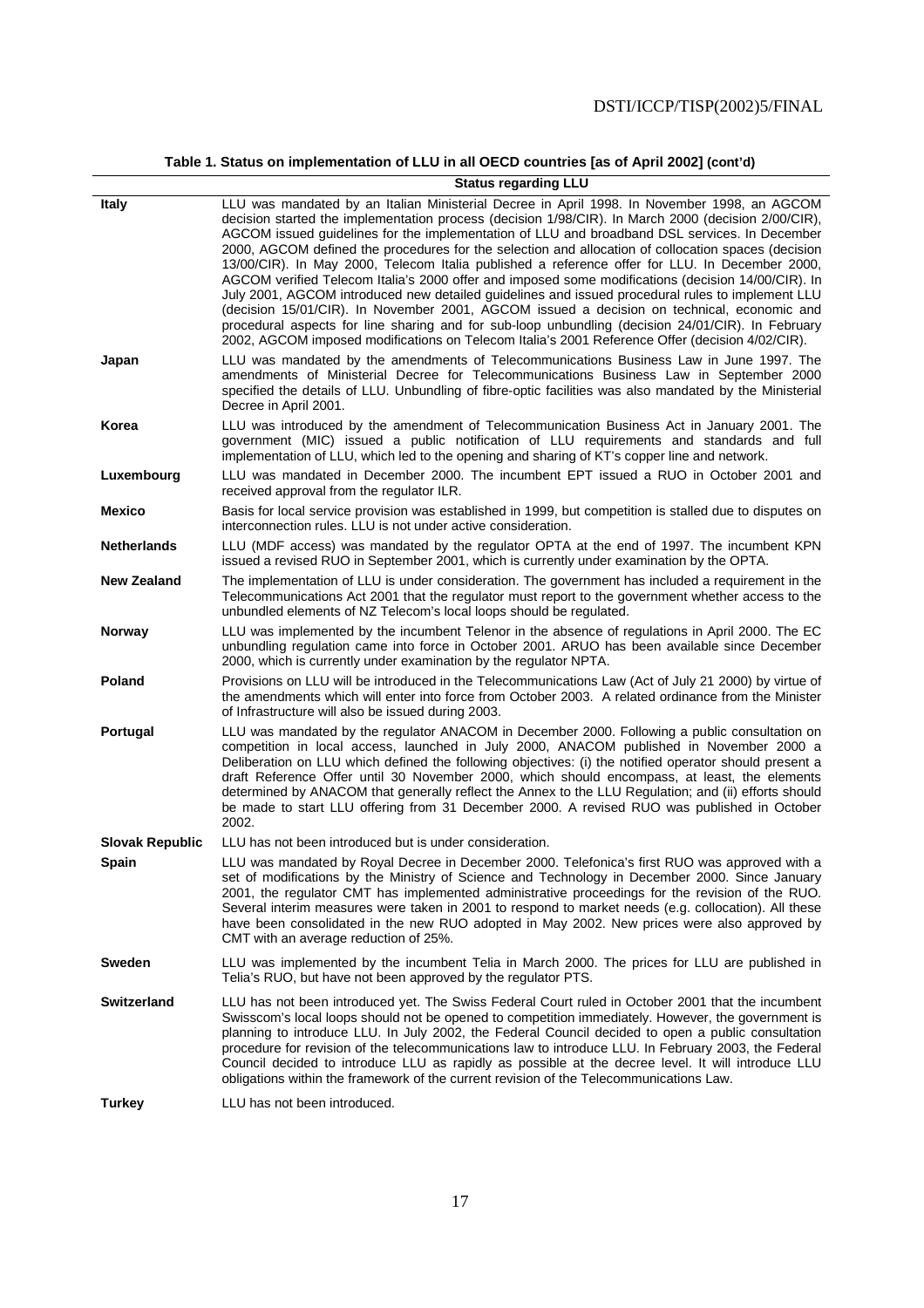**Table 1. Status on implementation of LLU in all OECD countries [as of April 2002] (cont'd)** 

| UK. | LLU was mandated through a license condition of the incumbent BT in April 2000, which came into<br>effect in August 2000. The regulator Oftel published guidelines on the application of the licence<br>condition in September 2000. It has also published numerous documents including 14 formal actions<br>concerning the prices that BT must charge and services that BT must offer.                                                                                                                                                                          |
|-----|------------------------------------------------------------------------------------------------------------------------------------------------------------------------------------------------------------------------------------------------------------------------------------------------------------------------------------------------------------------------------------------------------------------------------------------------------------------------------------------------------------------------------------------------------------------|
| US  | LLU and transport were mandated by the Telecommunications Act in 1996. In November 1999, the<br>regulator FCC issued rules on unbundling of network elements including sub-loops and dark fibre. In<br>February 2003, the FCC concluded a review of its unbundling policies. Among other things, the FCC<br>continued to require incumbents to provide unbundled access to copper local loops, but declined to<br>unbundled broadband capacity over fibre-to-the-home and hybrid copper-fibre loops, and also declined<br>to require line sharing. <sup>17</sup> |

Source: OECD.

### **3.2 The deployment of LLU**

While most countries introduced the three types of LLU, *i.e.* full unbundling, line sharing, and bitstream access, there are some cases in which line sharing or bitstream access were not implemented simultaneously with full unbundling or may not be fully in effect. For example, line sharing was not part of the German incumbent, DT's, LLU offer, and the German government did not require line sharing until March 2001.<sup>18</sup> In Canada, line sharing is not mandated by regulations but the incumbents have voluntarily implemented the service.

In Belgium, the problem with line sharing was complicated because the incumbents provided its ISP with line sharing but not new entrants. Such a "first mover advantage" has occurred in a number of countries giving the incumbent's unfair advantage in the offer of broadband services over competitors. Following several orders from the regulator, the incumbent Belgacom included line sharing in its reference offer for LLU. However, operators have complained because the incumbent's reference offer for LLU requires that an end user subscribe to a single PSTN or ISDN from the incumbent before it will provide line sharing to an access seeker who wants to serve that customer.

The majority of OECD countries have still not introduced bitstream access. In many of the countries that have introduced bitstream access, the regulatory framework is viewed by ISPs as insufficient. In France, for instance, bitstream access, offered by FT, is not generally considered by operators as a part of LLU but rather as an important transitory measure while they roll out their unbundled access and collocation. In Austria, bitstream access was made possible via an ADSL wholesale offer from the incumbent (so-called "ISPA contract"), in which prices and conditions were determined by an agreement between the Internet Service Providers Association of Austria (ISPA) and the incumbent. Similarly, the Swedish regulator does not regulate the price of bitstream access. The UK is one of the few OECD countries to have mandated bitstream access.

Competitors in some countries focus on business users and do not pay much attention to residential users with respect to provision of services using LLU. This practice could correspond to normal market behaviour in light of the fact that the customer expense per line is much higher in the business sub-market, in particular SMEs. This would mainly be because business DSL products can appear to be very attractive to SMEs, when compared to available alternatives such as leased lines or ISDN. In Germany, for example, operators are said to have concentrated on business customers and those private customers that generate high traffic volumes. This could be an outcome of the high monthly rental charges requested by the incumbent.<sup>19</sup> French operators also seem to aim at the business sector. Even in Denmark, where the unbundling prices are fairly low, the main focus of operators is on business users.

Most European countries require unbundling only for local loops, whereas the US requires unbundling of other associated facilities. In Japan, in addition to local loops, there is also a requirement to unbundle splitters for DSL, routing transmission function, optical splitter and media converters for FTTH.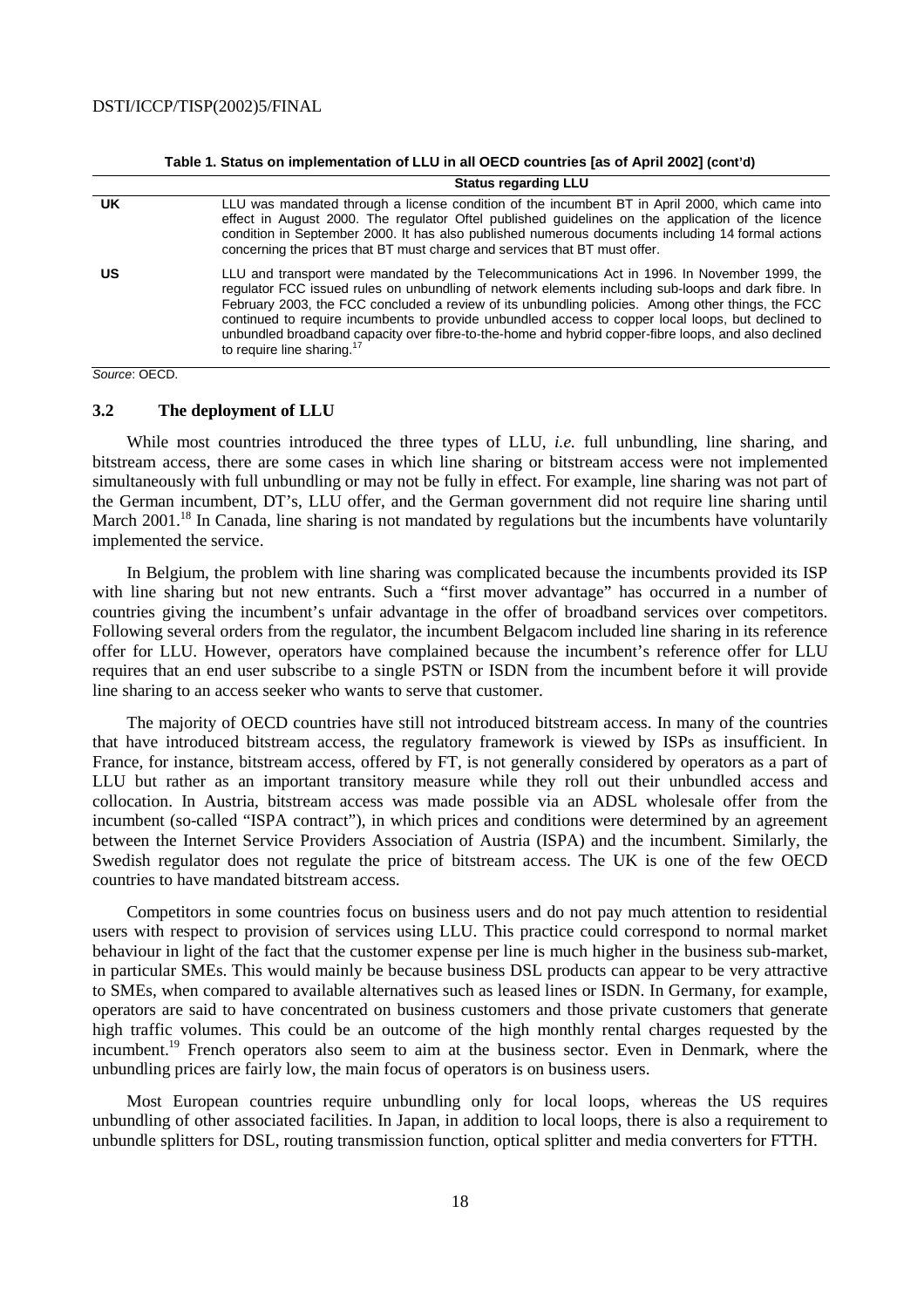|                       | <b>Full LLU</b>   | <b>Line sharing</b> | <b>Bitstream access</b>   | Sub-loop unbundling    |
|-----------------------|-------------------|---------------------|---------------------------|------------------------|
| <b>Australia</b>      |                   |                     |                           | $\times$               |
| <b>Austria</b>        |                   |                     |                           |                        |
|                       |                   |                     | (price not regulated)     |                        |
| <b>Belgium</b>        |                   |                     |                           | V                      |
| Canada                |                   |                     | X                         | ×                      |
| Czech                 | x                 | ×                   | X                         | X                      |
| <b>Denmark</b>        |                   |                     |                           |                        |
| <b>Finland</b>        |                   |                     |                           | X                      |
| <b>France</b>         |                   |                     |                           |                        |
|                       |                   |                     |                           | (full unbundling only) |
| Germany               |                   |                     | $\sqrt(1)$                | ×                      |
| Greece                |                   |                     | $\times$                  |                        |
|                       |                   | (from January 2002) |                           |                        |
| Hungary               |                   |                     | $\times$                  | $\times$               |
| Iceland               |                   |                     | X                         | $\times$               |
|                       | (not yet legally) | (not yet legally)   |                           |                        |
| Ireland               |                   |                     |                           | $\sqrt(2)$             |
| Italy                 |                   |                     |                           |                        |
| Japan                 |                   |                     | ×                         |                        |
| Korea                 |                   |                     | V                         | X                      |
| Luxembourg            |                   |                     | X                         | $\sqrt{}$              |
| <b>Mexico</b>         | $\times$          | X                   | $\times$                  | $\times$               |
| <b>Netherlands</b>    |                   | N                   | X                         | $\times$               |
| <b>New Zealand</b>    | $\times$          | ×                   | X                         | $\times$               |
| Norway                | V                 | V                   | V                         |                        |
|                       |                   |                     |                           | (only experimental)    |
| Poland                | $\times$          | X                   | $\boldsymbol{\mathsf{X}}$ | X                      |
| Portugal              | V                 | V                   | $\times(3)$               | $\sqrt(4)$             |
| <b>Slovak</b>         | X                 | ×                   | ×                         | ×                      |
| Spain                 |                   |                     |                           |                        |
| Sweden                |                   | V                   | ν                         |                        |
| <b>Switzerland</b>    | X                 | X                   | X                         | X                      |
| <b>Turkey</b>         | X                 | X                   | X                         | X                      |
| <b>United Kingdom</b> |                   | N                   |                           |                        |
| <b>United States</b>  |                   | X                   | X                         |                        |

### **Table 2. Availability of unbundling by type**

Notes:

(1) Deutsche Telekom provides the whole range of bitstream access products. In addition, DT provides wholesale offer for IP platform operators and ISPs, which allows them to be accessed through DT DSL access lines.

(2) Only one offer has been made for sub-loop unbundling, which has not proven to create any significant demand.

(3) An wholesale ADSL offer is available through PT ADSL Network service, a service exclusively aimed at the 'Telecommunications Operators and Service Providers' market segment.

(4) Following ANACOM's decision in March 2002, which determined that PT Communicacoes should include the sub-loop unbundling offer in the RUO, PT Communicacoes published, in compliance, a revised RUO in May 2002, which includes conditions for the provision of sub-loop unbundling.

#### Source: OECD.

Table 3 shows that there is a great deal of difference in the progress of LLU across OECD countries as measured by the ratio of unbundled loops to total subscriber lines. The United States and Canada lead with 5.5% and 4% of local loops unbundled.<sup>20.</sup> The US, with the longest history of LLU, increased the ratio of unbundled loops to total lines<sup>21</sup> from 1.2% in December 1997 to 7.2% in December 2001 (Table 4). In Denmark, the ratio of unbundled loops to local loops increased from 0.4% to 1% between 2000 and 2001 (Table 5). In Germany, the share of unbundled loops has grown from 0.27% to 1.2% for the past few years (Table 6), and in Japan, the ratio of unbundled local loops has grown from 0.0004% to 2.78% during 2000-2002 (Table 7). The detailed requirements in implementing LLU has meant that in many countries, despite the fact that legislation and regulatory requirements mandate LLU, the actual arrangements for implementation have slowed progress in actual unbundling. For example, in Ireland Eircom's Access Reference Offer, the line sharing manual and the collocation process were agreed to by industry in early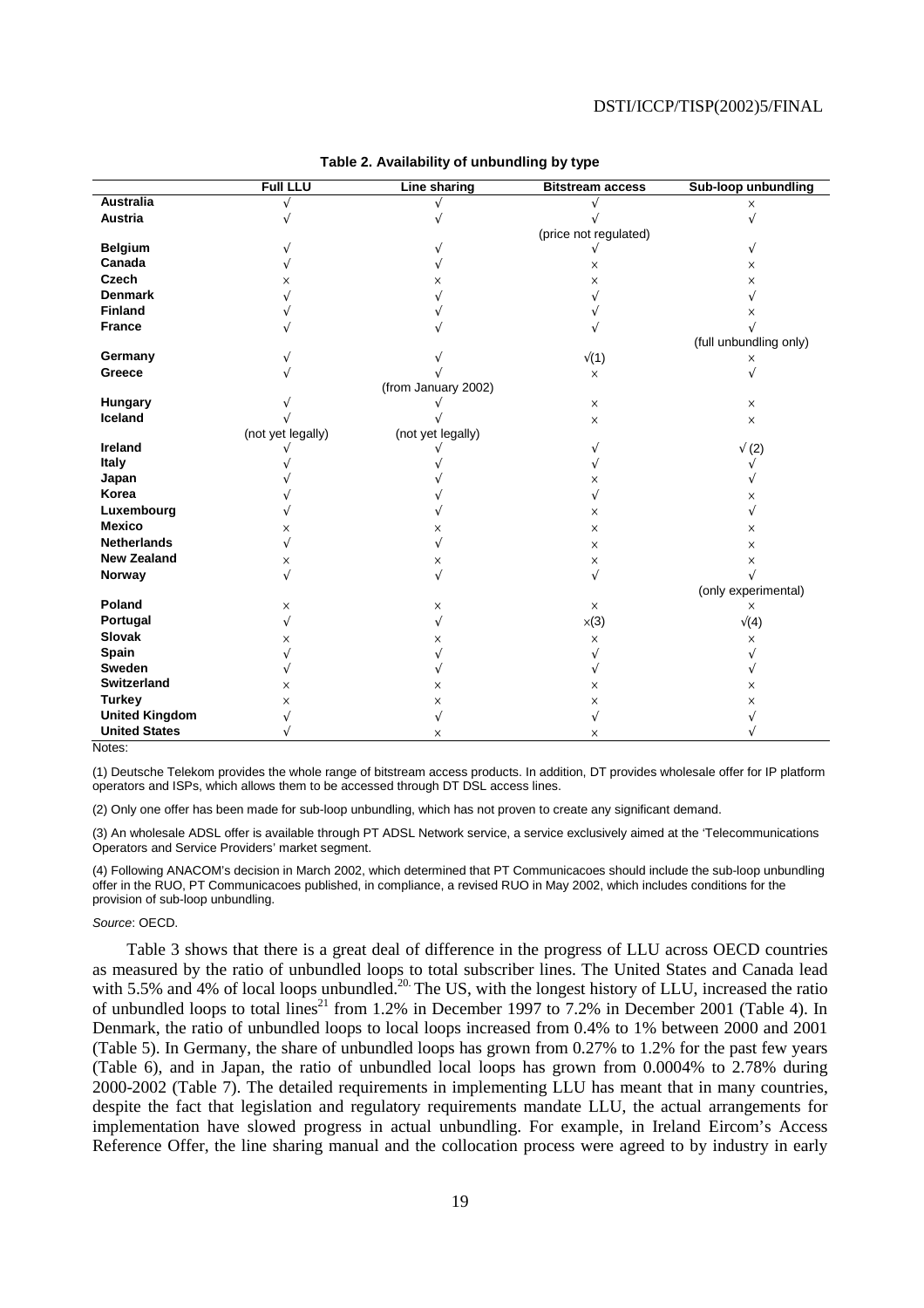2002 after nearly two years of discussion. However, outstanding issues (the copper loop frequency management plan) are still delaying LLU implementation. In some countries the incumbent published a standard offer for unbundled access to the local loop before legislation had been implemented. This was the case in Iceland and in Norway.

There have been cases where the incumbent sought to give preferential treatment to its subsidiaries in the implementation of LLU. In Greece, for example, the incumbent OTE has not provided collocation spaces in its exchanges until recently whereas it has been providing them to its ISP subsidiary since 1996.

|                    |                          | [As of the end of 2001]                            |                        |
|--------------------|--------------------------|----------------------------------------------------|------------------------|
|                    | <b>Total local loops</b> | Unbundled loops (1)                                | <b>Unbundled ratio</b> |
| <b>Australia</b>   | 11 504 000               | $N/A$ (2)                                          | N/A                    |
| <b>Austria</b>     | 3 997 482                | 3700                                               | 0.1%                   |
| <b>Belgium</b>     | 5 142 000                | About 50                                           | About 0.001%           |
| Canada             | 19 987 000               | 802 000                                            | 4.0%                   |
| Czech              |                          | LLU has not been implemented                       |                        |
| <b>Denmark</b>     | 3 884 573 (3)            | 57 052                                             | 1.47%                  |
| <b>Finland</b>     | 2 850 000                | 42 500 (40 000 full unbundling and 2 500 line      | 1.5%                   |
|                    |                          | sharing)                                           |                        |
| <b>France</b>      | 34 181 000               | 754                                                | 0.002%                 |
| Germany            | 52 280 000 (4)           | 623 624 (5)                                        | 1.2%                   |
| Greece             | 5 611 000                | N/A                                                | N/A                    |
| <b>Hungary</b>     | 3 800 000                | 0                                                  | 0.0%                   |
| Iceland            | 190 000                  | N/A                                                | N/A                    |
| Ireland            | 1 600 000                | 13(6)                                              | 0.0008%                |
| Italy $(7)$        | 26 502 000               | 6 900                                              | 0.026%                 |
| Japan              | 50 738 000               | 1 411 126                                          | 2.78%                  |
| Korea              | 21 832 000               | N/A                                                | N/A                    |
| Luxembourg         | 311 000                  | 0                                                  | 0.0%                   |
| <b>Mexico</b>      |                          | LLU has not been implemented                       |                        |
| <b>Netherlands</b> | 9 610 000                | 6650(8)                                            | 0.07%                  |
| <b>New Zealand</b> |                          | LLU has not been implemented                       |                        |
| Norway             | 3 146 000                | N/A                                                | N/A                    |
| Poland             | 9 533 000                | $\mathbf 0$                                        | 0.0%                   |
| <b>Portugal</b>    | 4 370 000                | 20                                                 | 0.0005%                |
| <b>Slovak</b>      |                          | LLU has not been implemented                       |                        |
| Spain              | 17 748 000 (9)           | 103                                                | 0.0006%                |
| <b>Sweden</b>      | 7 000 000                | 2 282 (2 023 full unbundling and 259 line sharing) | 0.03%                  |
| <b>Switzerland</b> |                          | LLU has not been implemented                       |                        |
| <b>Turkey</b>      |                          | LLU has not been implemented                       |                        |
| UK                 | 29 000 000               | 160 (10)                                           | 0.0006%                |
| US                 | 172 629 000 (11)         | 9 461 000                                          | 5.5%                   |

# **Table 3. Deployment of local loop unbundling**

Notes:

(1) "Unbundled loops" include both full unbundling and line sharing, but not bitstream access.

(2) N/A means that data are not available.

(3) This figure includes both ISDN-s and ISDN-30 connections as well as switched customer connections. The number of pure PSTN line is 2 763 488.

(4) These are all telephone channels in Germany, including competitors. DT itself owns about 50 700 000 channels.

(5) These are lines and thus should be compared to the 39 721 000 lines in Germany. In this method, the unbundled ratio is 1.57%.

By the end of September 2002, approximately 855 000 lines had been unbundled.

(6) Seven fully unbundled lines and six line sharing.

(7) As of June 2002, the number of unbundled loops is 45 000 and the unbundled ratio is 0.17%. See also Table 8.

(8) These are the lines operated by new entrants. The incumbent had in use 150 000 unbundled lines. If this figure is taken into account, the unbundled ratio would be 1.6%. As of July 2002, there are 200 000 unbundled lines for the incumbent and 19 000 for the new entrants, which is about 9% of the total number of unbundled lines.

(9) As of April 2002. Telefonica's Reference Unbundled Offer (RUO) includes the offer of the vacant loops (not yet activated for commercial services) and increases the number of total loops to 18 500 000.

(10) Current figures are around 1600 and the unbundled ratio would be around 0.006%. In the UK, unbundled loop numbers really started increasing from March 2002 as LLU operators began to push business services over unbundled local loops.

(11) The total set is ILEC local loops as CLECs are not required to unbundle their local loops.

Source: OECD.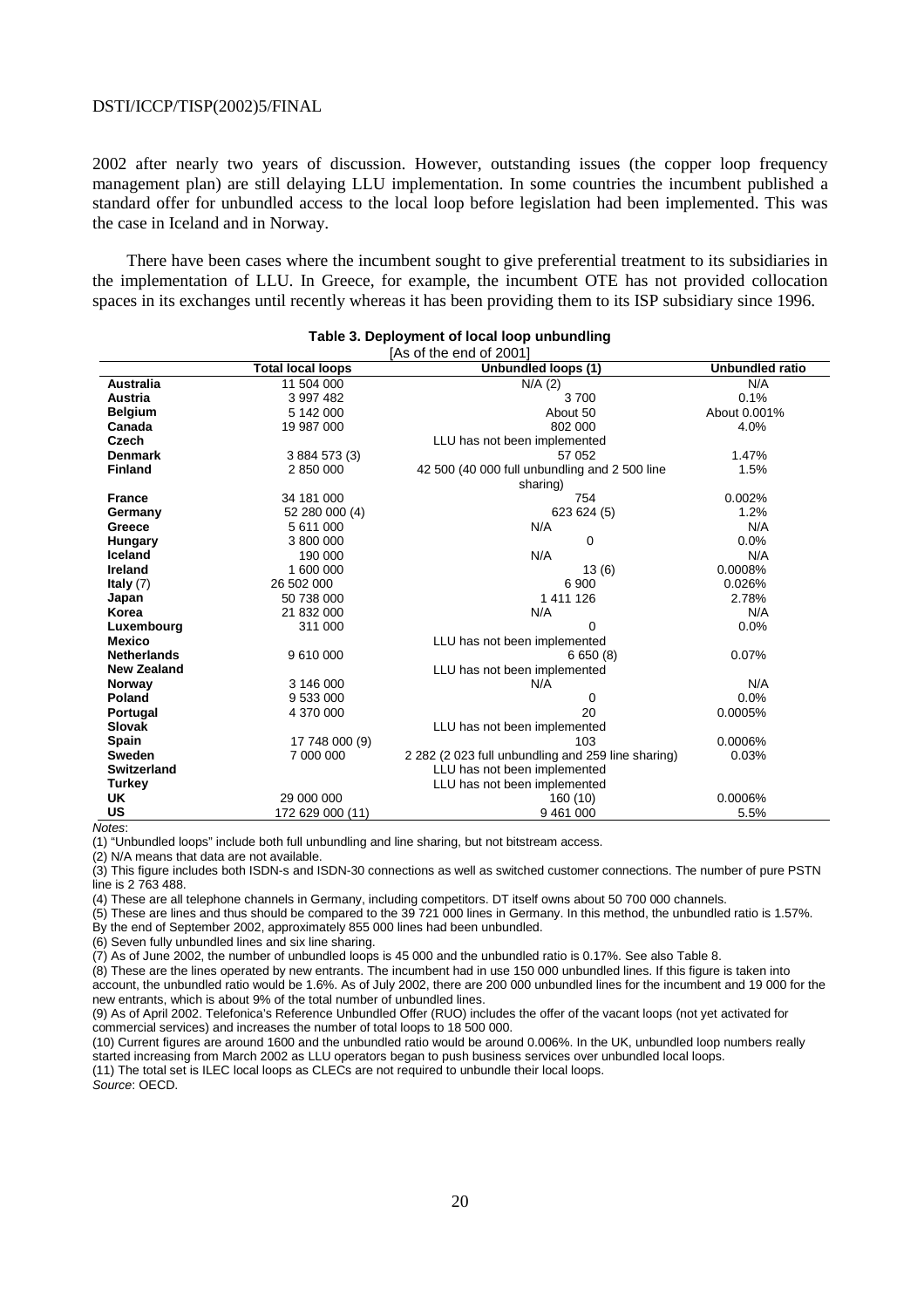|                  | (a) Total<br>lines | (b) Resold<br>Lines | (c) Unbundled<br>loops | (d) Total of (b)<br>and $(c)$ | $(f)$ (d)/(a) |
|------------------|--------------------|---------------------|------------------------|-------------------------------|---------------|
| December 1997    | 159 008            | 1 743               | 133                    | 1876                          | 1.2%          |
| <b>June 1998</b> | 161 810            | 2448                | 244                    | 2692                          | 1.7%          |
| December 1998    | 164 614            | 3 0 6 2             | 361                    | 3423                          | 2.1%          |
| June 1999        | 167 177            | 3583                | 685                    | 4 2 6 8                       | 2.6%          |
| December 1999    | 187 294            | 4 4 9 4             | 1 4 9 3                | 5987                          | 3.2%          |
| June 2000        | 188 171            | 5 0 9 8             | 3 3 1 2                | 8 4 0 9                       | 4.5%          |
| December 2000    | 188 346            | 5 3 8 8             | 5 2 7 4                | 10 662                        | 5.7%          |
| June 2001        | 186825             | 4417                | 7922                   | 12 340                        | 6.6%          |
| December 2001    | 186 111            | 4 0 21              | 9461                   | 13 4 8 2                      | 7.2%          |

### **Table 4. Number of loops in the US (Thousands)**

# **Table 5. Number of unbundled loops in Denmark**

|             | <b>Total local loops</b>                                                   | <b>Unbundled loops</b> | <b>Unbundled</b><br>ratio | <b>Reference</b>                    |
|-------------|----------------------------------------------------------------------------|------------------------|---------------------------|-------------------------------------|
| End of 2001 | 3884573                                                                    | 38 400                 | 1.0%                      | Excluding TDC's<br>bitstream access |
| End of 2000 | 3 835 017                                                                  | 16867                  | $0.4\%$                   | Excluding TDC's<br>bitstream access |
| End of 1999 | 3 638 119                                                                  | N/A                    | N/A                       |                                     |
|             | Source: Statistics of the National Telecom Agency of Denmark <sup>22</sup> |                        |                           |                                     |

Source: Statistics of the National Telecom Agency of Denmark.

# **Table 6. Number of unbundled loops in Germany**

|      | <b>Total local loops</b> | Unbundled loops | Unbundled ratio |
|------|--------------------------|-----------------|-----------------|
| 2001 | 52 280 000               | 623 624         | $1.2\%$         |
| 2000 | 50 220 000               | 263 428         | $0.52\%$        |
| 1999 | 48 210 000               | 129 264         | 0.27%           |

Source: RegTP<sup>23</sup>.

| Table 7. Number of unbundled loops in Japan |
|---------------------------------------------|
|---------------------------------------------|

|                | <b>Total local loops</b> | Unbundled loops | Unbundled ratio |
|----------------|--------------------------|-----------------|-----------------|
| FY1999         | 55 446 000               | 211             | $0.0004\%$      |
| FY2000         | 52 089 000               | 46 956          | $0.09\%$        |
| FY2001         | 50 738 000               | 1411126         | 2.78%           |
| Source: MPHPT. |                          |                 |                 |

The deployment of LLU depends crucially on the speed in which incumbents upgrade their MDFs. The available data (Table 8) indicate that in some markets the pace has been quite slow.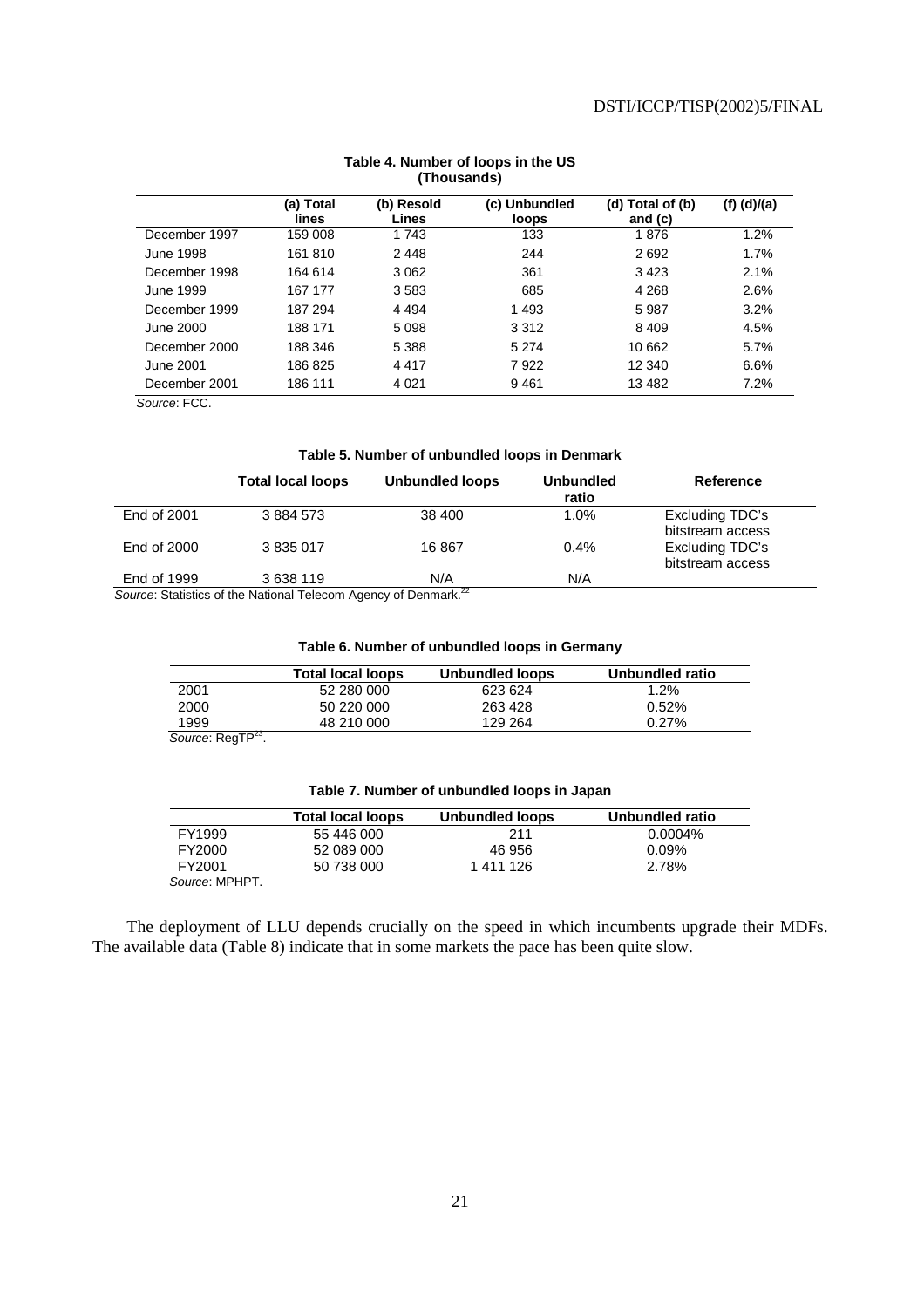|                     | <b>Total local</b><br><b>MDFs</b> | Provided<br><b>MDFs</b> | LLU<br>availability | <b>Note</b>                                                                                                                                                                                                                                                                                                                                                                                                                                                                                                                                                                                                                                                                                                                                                                                                                                                            |
|---------------------|-----------------------------------|-------------------------|---------------------|------------------------------------------------------------------------------------------------------------------------------------------------------------------------------------------------------------------------------------------------------------------------------------------------------------------------------------------------------------------------------------------------------------------------------------------------------------------------------------------------------------------------------------------------------------------------------------------------------------------------------------------------------------------------------------------------------------------------------------------------------------------------------------------------------------------------------------------------------------------------|
| <b>Australia</b>    | N/A                               | 80                      | N/A                 |                                                                                                                                                                                                                                                                                                                                                                                                                                                                                                                                                                                                                                                                                                                                                                                                                                                                        |
| Austria             | 1 400                             | 216                     | 15.43%              | Theoretically all MDFs are available for LLU.                                                                                                                                                                                                                                                                                                                                                                                                                                                                                                                                                                                                                                                                                                                                                                                                                          |
| <b>Belgium</b>      | 600                               | N/A                     | N/A                 |                                                                                                                                                                                                                                                                                                                                                                                                                                                                                                                                                                                                                                                                                                                                                                                                                                                                        |
| Canada              | N/A                               | N/A                     | N/A                 |                                                                                                                                                                                                                                                                                                                                                                                                                                                                                                                                                                                                                                                                                                                                                                                                                                                                        |
| Czech               |                                   |                         |                     | LLU has not been implemented.                                                                                                                                                                                                                                                                                                                                                                                                                                                                                                                                                                                                                                                                                                                                                                                                                                          |
| <b>Denmark</b>      | 1 200                             | 147                     | 12.25%              | Theoretically LLU should be available at all MDFs.                                                                                                                                                                                                                                                                                                                                                                                                                                                                                                                                                                                                                                                                                                                                                                                                                     |
| <b>Finland</b>      | 134                               | N/A                     | N/A                 | Practically almost all MDFs are available for LLU.                                                                                                                                                                                                                                                                                                                                                                                                                                                                                                                                                                                                                                                                                                                                                                                                                     |
| <b>France</b>       | 12 000                            | 116                     | 0.97%               |                                                                                                                                                                                                                                                                                                                                                                                                                                                                                                                                                                                                                                                                                                                                                                                                                                                                        |
| Germany             | 7 900                             | 2 000                   | 25.3%               | Theoretically all MDFs should be available for LLU. The figure<br>25.3% means that almost 60% of all customers lines can be<br>unbundled.                                                                                                                                                                                                                                                                                                                                                                                                                                                                                                                                                                                                                                                                                                                              |
| Greece              | 233                               | N/A                     | N/A                 |                                                                                                                                                                                                                                                                                                                                                                                                                                                                                                                                                                                                                                                                                                                                                                                                                                                                        |
| <b>Hungary</b>      | N/A                               | 0                       | 0%                  |                                                                                                                                                                                                                                                                                                                                                                                                                                                                                                                                                                                                                                                                                                                                                                                                                                                                        |
| Iceland             | N/A                               | 17                      | N/A                 |                                                                                                                                                                                                                                                                                                                                                                                                                                                                                                                                                                                                                                                                                                                                                                                                                                                                        |
| <b>Ireland</b>      | 128                               | 12                      | 9.4%                | Currently 40 sites offers have been made to Esat, 12 of which are<br>operational. Esat were on target to have 40 sites operational by the<br>end of October 2002.                                                                                                                                                                                                                                                                                                                                                                                                                                                                                                                                                                                                                                                                                                      |
| Italy               | 11 551                            | 748                     | 6.47%               | The most representative indicator of LLU availability is the ratio<br>between the actual demand of LLU (1040 MDFs requested by other<br>licensed operators (OLOs) and the actual offer for LLU (748 MDFs<br>provided by the incumbent at the date of 31 December 2001). In<br>this case, the availability ratio would be 72%, representing the level<br>of LLU offering in the country in response to OLOs' actual demand.<br>It must be noted that as of June 2002 the MDFs provided by the<br>incumbent in Italy has increased to 946 to which about 50% of<br>Telecom Italia's subscribers are connected. These subscribers<br>represent the actual addressable market through LLU. As a<br>consequence it should be stressed that in terms of "offering" about<br>50% of Telecom Italia's customers have to be considered as<br>already fully addressable by OLOs. |
| Japan               | $5100 (*)$                        | 2 3 0 0                 | 45%                 | (*) Except for 2 200 RT-BOX type buildings. All MDFs shall be<br>available for LLU on request of competitors.                                                                                                                                                                                                                                                                                                                                                                                                                                                                                                                                                                                                                                                                                                                                                          |
| Korea               | N/A                               | N/A                     | N/A                 |                                                                                                                                                                                                                                                                                                                                                                                                                                                                                                                                                                                                                                                                                                                                                                                                                                                                        |
| Luxembourg          | N/A                               | N/A                     | N/A                 |                                                                                                                                                                                                                                                                                                                                                                                                                                                                                                                                                                                                                                                                                                                                                                                                                                                                        |
| <b>Mexico</b>       |                                   |                         |                     | LLU has not been implemented.                                                                                                                                                                                                                                                                                                                                                                                                                                                                                                                                                                                                                                                                                                                                                                                                                                          |
| <b>Netherlands</b>  | 550                               | 300                     | 60%                 |                                                                                                                                                                                                                                                                                                                                                                                                                                                                                                                                                                                                                                                                                                                                                                                                                                                                        |
| <b>New Zealand</b>  |                                   |                         |                     | LLU has not been implemented.                                                                                                                                                                                                                                                                                                                                                                                                                                                                                                                                                                                                                                                                                                                                                                                                                                          |
| <b>Norway</b>       | N/A                               | N/A                     | N/A                 |                                                                                                                                                                                                                                                                                                                                                                                                                                                                                                                                                                                                                                                                                                                                                                                                                                                                        |
| Poland              |                                   |                         |                     | LLU has not been implemented.                                                                                                                                                                                                                                                                                                                                                                                                                                                                                                                                                                                                                                                                                                                                                                                                                                          |
| Portugal            | 180                               | 14                      | 8%                  | Theoretically all MDFs are available for LLU.                                                                                                                                                                                                                                                                                                                                                                                                                                                                                                                                                                                                                                                                                                                                                                                                                          |
| Slovak              |                                   |                         |                     | LLU has not been implemented.                                                                                                                                                                                                                                                                                                                                                                                                                                                                                                                                                                                                                                                                                                                                                                                                                                          |
| Spain               | 981                               | 81                      | 8.26%               |                                                                                                                                                                                                                                                                                                                                                                                                                                                                                                                                                                                                                                                                                                                                                                                                                                                                        |
| Sweden              | 250                               | 123                     | 49.2%               |                                                                                                                                                                                                                                                                                                                                                                                                                                                                                                                                                                                                                                                                                                                                                                                                                                                                        |
| <b>Switzerland</b>  |                                   |                         |                     | LLU has not been implemented.                                                                                                                                                                                                                                                                                                                                                                                                                                                                                                                                                                                                                                                                                                                                                                                                                                          |
| <b>Turkey</b><br>UK |                                   |                         |                     | LLU has not been implemented.                                                                                                                                                                                                                                                                                                                                                                                                                                                                                                                                                                                                                                                                                                                                                                                                                                          |
|                     | 5 600                             | 119                     | 2.13%               | All MDFs are open to LLU operators. It is a commercial decision for<br>them as to which exchange they build at.                                                                                                                                                                                                                                                                                                                                                                                                                                                                                                                                                                                                                                                                                                                                                        |
| US                  | N/A                               | N/A                     | N/A                 |                                                                                                                                                                                                                                                                                                                                                                                                                                                                                                                                                                                                                                                                                                                                                                                                                                                                        |

### **Table 8. The number of provided MDFs for LLU (as of end 2001)**

Note: N/A = data not available.

Source: OECD.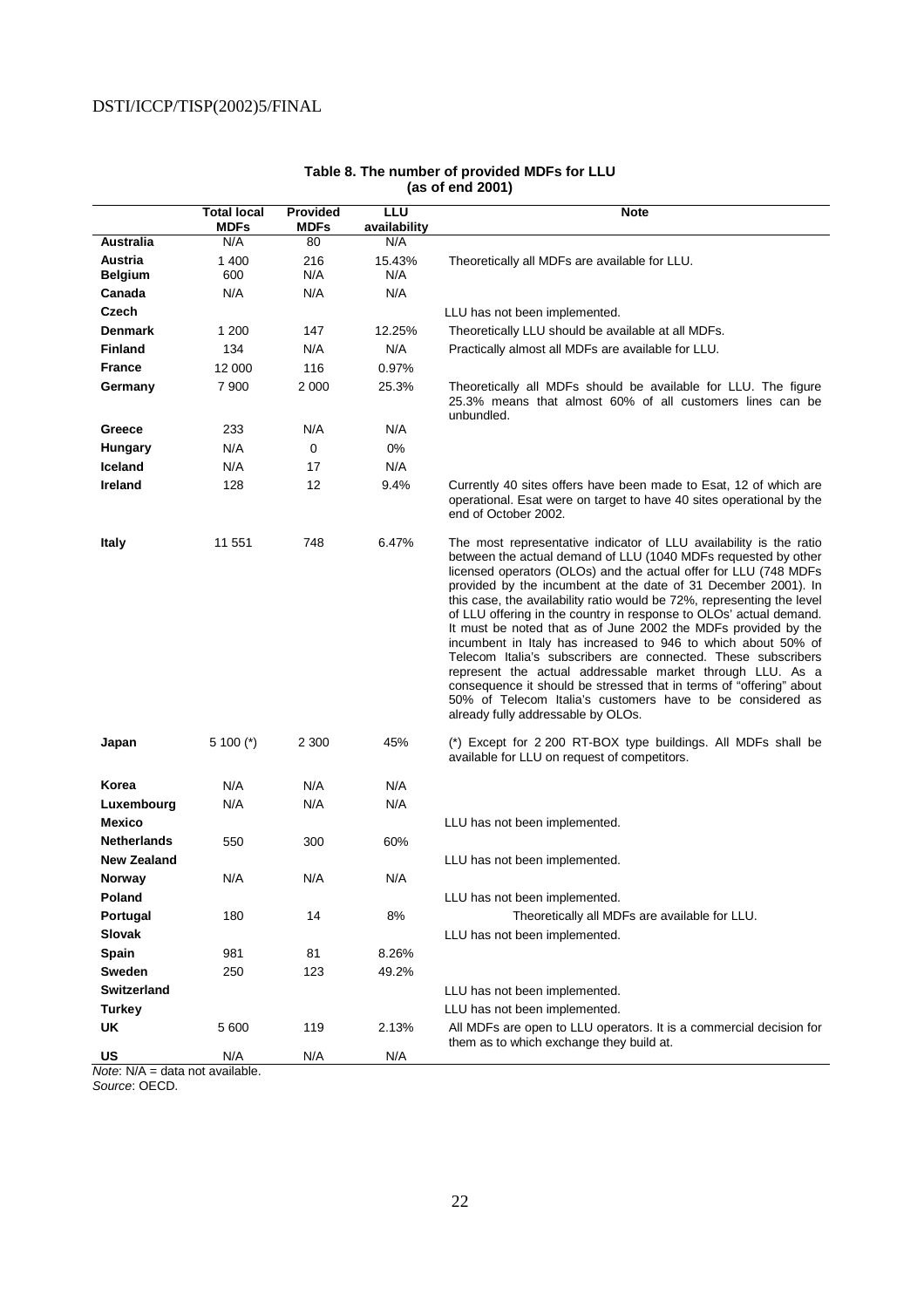With respect to LLU regulations, the requirements imposed on incumbents differ across countries. Some countries have set guidelines for LLU. For example, the UK regulator Oftel has set service level commitments on the incumbent which it needs to meet, or face fines, in response to operators ordering unbundled local loops. In addition, the incumbent had to change its access network facilities agreement with operators to ensure that they obtain the necessary services for local loop unbundling. Other countries, such as Ireland, have put in place service level agreement frameworks that must be followed by the incumbents and made decisions on the type of information that incumbents must provide to competing operators. The Austrian and the German regulators have ruled that unbundling should be made available at any MDF requested by new entrants. In Australia, a self-regulatory process by the industry is encouraged.

# **3.3 Collocation**

Issues associated with collocation have not yet been resolved to the satisfaction of all parties. In this regard, it is desirable that as many options of collocation as possible are provided for the purpose of facilitating the process. Remote or virtual collocation can be a solution to limited space problems in physical collocation.

Some countries promote certain types of collocation. In the UK, for example, the regulator concluded that the incumbent BT should meet any request for co-mingling unless there were objective criteria on the grounds of technical feasibility or the need to maintain network security. The rational behind this decision is the idea that co-mingling could encourage a broader deployment of LLU-derived services because it could provide significant reductions in start-up costs. In Japan, the regulator has made it compulsory to implement co-mingling collocation in buildings of the incumbents NTT East and West.<sup>24</sup>

|                        | <b>Caged collocation</b> | <b>Co-mingling</b>            | <b>Remote collocation</b>     | <b>Virtual collocation</b> |  |
|------------------------|--------------------------|-------------------------------|-------------------------------|----------------------------|--|
| <b>Australia</b>       |                          |                               | x                             | $\times$                   |  |
| <b>Austria</b>         |                          | x                             |                               | $\times$                   |  |
| <b>Belgium</b>         |                          |                               |                               | $\times$                   |  |
| Canada                 |                          |                               | x                             | $\times$                   |  |
| <b>Czech Republic</b>  |                          |                               | LLU has not been implemented. |                            |  |
| <b>Denmark</b>         |                          |                               |                               |                            |  |
| <b>Finland</b>         |                          | x                             | x                             | x                          |  |
| <b>France</b>          |                          |                               |                               |                            |  |
|                        |                          |                               |                               | (not used)                 |  |
| Germany                |                          | X                             |                               |                            |  |
| Greece                 |                          | X                             |                               |                            |  |
| <b>Hungary</b>         |                          | $\times$                      | X                             | X                          |  |
| Iceland                |                          | $\times$                      | X                             | X                          |  |
| <b>Ireland</b>         |                          |                               | V                             |                            |  |
|                        |                          |                               |                               | (not used)                 |  |
| <b>Italy</b>           |                          | X                             |                               |                            |  |
| Japan                  | X                        |                               | ×                             | $\times$                   |  |
| Korea                  |                          |                               | ×                             | $\times$                   |  |
| Luxembourg             |                          |                               |                               |                            |  |
| <b>Mexico</b>          |                          | LLU has not been implemented. |                               |                            |  |
| <b>Netherlands</b>     |                          | $\times$                      |                               | $\times$                   |  |
| <b>New Zealand</b>     |                          |                               | LLU has not been implemented. |                            |  |
| Norway                 |                          |                               | X                             | $\times$                   |  |
| Poland                 |                          | LLU has not been implemented. |                               |                            |  |
| Portugal               |                          | $\times$                      |                               | $\times$                   |  |
| <b>Slovak Republic</b> |                          |                               | LLU has not been implemented. |                            |  |
| Spain                  |                          |                               | $\times$                      |                            |  |

**Table 9. Types of collocation implemented**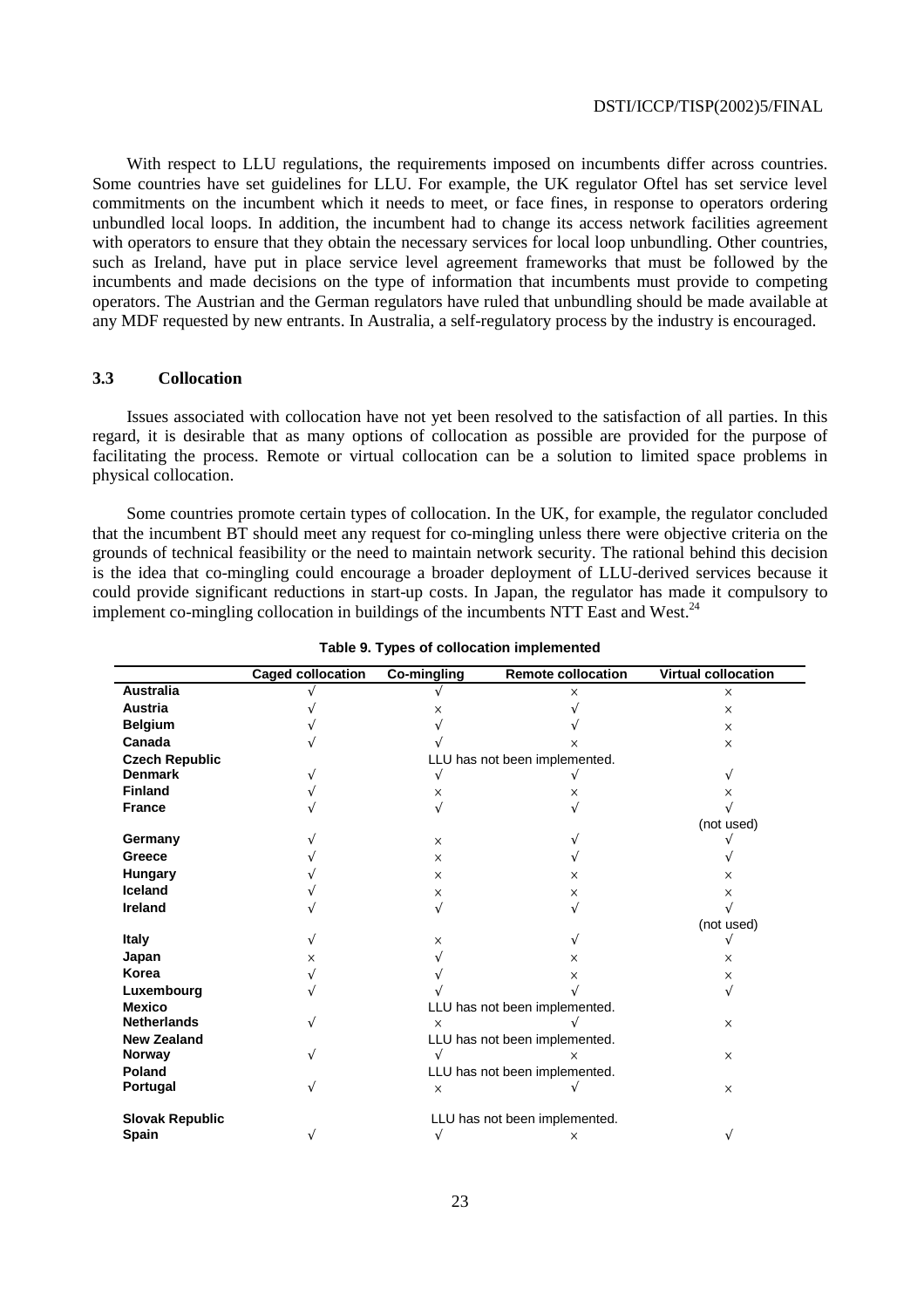| <b>Table 3. Types of conocation implemented (com a)</b> |                               |             |                           |                            |  |  |
|---------------------------------------------------------|-------------------------------|-------------|---------------------------|----------------------------|--|--|
|                                                         | <b>Caged collocation</b>      | Co-mingling | <b>Remote collocation</b> | <b>Virtual collocation</b> |  |  |
| Sweden                                                  |                               |             |                           |                            |  |  |
|                                                         |                               |             | (not regulated)           |                            |  |  |
| <b>Switzerland</b>                                      | LLU has not been implemented. |             |                           |                            |  |  |
| Turkey                                                  | LLU has not been implemented. |             |                           |                            |  |  |
| UK                                                      |                               |             |                           |                            |  |  |
| US                                                      |                               |             |                           |                            |  |  |

Notes:

In Portugal, ANACOM issued a recommendation, approved by Deliberation of June 2001, considering that depending on the evolution of the supply conditions, and especially on the interest shown by the market, the reference unbundling offer should develop in order to contemplate virtual collocation offer, when feasible, in line with that laid down in the Regulation (CE). It would be the case, for example, if in certain infrastructure there were a lack of suitable conditions for the offer of physical or remote collocation. With regard to co-mingling, ANACOM issued a decision in November 2002, in which it stated that PT Comunicacoes should make co-mingling available whenever the market showed interest.

#### Source: OECD.

The period for provision of collocation spaces affects the speed of implementation of LLU. Some countries require incumbents to offer the space within a set period in order to avoid delays in implementation, but usually the time varies from site to site (see Table 10). Regulators should set guidelines to ensure that collocation space is made available within a reasonable time.

In Japan, for example, the regulator amended ministerial ordinances in September 2000 to make incumbents NTT East and West describe standard periods for collocation spaces in their Articles of Agreement concerning Interconnection. The articles give a detailed description of the standard periods (See Table 11).

### *Prices for collocation*

It is not easy to compare the price of collocation space among OECD countries because in a number of countries the price is set by the incumbent on a case-by-case basis such as in France, Norway and Sweden (see Table 12). The price could also differ depending on whether the charge for the space includes other costs such as power and site surveys.

Nevertheless, if collocation prices are high, this will be a strong disincentive to access seekers to take advantage of LLU. New entrants often claim that the collocation costs for the conditioning or preparatory work undertaken by incumbents are often prohibitive.

Some OECD countries have made efforts to reduce collocation prices. In Spain, for example, initial collocation prices were said to be about 12 times higher than current prices. Originally, the incumbent Telefonica tried to charge USD 317 (EUR 367) for monthly rental per square meter. However, this price has been modified by the regulator since June 2001, and is currently USD 11 (EUR 13) in large cities.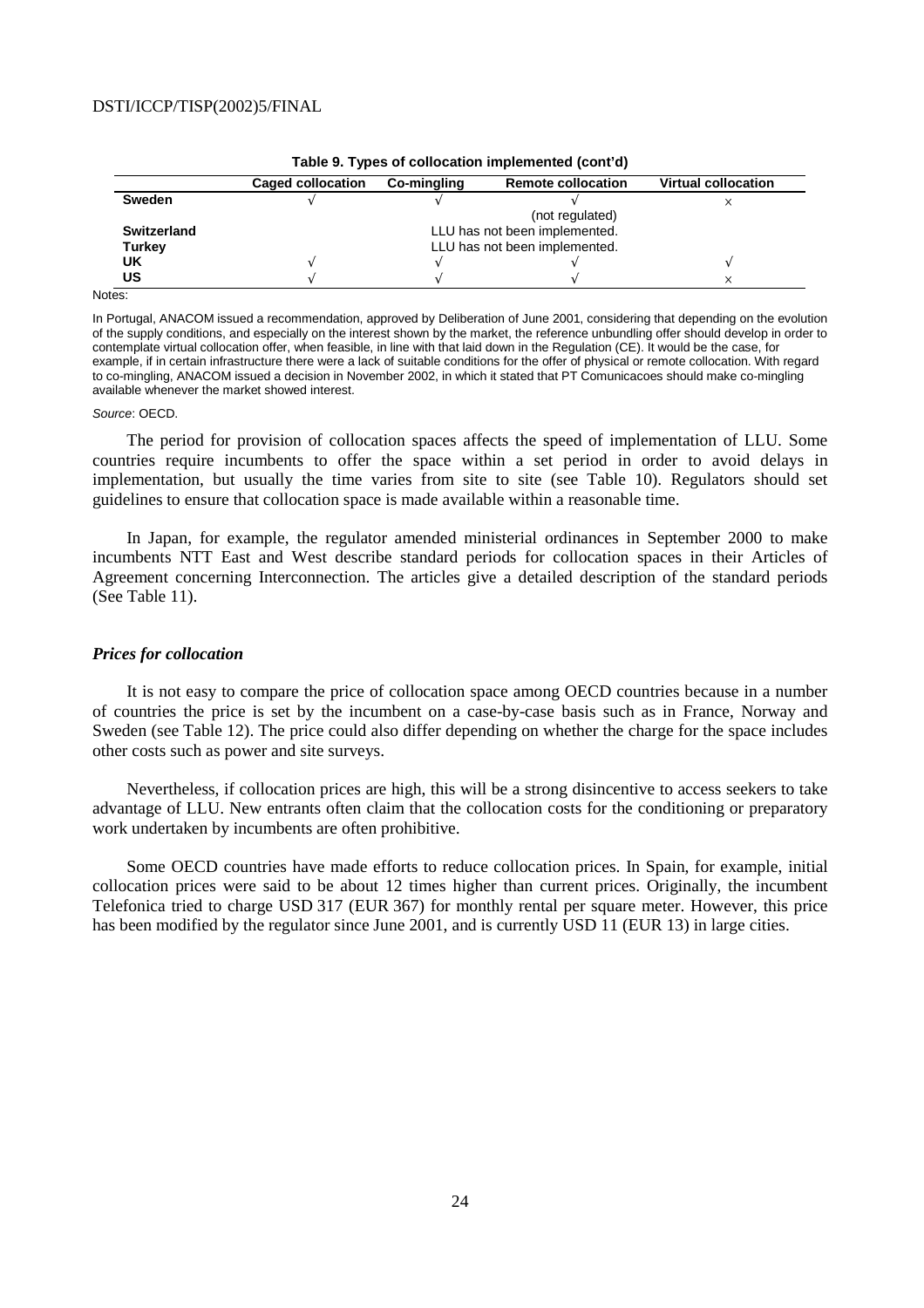### **Table 10. The period within which collocation space needs to be made available after receipt of an order from competitors**

|                                          | Set period                                                                                                                                                                                      | Reference                                                                                                                                                                                                                                                     |
|------------------------------------------|-------------------------------------------------------------------------------------------------------------------------------------------------------------------------------------------------|---------------------------------------------------------------------------------------------------------------------------------------------------------------------------------------------------------------------------------------------------------------|
| Australia                                | No regulations                                                                                                                                                                                  |                                                                                                                                                                                                                                                               |
| Austria                                  | - Indoor collocation: 10 weeks<br>- Outdoor collocation: 8 weeks<br>- Outdoor cabinet: 4 weeks<br>- Up to 3 months for special cases                                                            |                                                                                                                                                                                                                                                               |
| <b>Belgium</b>                           | - 3.5 months (when the place where the collocation<br>cages are installed does not exist)<br>- 1.5 months (when the place is already available)                                                 |                                                                                                                                                                                                                                                               |
| Canada                                   | No regulations                                                                                                                                                                                  |                                                                                                                                                                                                                                                               |
| Czech                                    | LLU has not been implemented.                                                                                                                                                                   |                                                                                                                                                                                                                                                               |
| <b>Denmark</b><br><b>Finland</b>         | - 90 days<br>No regulations                                                                                                                                                                     | TeleDenmark has to reply the request from a<br>competitor within 45 days. After receiving a possible<br>answer, the competitor asks TeleDenmark to prepare<br>an offer, which should be made within 45 days.<br>The regulator recommended that operators give |
|                                          |                                                                                                                                                                                                 | answers concerning free places within one week and<br>prices within two weeks.                                                                                                                                                                                |
| <b>France</b>                            | - 6 months (2 months for feasibility study and 4 months<br>for preparation)                                                                                                                     | - 8 weeks (6 weeks for preparation and 3 weeks for<br>feasibility study)                                                                                                                                                                                      |
| Germany<br>Greece                        | - 7 weeks (16 weeks, if structural engineering<br>measures are necessary)                                                                                                                       |                                                                                                                                                                                                                                                               |
| <b>Hungary</b>                           | No regulations<br>- 60 days (when construction work is needed)                                                                                                                                  | Local loops must be unbundled within 10 days from<br>drawing up the contract.                                                                                                                                                                                 |
| Iceland                                  | No regulations                                                                                                                                                                                  |                                                                                                                                                                                                                                                               |
| <b>Ireland</b>                           | - 4 weeks for the shortest                                                                                                                                                                      | According to the regulator, the time varies from site to<br>site, which depends on what exactly is required at<br>each site                                                                                                                                   |
| Italy                                    | - 90 working days (for new preparation)<br>- 15 working days (for amendment)                                                                                                                    |                                                                                                                                                                                                                                                               |
| Japan                                    | One month (for the response to the order from a new<br>entrant)                                                                                                                                 | Actual period for provision of space differs according<br>to the work carried out by the new entrants.                                                                                                                                                        |
| Korea                                    | One month (for the response to the order from a new<br>entrant)                                                                                                                                 | Actual period for provision of space differs according<br>to the work carried out by the new entrants.                                                                                                                                                        |
| Luxembourg                               | No regulations                                                                                                                                                                                  |                                                                                                                                                                                                                                                               |
| Mexico                                   | LLU has not been implemented.                                                                                                                                                                   |                                                                                                                                                                                                                                                               |
| <b>Netherlands</b><br><b>New Zealand</b> | - 3 months (for physical collocation)<br>- 1 month (for remote collocation)<br>LLU has not been implemented.                                                                                    |                                                                                                                                                                                                                                                               |
| <b>Norway</b>                            | No regulations                                                                                                                                                                                  |                                                                                                                                                                                                                                                               |
| Poland                                   | LLU has not been implemented.                                                                                                                                                                   |                                                                                                                                                                                                                                                               |
| Portugal                                 | - 80 working days (for supply of rooms)<br>- 40 working days (for supply of modules in an existing<br>room)                                                                                     |                                                                                                                                                                                                                                                               |
| Slovak                                   | LLU has not been implemented.                                                                                                                                                                   |                                                                                                                                                                                                                                                               |
| Spain                                    | - 90 days (when the place where the collocation cages<br>are installed already exists)<br>- 112 days (when the place does not exist)                                                            |                                                                                                                                                                                                                                                               |
| Sweden                                   | - 9 weeks (actual preparation time)                                                                                                                                                             | Time for the incumbent Telia's preparation of an offer<br>is 15 days.                                                                                                                                                                                         |
| <b>Switzerland</b>                       | LLU has not been implemented.                                                                                                                                                                   |                                                                                                                                                                                                                                                               |
| <b>Turkey</b>                            | LLU has not been implemented.                                                                                                                                                                   |                                                                                                                                                                                                                                                               |
| <b>UK</b><br>US                          | - 100 days (for new preparation. The incumbent faces<br>service level payments unless it provides collocation<br>facilities within 100 days of order.<br>- 4 weeks (for amendment)<br>- 90 days |                                                                                                                                                                                                                                                               |

Source: OECD.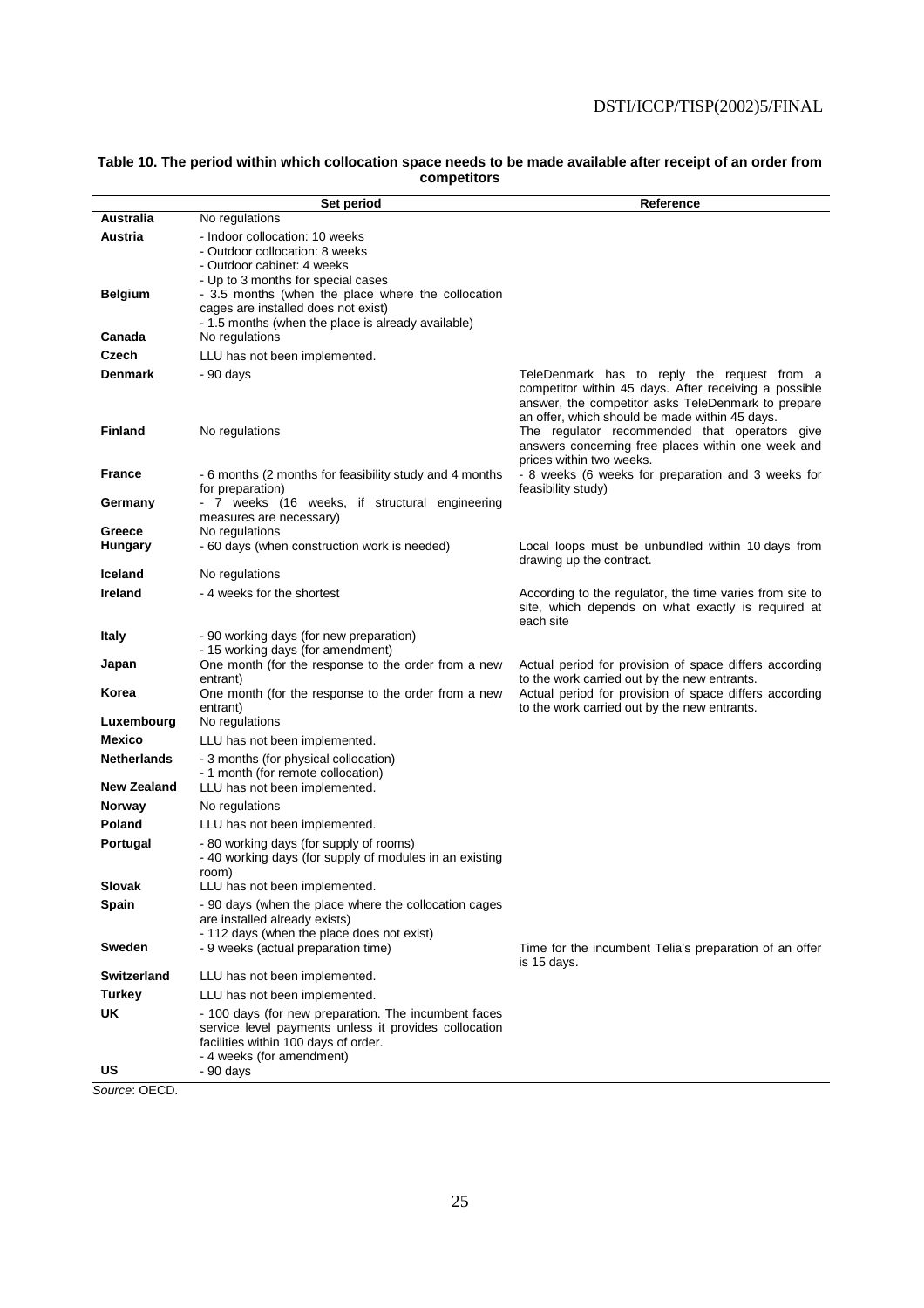|                                                                                    | Installation work by competitors    |                     |                           | Installation work by NTT East and West |                                         |                        |
|------------------------------------------------------------------------------------|-------------------------------------|---------------------|---------------------------|----------------------------------------|-----------------------------------------|------------------------|
|                                                                                    | Only in communications<br>buildings |                     |                           |                                        | Only in communications buildings        |                        |
|                                                                                    | No need for a<br>study              | Need for a<br>study | Other<br>cases            | Interconnection at<br><b>MDF</b>       | Other than<br>interconnection<br>at MDF | Other cases            |
| 1. POI survey~<br>Response                                                         | 2 weeks                             | 1 month             | 1 and a<br>half<br>months | 1 month                                |                                         | 1 and a half<br>months |
| 2. Application for<br>establishment of<br>$POI \sim$ Initiation<br>of construction | 1 month $(**, **)$                  |                     |                           |                                        | 2 months                                |                        |
| 3. Initiation of<br>construction $\sim$<br>Finish of<br>construction               |                                     |                     |                           | 1 month                                | 1 and a half<br>months                  | 3 months               |

# **Table 11. Standard periods for collocation in Japan**

Notes:

\*: A study on Installation or modification of peripheral facilities used in conjunction with installing equipment.

\*\*: One and a half months when applicant for interconnection demand installation or modification of raised floor.

\*\*\*: Two weeks in cases of additional installation of equipment or wiring in the place in which equipment has already been installed.

### **Table 12. Monthly rental prices for collocation space USD (as of end 2001)**

| <b>Australia</b><br>N/A<br>N/A<br>As the collocation room is operated by the access<br>Austria<br>According to market rate (actual expense)<br>seeker, the price is part of a private legal contract |  |
|------------------------------------------------------------------------------------------------------------------------------------------------------------------------------------------------------|--|
|                                                                                                                                                                                                      |  |
|                                                                                                                                                                                                      |  |
|                                                                                                                                                                                                      |  |
| with the landlord.                                                                                                                                                                                   |  |
| N/A<br>N/A<br><b>Belgium</b>                                                                                                                                                                         |  |
| Canada<br>N/A<br>N/A                                                                                                                                                                                 |  |
| Czech<br>LLU has not been implemented.                                                                                                                                                               |  |
| <b>Denmark</b><br>185.45/618.16 (a)<br>37.09/9.27/49.45/12.36 (g)                                                                                                                                    |  |
| <b>Finland</b><br>In case of Elisa, including VAT                                                                                                                                                    |  |
| Caged on floor: 354-408                                                                                                                                                                              |  |
| Caged on wall: 147-169                                                                                                                                                                               |  |
| Cageless with electricity: 126-145                                                                                                                                                                   |  |
| Cageless without electricity: 53-72                                                                                                                                                                  |  |
| According to cost estimates per site. For example,<br><b>France</b><br>According to cost estimates per site                                                                                          |  |
| in case of rack space in five largest cities; 113.06.                                                                                                                                                |  |
| Different monthly charges apply to different local<br>Different monthly charges apply to different local<br>Germany                                                                                  |  |
| exchanges.<br>exchanges.                                                                                                                                                                             |  |
| 60.86/50.72/39.05/27.39/13.95 (b)<br>The price is set by the incumbent on a case-by-<br>Greece                                                                                                       |  |
| case basis.                                                                                                                                                                                          |  |
| N/A<br>N/A<br>Hungary                                                                                                                                                                                |  |
| 148.16/212.98 (c)<br>Iceland<br>N/A                                                                                                                                                                  |  |
| <b>Ireland</b><br>Prices are set on the basis of pre-ordering charges,                                                                                                                               |  |
| site preparation charges, occupancy charges, and                                                                                                                                                     |  |
| attendance service charges.                                                                                                                                                                          |  |
| <b>Italy</b><br>Prices are set by the incumbent according to the<br>The price is set by the incumbent on a case-by-                                                                                  |  |
| location of the MDF site on the basis of parameters<br>case basis.                                                                                                                                   |  |
| published by Telecom Italia in its RIO (and subject                                                                                                                                                  |  |
| to AGCOM evaluation).                                                                                                                                                                                |  |
| 26.28 (d)<br>Japan                                                                                                                                                                                   |  |
| N/A<br>N/A<br>Korea                                                                                                                                                                                  |  |
| 53.58/42.86/38.63 (e)<br>Luxembourg                                                                                                                                                                  |  |
| <b>Mexico</b><br>LLU has not been implemented.                                                                                                                                                       |  |
| <b>Netherlands</b><br>The price structure contains one-off costs for the<br>The price structure contains one-off costs for the                                                                       |  |
| construction of collocation spaces and recurring<br>construction of collocation spaces and recurring                                                                                                 |  |
| costs for power use and rent per square meter.<br>costs for power use and rent per square meter.<br><b>New Zealand</b>                                                                               |  |
| LLU has not been implemented.<br>The price is set by the incumbent on a case-by-<br>The price is set by the incumbent on a case-by-<br>Norway                                                        |  |
| case basis.<br>case basis.                                                                                                                                                                           |  |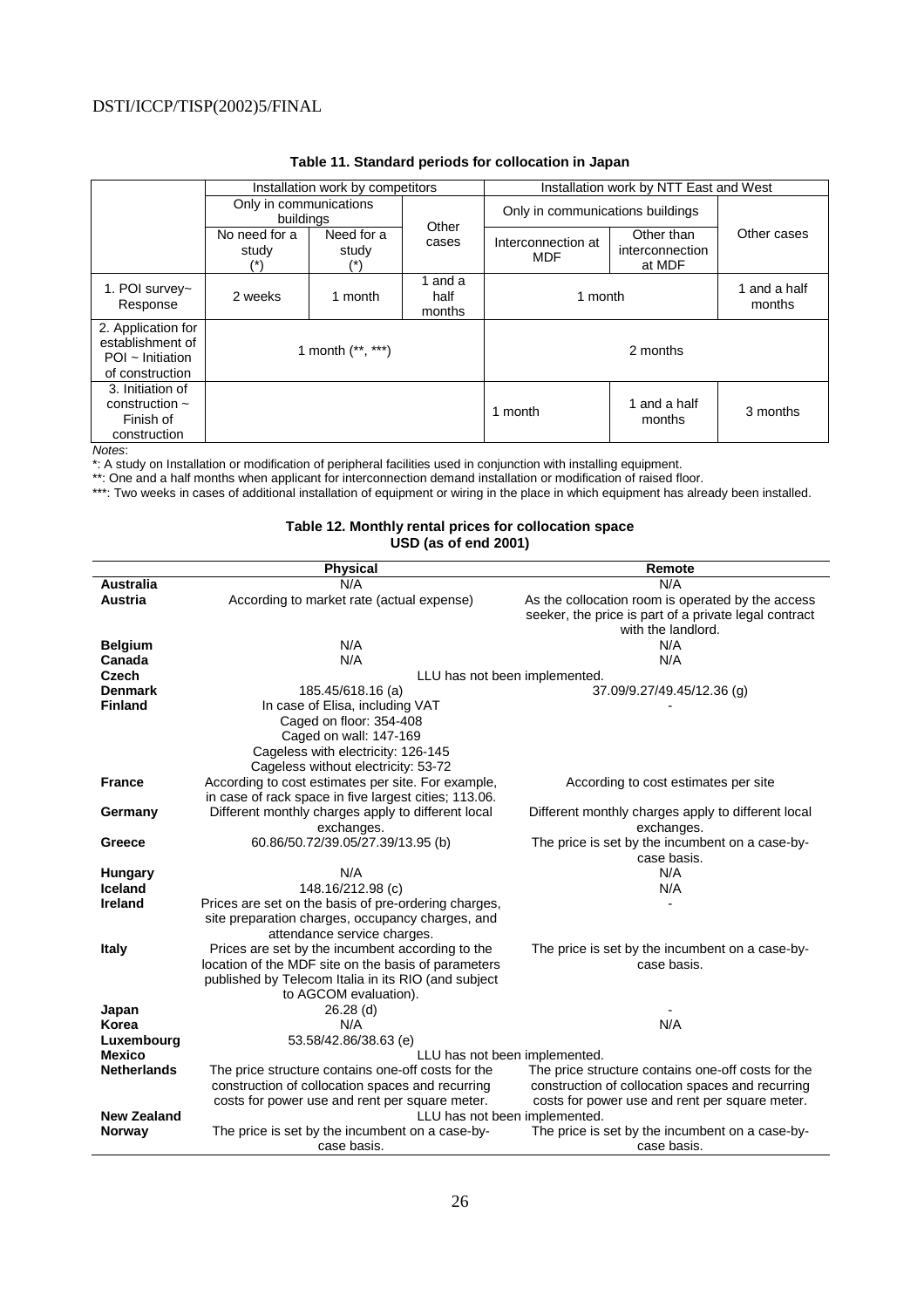|             | <b>UUL 199 VI GIN LUVI</b>                            |                                                       |  |  |  |
|-------------|-------------------------------------------------------|-------------------------------------------------------|--|--|--|
|             | <b>Physical</b>                                       | Remote                                                |  |  |  |
| Poland      |                                                       | LLU has not been implemented.                         |  |  |  |
| Portugal    | 445.09/443.26 (f)                                     |                                                       |  |  |  |
| Slovak      |                                                       | LLU has not been implemented.                         |  |  |  |
| Spain       | 11.23 (From January 2003, the rental price will be    |                                                       |  |  |  |
|             | 10.65)                                                |                                                       |  |  |  |
| Sweden      | Every case is calculated individually.                |                                                       |  |  |  |
| Switzerland | LLU has not been implemented.                         |                                                       |  |  |  |
| Turkey      | LLU has not been implemented.                         |                                                       |  |  |  |
| U.K.        | The quarterly charge for collocation space set by     | The quarterly charge for collocation space set by     |  |  |  |
|             | the incumbent will be dependent on the market rate    | the incumbent will be dependent on the market rate    |  |  |  |
|             | for the location of the exchange, the area occupied   | for the location of the exchange, the area occupied   |  |  |  |
|             | by the operator, the equipment to be installed in the | by the operator, the equipment to be installed in the |  |  |  |
|             | room, etc.                                            | room, etc.                                            |  |  |  |
| U.S.        | N/A                                                   | N/A                                                   |  |  |  |

### **Table 12. Monthly rental prices for collocation space (cont'd) USD (as of end 2001)**

(a) Examination of the feasibility of collocation in connection with establishment of transmission equipment cabin/quotation. These are prices for "mini hostel and hostel". The examination fee is refunded if an agreement is concluded on the basis of a quotation.

(b) Area A/B/C/D/E.

(c) 60cm x 60cm cabin/80cm x 80cm cabin.

(d) National average per 1 m², USD 1=JPY 119.775.

(e) Metropolitan/urban/rural areas.

(f) Monthly rental of a 5  $m<sup>2</sup>$  caged module/monthly rental of a 5  $m<sup>2</sup>$  module (excluding VAT).

(g) Initial fee including transport and administration in case of supervised access at one week's notice / fee per commenced 15 minutes at the central office in case of supervised access at one week's notice / initial fee in case of supervised access without notice / fee per commenced 15 minutes in case of supervised access without notice.

(h) N/A = data not available. USD 1=EUR 1.1572.

Source: OECD.

### *Best practice for collocation*

New entrants need collocation space at a core of exchanges for initial launch of LLU. Yet, collocation space may be limited in a given exchange so that it is important to have rules on allocating scarce space. In most OECD countries, space is allocated on a "first come, first served" basis.

If the incumbent's exchange space is conditioned for collocation beforehand, the time required for implementing collocation could be reduced. However, it is highly unlikely that all the incumbent's local exchanges are conditioned from the outset because not every exchange will support LLU. Thus, it is necessary to strike a balance between the competing demands of several new entrants in order to determine the initial order of incumbent's exchanges for collocation conditioning. There are different ways of doing this. In France, for example, the regulator sets milestones for the conditioning of local exchanges after consultation with the incumbent.<sup>25</sup> The UK regulator developed a voting system known as the "Bow Wave" Process" (see Box 1), which aims at ensuring fair allocation of space within each exchange.<sup>26</sup> It was designed to manage the initial high demand by operators for collocation space, and ended in February 2001 after initial demand for LLU subsided. Currently, the UK operates on a "business as usual" basis, whereby operators can order collocation space at any exchange at any time. The Portuguese regulator previously ruled that collocation is only permitted in local exchange sites and that the incumbent should offer a minimum space of five square meters for collocation.<sup>27</sup> In Japan, a rule was introduced that set maximum available capacity to competitors when the carriers meet the conditions of efficiency for using spaces in May 2002. Equality between incumbents and competitors is also ensured in case of installing equipment such as DSLAMs.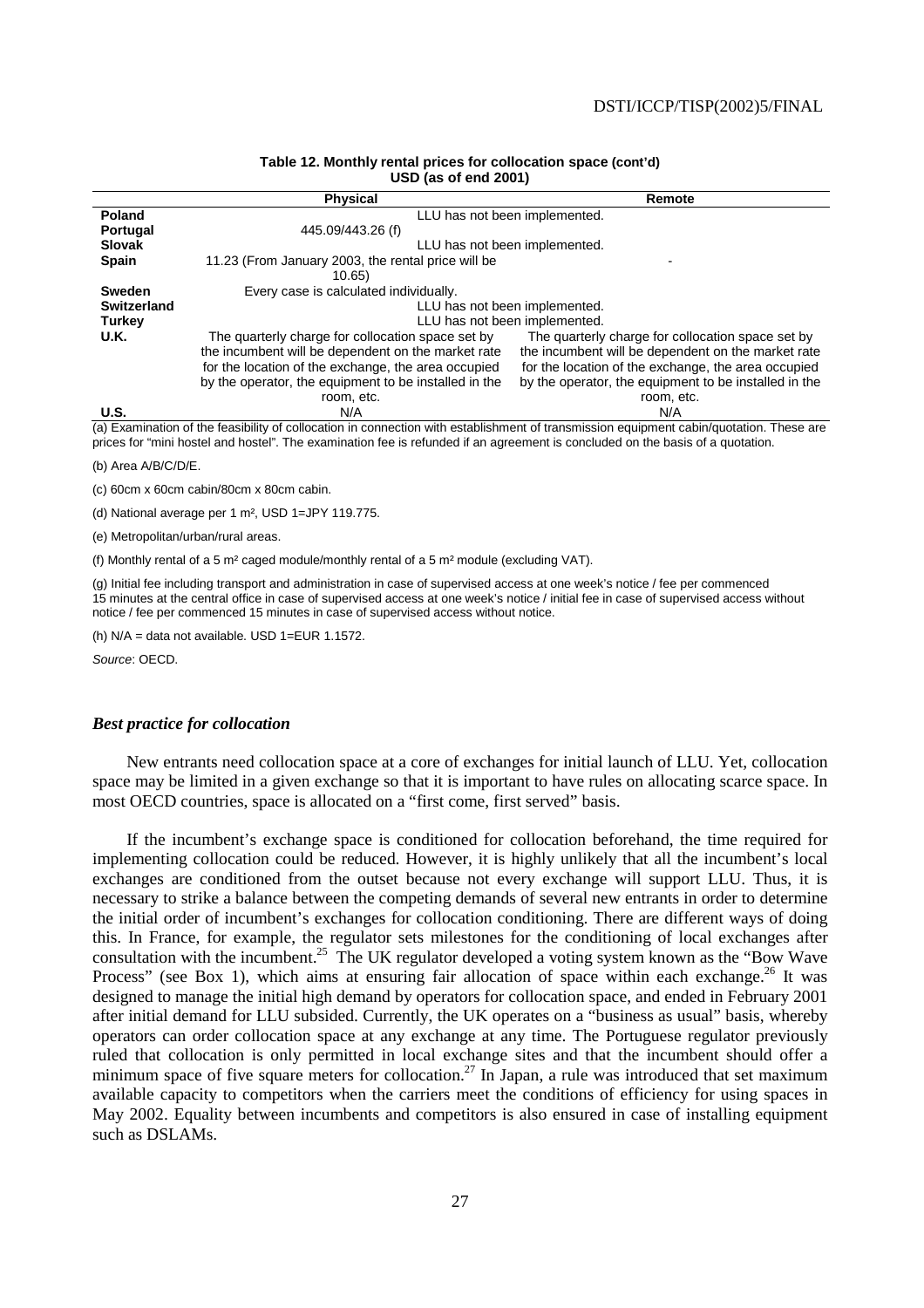### **Box 1. Bow Wave Process in the United Kingdom**

In the initial phase, each operator participating in the process submitted a short-term forecast, which included a maximum of 1 500 prioritised requests for collocation in BT's exchange sites (advanced capacity orders). Operators specified the amount of space they required within each requested exchange. Operators also made it clear whether they were willing to trade allocated spaces with other operators in the event of a tie on priorities. The information was submitted to an electoral reform society (ERS) which managed the single transferable vote (STV) process. The STV process ascertained the overall priority ranking of exchange sites as well as operators' requests on the basis of the number of operators which requested collocation space.

ERS made a list of the top 500 exchange sites with the highest priority requested by operators, of which 140 were to be "reserve sites" in the event that there were problems in proceeding with the top 360. ERS sent a list of those sites to BT and then individually notified the operators of the sites which were in the overall top 500 ranking.

Operators placed initial survey requests with BT for sites where they were allocated collocation space which fell within the overall top 60 sites. Then BT surveyed these top 60 sites to identify and allocate power and space available. BT allocated collocation space to operators in the top 60 sites according to the details on the short-term forecast form and on the basis of operators' stated priorities until all available collocation space was full. Any sites where priority ties existed in an exchange were notified to ERS. Tied operators had two days to trade space. If they were unable to resolve the site allocation, the agreed procedure provided that ERS would invite operators to throw a die to decide which operator would receive the allocation. The completed initial surveys were then returned to operators who returned them to BT signed as accepted or rejected.

BT conducted a full survey which included the cost of constructing the collocation hostel product for the top 60 sites. Operators then returned the signed full surveys to BT. If operators agreed to go ahead with ordering the collocation space, this became their formal commitment to pay for the construction of the hostel. BT proceeded to build the hostels in the top 60 exchanges. The rest of the sites in the top 360 followed the same process as the first 60.

A second round of the "Bow Wave Process" was run starting with a new set of prioritised requests for space being made by operators to ERS. Further rounds of the process will only be run if it is considered that there are still demand management constraints on operators' requests for collocation space.

In Australia, where the main new entrant largely decided the rollout of collocation space, the parties, through a process of commercial negotiation, have so far resolved issues of collocation. Thus, the regulator ACCC has not had a role in regulating such factors as number, price or timing of collocation space provided. Nevertheless, the ACCC has a programme of informal monitoring of collocation spaces at local exchanges through the Record Keeping Rules (RKR). The RKRs require the incumbent Telstra to provide information on provisioning, fault reporting, rectification time process and so forth in order to ensure that Telstra is providing its competitors with prompt access to its local loops.

### **Box 2. Collocation space allocation system in Australia**

In order to shorten construction time for collocation space, the main new entrant proposes to the incumbent that it would build the collocation space, including sufficient space for other entrants, by itself. Although the incumbent undertakes some basic work to identify space that is suitable for collocation, the main new entrant selects the exchanges it wants to use. The new entrant is supposed to use only the incumbent's own contractors so that the incumbent will not be concerned over work quality. It also negotiates a separate construction contract with the contractors, which gives the new entrant the right to make a determination on the details of construction including costs.

The main new entrant is obliged to bear the construction cost for collocation spaces. However, it can collect some contribution from subsequent new entrants. As it were, the main new entrants "buy" the power of control over construction of collocation space by being a main contributor instead of the incumbent.

The incumbent Telstra does not require new entrants to cage their equipment, which can be located in racks in common space within the exchange, nor does it require special security requirements for new entrants to access collocation space.

## **3.4 Pricing**

It is difficult to compare the price of unbundling among OECD countries because the coverage of prices differs from country to country. For example, the price could differ depending on whether the line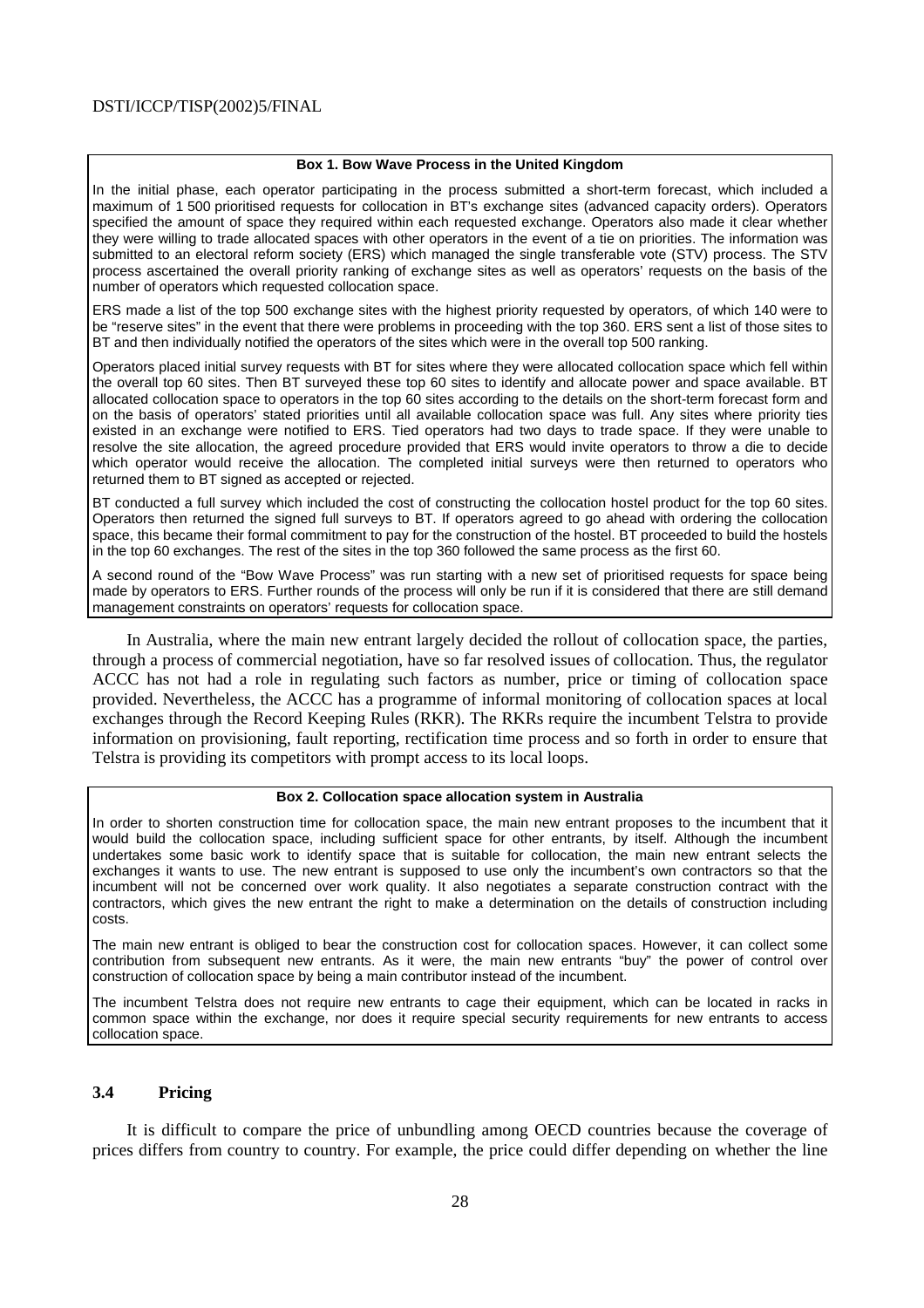rental fees include administrative and refurbishment costs. In addition, the monthly rental price often differs according to whether the line is existing (active) or new (non-active). Recognising these complexities, the price for LLU that each regulator or incumbent publishes can be used as a benchmark to compare relative price performance between countries.

The monthly rental charges paid by operators to the incumbent for copper pairs often depend on what type of service is offered, and the rental charge for providing broadband service is normally higher than that for voice telephony service. In Belgium, for example, the monthly rate for the raw copper loop to be used for the transmission of signals within the voice frequency band is EUR 11.33 whereas the rate for a loop used to connect ADSL equipment is EUR 13.29. In some countries, such as Australia and Canada, the price differs according to geographic areas. Normally, the price in less populated areas is higher than in urban areas. In Australia, for instance, the monthly rental charge for full unbundling is USD 12.89 in large cities in contrast with USD 22.29 in rural and remote areas on average. In the US, different cost regulations (and costs) between states have resulted in different prices for LLU across the country.

As shown in Table 13, the difference in prices between OECD countries is relatively large. In Denmark, where the price for full LLU is the lowest among the OECD countries, the monthly rental fee for full unbundling is EUR 8.28. On the other hand, in Netherlands, the monthly rental fee is EUR 13.50. The monthly rental fee for line sharing also varies to a great extent ranging from about USD 1.4-3.6 in Belgium, Denmark, France, and Japan to more than USD 13 in Norway. These differences result largely from different approaches in calculating costs in the contrast between historical cost and LRIC approaches.

The one-off connection costs per line often depend on whether or not the loop is already actively used to provide telecommunications services, and mostly the charge for 'active' is cheaper than that of 'nonactive.' The example of Italy clearly represents this trend, in which the one-off cost for full unbundling where loop continuity exists is EUR 81.86 whereas the case in which loop continuity needs to be established is EUR 97.66.

The monthly rental charge for line sharing is not normally more than 50% of the full LLU. This is the case in most OECD countries. In Austria, for example, the monthly rate of EUR 5.45 for line sharing is just 50% of the rate for full unbundling of EUR 10.90.

In order to check for a price/margin squeeze, the price for LLU and the access prices (monthly rental fees) for the products delivered over a copper line have to be compared. If only the cheapest residential access prices are compared to the price of LLU, then most countries would have a severe margin squeeze problem. This is because the cheap residential line rental is often politically mandated and is therefore below cost. It is therefore necessary to compare LLU prices with a weighted average of the monthly subscriber charges.

The price squeeze normally occurs when residential retail price is set below the cost whereas LLU price or wholesale price for unbundled loops remains comparatively high. In this case, new entrants can gain little margin for the services using unbundled loops. As both prices are beyond competitors' control, it is required for regulators to avoid inviting this phenomenon. Pricing rules should promote fair and nondiscriminatory competition ensuring that there is no margin squeeze between prices of wholesale and retail services.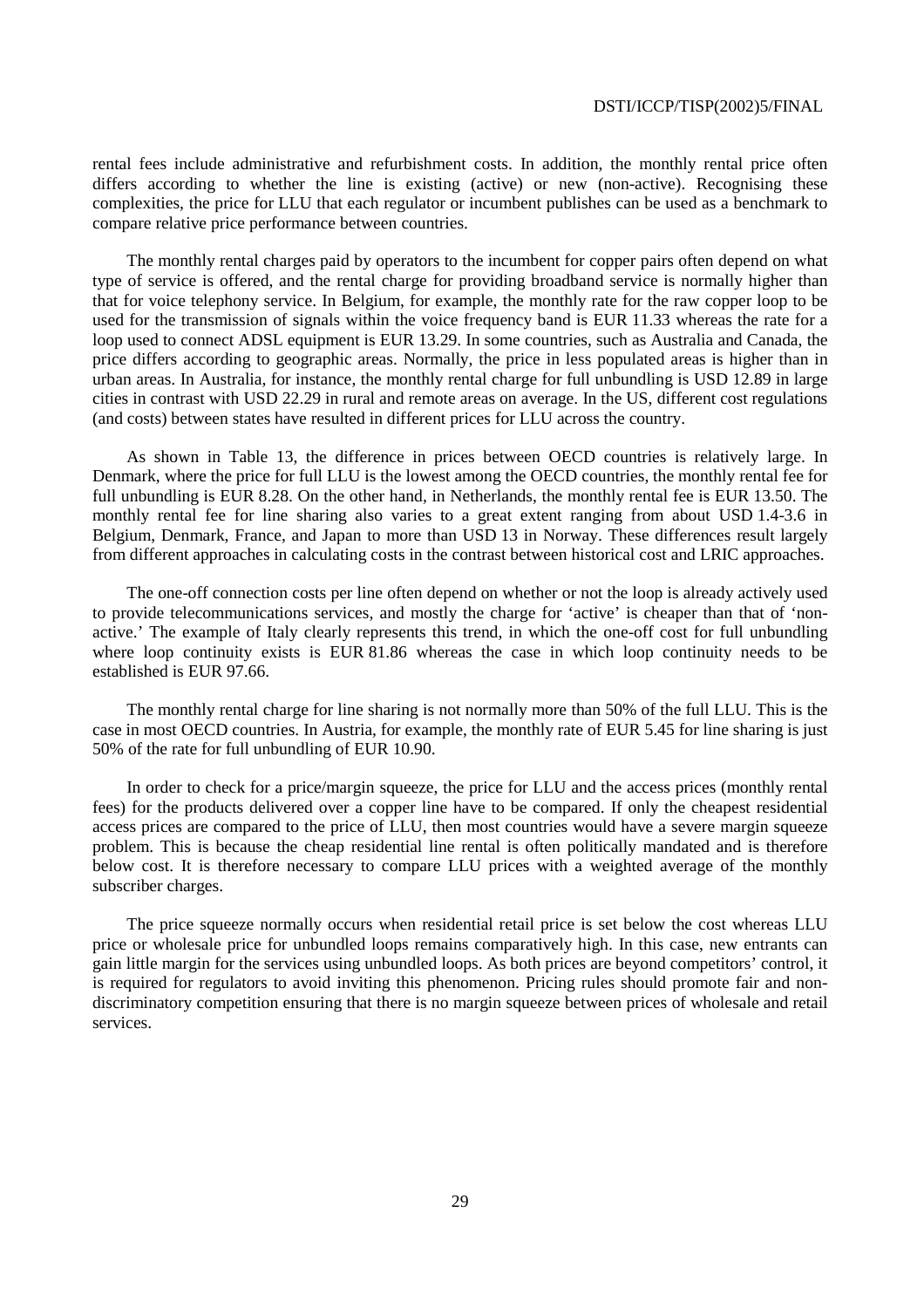| Table 13. Monthly prices for LLU and retail price for PSTN line rental (USD) |
|------------------------------------------------------------------------------|
| as of April 2002                                                             |

|                     | <b>Full LLU</b>   | Line sharing                  | One-off connection cost        | <b>Residential</b><br>retail price |
|---------------------|-------------------|-------------------------------|--------------------------------|------------------------------------|
| Australia (lowest)  | 6.98(f1)          | N/A                           | N/A                            | 9.07(r1)                           |
| Australia (highest) | 31.68 (f1-b)      | N/A                           | N/A                            | 11.76 $(r1)$                       |
| Austria             | 9.42              | 4.71                          | 94.20/47.10 (c1)               | $12.05$ (r2)                       |
| <b>Belgium</b>      | 9.79/11.48 (f2)   | 2.78                          | 68.00/71.02 (c2)               | 13.50                              |
| Canada (lowest)     | 3.91(f3)          | --                            | N/A                            | 14.73 (r3)                         |
| Canada (highest)    | 33.54 (f3-b)      |                               | N/A                            | 14.73 (r3)                         |
| Czech               |                   |                               | LLU has not been implemented.  |                                    |
| <b>Denmark</b>      | 7.16              | 3.58                          | 39.14/154.29 (c3)              | 10.46                              |
| <b>Finland</b>      | 10.37/12.96 (f4)  | $6.48 - 9.51$ (s1)            | 86.42-276.53/25.92-216.04 (c4) | 10.16                              |
| <b>France</b>       | 9.07              | 2.51                          | 93.27/231.46 (c5)              | 10.85                              |
| Germany             | 10.78             | 4.12                          | 101.22/136.23 (c6)             | 9.45                               |
| Greece              | 9.92              | 5.95                          | 106.62/122.61 (c7)             | 7.10                               |
| Hungary             | 11.41             | 11.20                         | N/A                            | 8.62                               |
| Iceland             | 8.72-14.03 (f5)   | 2.88/5.31 (s2)                | 34.01                          | N/A                                |
| <b>Ireland</b>      | 14.53             | 7.78                          | 105.01/106.65 (c8)             | 13.02                              |
| <b>Italy</b>        | 9.32/10.89 (f6)   | 3.75                          | 70.74/84.39 (c9)/81.54 (c10)   | 11.78 $(r4)$                       |
| Japan               | 16.14             | $1.44$ (s3)                   | N/A                            | 17.53                              |
| Korea               | 7.18              | 4.76                          | N/A                            | N/A                                |
| Luxembourg          | 11.46/13.65 (f7)  | 6.52                          | 78.75/116.69 (c11)             | 10.28                              |
| <b>Mexico</b>       |                   | LLU has not been implemented. |                                |                                    |
| <b>Netherlands</b>  | 11.67 (f8)        | $4.84$ (s4)                   | 68.26/77.06 (c12)              |                                    |
| <b>New Zealand</b>  |                   |                               | LLU has not been implemented.  |                                    |
| Norway              | 10.79/18.12 (f9)  | 13.49                         | 130.60                         | ۰.                                 |
| Poland              |                   | LLU has not been implemented. |                                |                                    |
| Portugal            | 10.34/11.91 (f10) | 6.76/6.84 (s5)                | 71.55/129.45 (c13)             | 10.16                              |
| <b>Slovak</b>       |                   |                               | LLU has not been implemented.  |                                    |
| Spain               | 9.70              | $4.12$ (s6)                   | 17.28                          | 10.09                              |
| Sweden              | 10.02             | 4.75                          | 142.59 (c14)                   | 9.51                               |
| <b>Switzerland</b>  |                   |                               | LLU has not been implemented.  |                                    |
| <b>Turkey</b>       |                   | LLU has not been implemented. |                                |                                    |
| U.K.                | 13.97             | 6.05                          | 120.56                         | 12.62                              |
| U.S. (Montana)      | 23.72 (f11)       | $\overline{a}$                | N/A                            | N/A                                |
| U.S. (Ohio)         | 7.01 (f11-b)      | ۰.                            | N/A                            | N/A                                |

Notes:

(f1) In built-up areas. USD 1=AUD 1.86254. All exchange rates used in this paper are those of April 2002,and are subject to change. Hence special care must be taken in ranking OECD countries.

(f1-b) In case of rural areas.

(f2) For PSTN and ISDN/for ADSL.

(f3) In case of MTS, Band A.

(f3-b) In case of TCBC, Band G. USD1=CAD 1.5448.

(f4) For PSTN and ISDN/for broadband. These are average prices.

(f5) Up to 64 kbps: 10.09/up to 2 Mbps: 13.43/up to 8 Mbps: 16.23.

(f6) For PSTN and ISDN/for ADSL.

(f7) For voice telephony/for broadband.

(f8) Excluding a broadband service charges of EUR 4.54, which has not been authorised by OPTA.

(f9) For PSTN/for broadband. (f10) For PSTN and ISDN/for broadband use.

(f11) Montana is one of the highest states in the US. This is a geographical average.

(f11-b) Ohio is one of the lowest states in the US. This is a geographical average.

(s1) Without splitter/with splitter. These are average prices.

(s2) Up to 2 Mbps/up to 8 Mbps.

(s3) USD 1=JPY 119.775.

(s4) Excluding a broadband service charges of EUR 4.54, which has not been authorised by OPTA.

(s5) For PSTN/for ISDN

(s6) From January 2003, the monthly price for line sharing will be USD 3.02.

(c1) New lines/exiting lines.

(c2) Active for PSTN/non-active for PSTN.

(c3) For full unbundling/for line sharing

(c4) For full unbundling/for line sharing.

(c5) Where loop continuity exists/where loop continuity needs to be established.

(c6) Line transfer/new line. USD 60.9 for most frequently required options, simple transfer of a two-wire copper pair without work at the customer end/USD 145 for most expensive one-off connection with work at the customer end.

(c7) Full LLU/line sharing.

(c8) Full LLU/line sharing.

(c9) Active pair/inactive pair. For full unbundling.

(c10) For line shartng

(c11) To active loops/to non-active loops.

(c12) For full unbundling/for line sharing

(c13) For full unbundling/for PSTN line sharing.

(c14) Copper access S300, S600, A1100, V12.

(r1) In case of Telstra's price for residential users.

(r2) Excluding VAT

(r3) National average, CAD 22.75.

(r4) Including VAT. Until June 2002.

Source: OECD.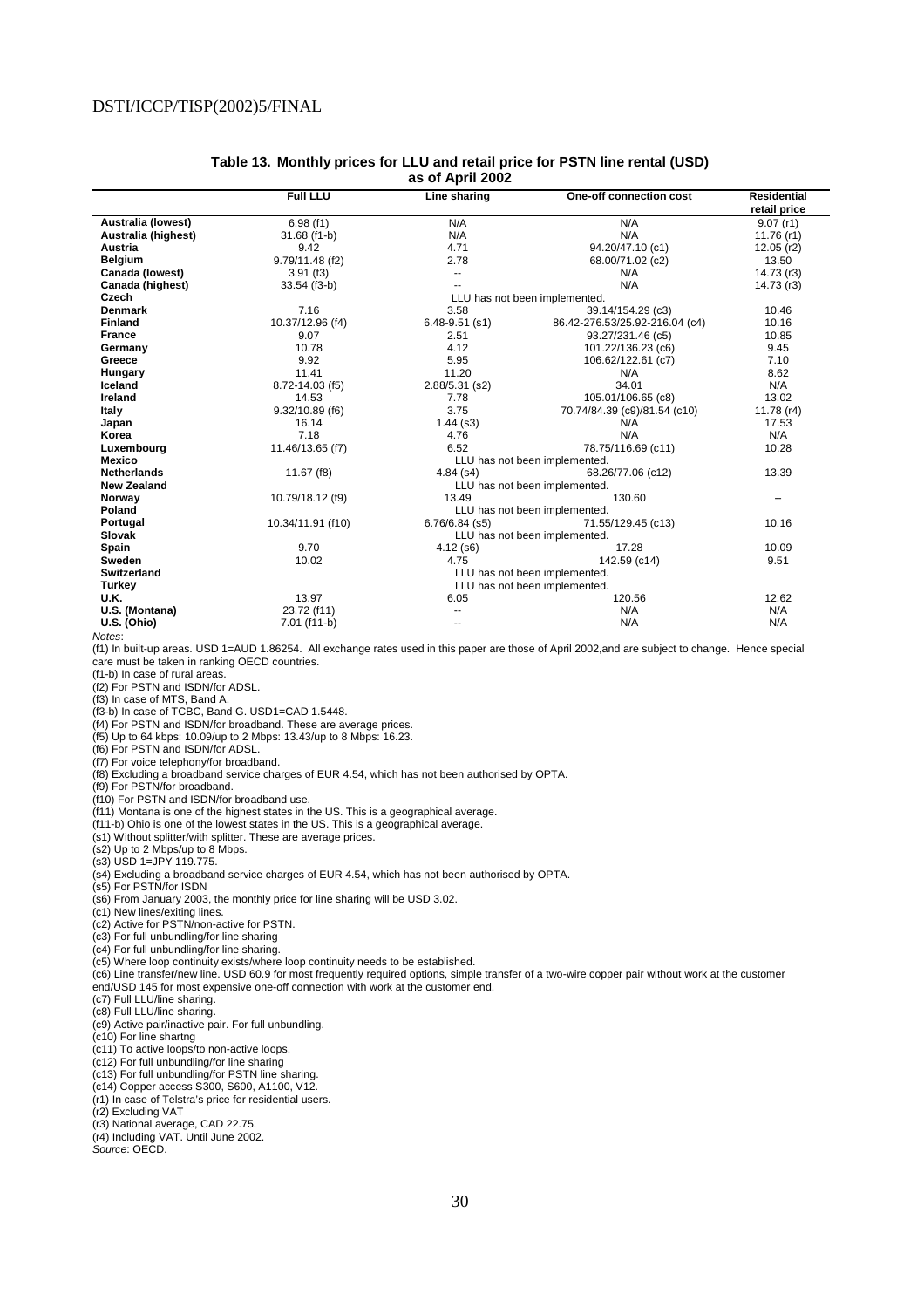With increasing scrutiny of prices by regulators as well as technological progress, prices have decreased over the past few years. In Canada, for example, monthly rental charges for local loops were reduced about 30% on average during 1998 to 2001. In the UK, regulator Oftel cut the monthly line sharing charge and one-off connection charge drastically in October 2001 and issued a statement for further reduction in January 2002. In France, France Telecom reduced its monthly prices for full unbundling from EUR 14.18 to EUR 10.50 (26%) and for line sharing from EUR 6.1 to EUR 2.9 (53%) in April 2002. Germany also set the monthly price of line sharing at EUR 4.77 in March 2002. In Japan, the establishment of interconnection rules by the regulator led to the reduction of charges for LLU provided by incumbents. The charge for line sharing has decreased from USD 1.56 in FY2000 to USD 1.44 in FY2001 and that for full unbundling from USD 17.18 in FY2001 to USD 16.14 in FY2002.

#### **Table 14. Monthly rental charge (average) for copper pairs in Canada**

|                      | (a) Type A loops      | (b) Type B loops      | Average of (a) and (b) |
|----------------------|-----------------------|-----------------------|------------------------|
| In 1998              | USD 22.04 (EUR 25.50) | USD 17.41 (EUR 20.15) | USD 19.91 (EUR 22.83)  |
| In 2001              | USD 15.16 (EUR 17.54) | USD 13.14 (EUR 15.21) | USD 14.15 (EUR 16.38)  |
| $\sim$ $\sim$ $\sim$ |                       |                       |                        |

Source: CRTC.

| <b>Table 19. Ellie sharing enarges in the UK</b> |                       |                           |  |  |  |  |
|--------------------------------------------------|-----------------------|---------------------------|--|--|--|--|
|                                                  | <b>Monthly rental</b> | <b>One-off connection</b> |  |  |  |  |
| April 2001                                       | USD 7.9 (GBP 5.7)     | USD 174.6 (GBP 127)       |  |  |  |  |
| October 2001                                     | USD 6 (GBP 4.4)       | USD 160.7 (GBP 117)       |  |  |  |  |
| Source: Oftel.                                   |                       |                           |  |  |  |  |

### **Table 15. Line sharing charges in the UK**

Note: These charges are set as an annual rental fee.

### **Table 16. Monthly rental charge for LLU in Japan**

|                                    | <b>Full unbundling</b> | Line sharing    |  |  |
|------------------------------------|------------------------|-----------------|--|--|
| FY2000                             | <b>USD 17.18</b>       | <b>USD 1.56</b> |  |  |
| FY2001                             | <b>USD 16.14</b>       | <b>USD 1.44</b> |  |  |
| Source: MPHPT (USD 1=JPY 119.775). |                        |                 |  |  |

As mentioned earlier, the extent of government involvement in LLU implementation differs among OECD countries. Most regulators approve wholesale prices for unbundled loops in the form of reference offers from the incumbent. However, there are differences among countries in terms of regulatory intervention in setting prices for LLU. In France, France Telecom's reference offer for LLU does not necessarily have to be approved by the regulator ART, although ART verifies that prices are cost-oriented and has issued decisions to request changes in the offer. In Finland, LLU prices are not determined by the regulator. In Denmark, LLU prices are set through negotiations between Tele Denmark and an organisation of competitors. Table 17 provides an overview of the role of regulators in price setting.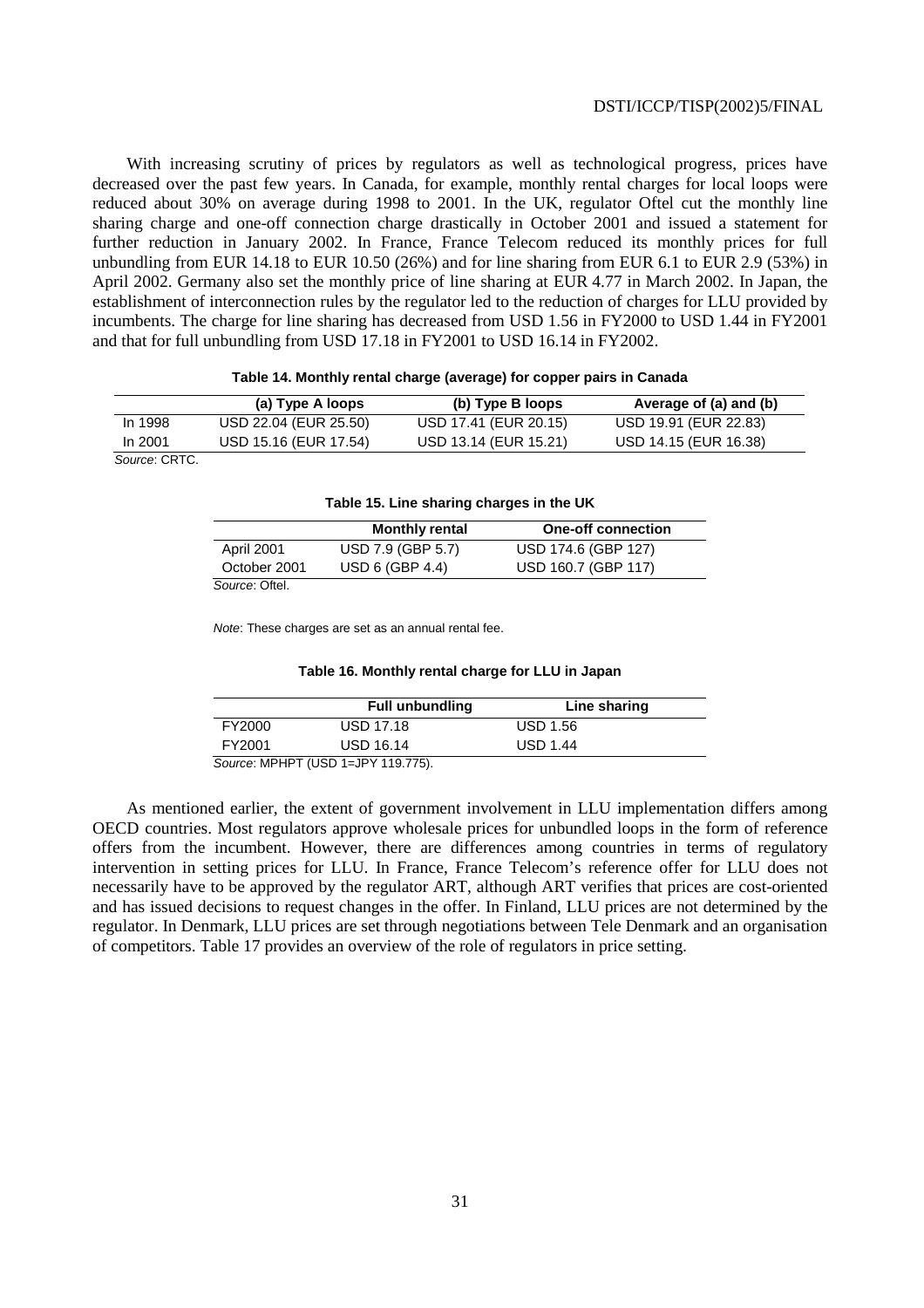|                    | Regulatory approval for line<br>rental charges | <b>Regulatory approval for</b><br>collocation charges |  |
|--------------------|------------------------------------------------|-------------------------------------------------------|--|
| <b>Australia</b>   | Yes                                            | No                                                    |  |
| <b>Austria</b>     | Yes                                            | Yes $(*)$                                             |  |
| <b>Belgium</b>     | Yes                                            | Yes                                                   |  |
| Canada             | Yes                                            | Yes                                                   |  |
| Czech              | LLU has not been implemented.                  |                                                       |  |
| <b>Denmark</b>     | Yes                                            | Yes                                                   |  |
| <b>Finland</b>     | <b>No</b>                                      | <b>No</b>                                             |  |
| <b>France</b>      | <b>No</b>                                      | <b>No</b>                                             |  |
| Germany            | Yes                                            | Yes                                                   |  |
| Greece             | Yes                                            | <b>No</b>                                             |  |
| <b>Hungary</b>     | Yes                                            | Yes                                                   |  |
| <b>Iceland</b>     | Yes                                            | Yes                                                   |  |
| Ireland            | Yes                                            | Yes                                                   |  |
| <b>Italy</b>       | Yes                                            | Yes                                                   |  |
| Japan              | Yes                                            | Yes                                                   |  |
| Korea              | Yes                                            | <b>No</b>                                             |  |
| Luxembourg         | Yes                                            | Yes                                                   |  |
| <b>Mexico</b>      | LLU has not been implemented.                  |                                                       |  |
| <b>Netherlands</b> | Yes                                            | Yes (except for the monthly<br>rent of square meters) |  |
| <b>New Zealand</b> | LLU has not been implemented.                  |                                                       |  |
| <b>Norway</b>      | No                                             | No                                                    |  |
| Poland             | LLU has not been implemented.                  |                                                       |  |
| <b>Portugal</b>    | Yes                                            | Yes                                                   |  |
| Czech              | LLU has not been implemented.                  |                                                       |  |
| <b>Spain</b>       | Yes                                            | Yes                                                   |  |
| <b>Sweden</b>      | Yes                                            | <b>No</b>                                             |  |
| <b>Switzerland</b> | LLU has not been implemented.                  |                                                       |  |
| <b>Turkey</b>      | LLU has not been implemented.                  |                                                       |  |
| <b>UK</b>          | Yes                                            | Yes                                                   |  |
| US                 | Yes (state government with<br>FCC guidance)    | Yes (state government with<br>FCC guidance)           |  |

# **Table 17. LLU price regulation**

\* The prices have to follow the market rate, according to a published index. Source: OECD.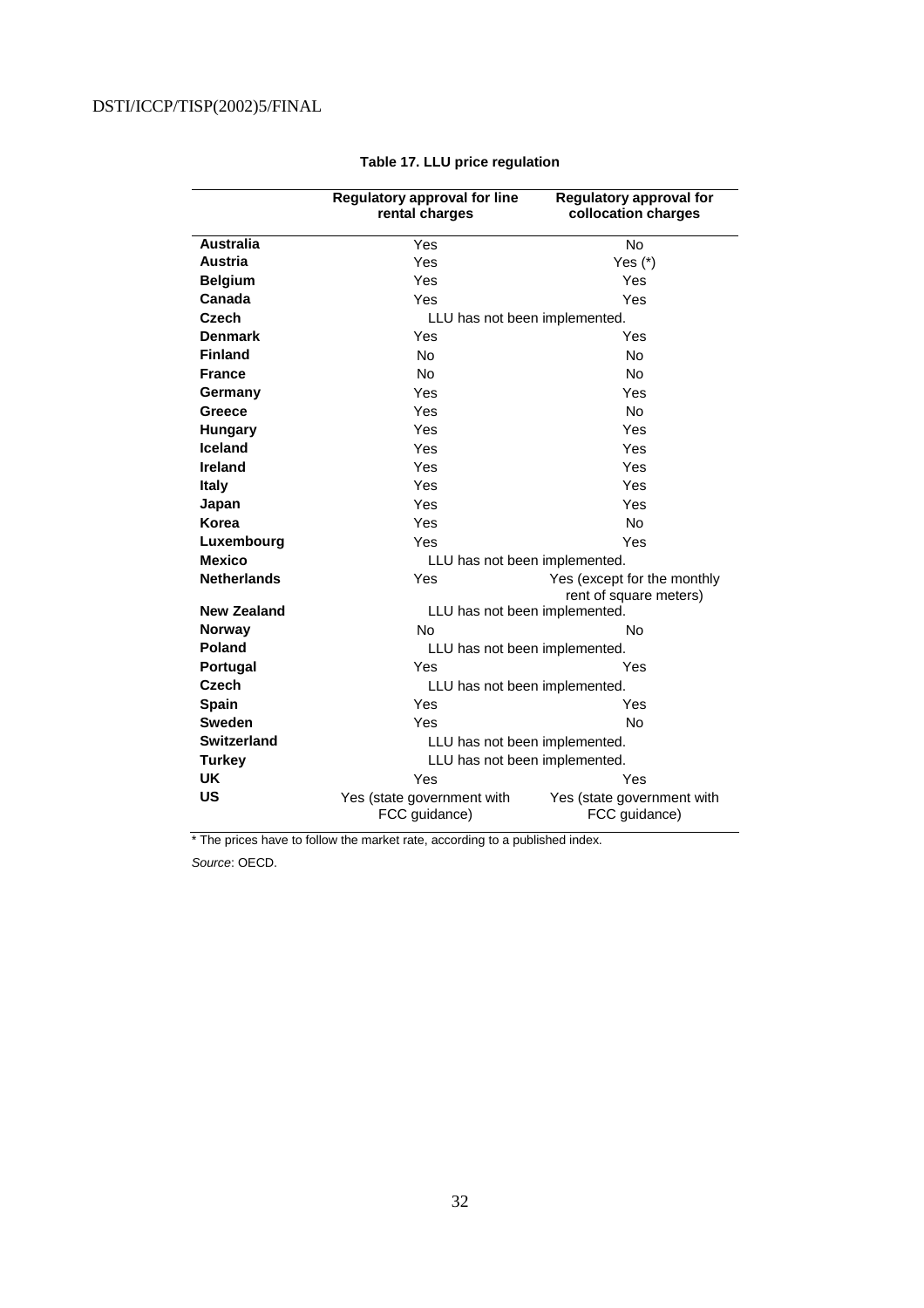### **APPENDIX**

### **Australia**

Australia introduced LLU in a relatively short timeframe and with little controversy. In July 1999, the Australian Competition and Consumer Commission (ACCC) decided to regulate the supply of LLU services, which would enable new entrants to use incumbent Telstra's copper lines for the purpose of deploying xDSL technologies. Access seekers are entitled to provide the service on such terms and conditions as are agreed with an access provider. If they fail to reach the agreement, the ACCC can arbitrate either by imposing an access undertaking already accepted by the Commission or through an arbitration process. Despite these basic frameworks, the ACCC recognised a number of technical as well as operational issues that need to be resolved, and noted that the work at the industry level was vital to the successful implementation of LLU services. Therefore, it can be analysed that the basic stance of the ACCC was to encourage access providers and access seekers to set out the terms and conditions without excessive regulatory intervention.

Since the implementation of LLU, there has been concern that Telstra might deploy its own retail and wholesale ADSL services before making its copper lines available to competitors. In the course of this process, Telstra gave the ACCC written assurance in March 2000 that it would not launch its own commercial retail services for ADSL until the arrangements for wholesale and LLU services were substantially in place.<sup>28</sup> For the moment, new entrants seem to have focused on business customers in using the LLU services.

 Line sharing was mandated as a service that the Australian incumbent, Telstra, was required to provide competitors access to from August 2002. Line sharing is regarded as an important step forward in the development of a competitive broadband services market, ensuring that new technologies and services are not driven by monopoly control of the local network. Line sharing is expected to advantage specialised broadband operators by allowing them to focus on providing competitive and innovative high-speed data services without needing to take on the added responsibility and cost of providing voice services.

With regard to collocation, almost all the issues have been solved on a bilateral level between new entrants and the incumbent. In order to eschew excessive regulatory intervention, Telstra ensured that all exchanges across Australia were available for LLU. Telstra does not require new entrants to cage their equipment or to use separate entrance to a local exchange. Equipment can be located in racks in the common space within the exchange.

The ACCC has accepted that LLU pricing should be based on the total service long-run incremental cost (TSLRIC) approach determined to recover the efficient costs of a forward-looking network. It is a prominent feature in Australia that the monthly charges vary according to the geographical location of the LLU. The location is delineated on the basis of teledensity in the following ways.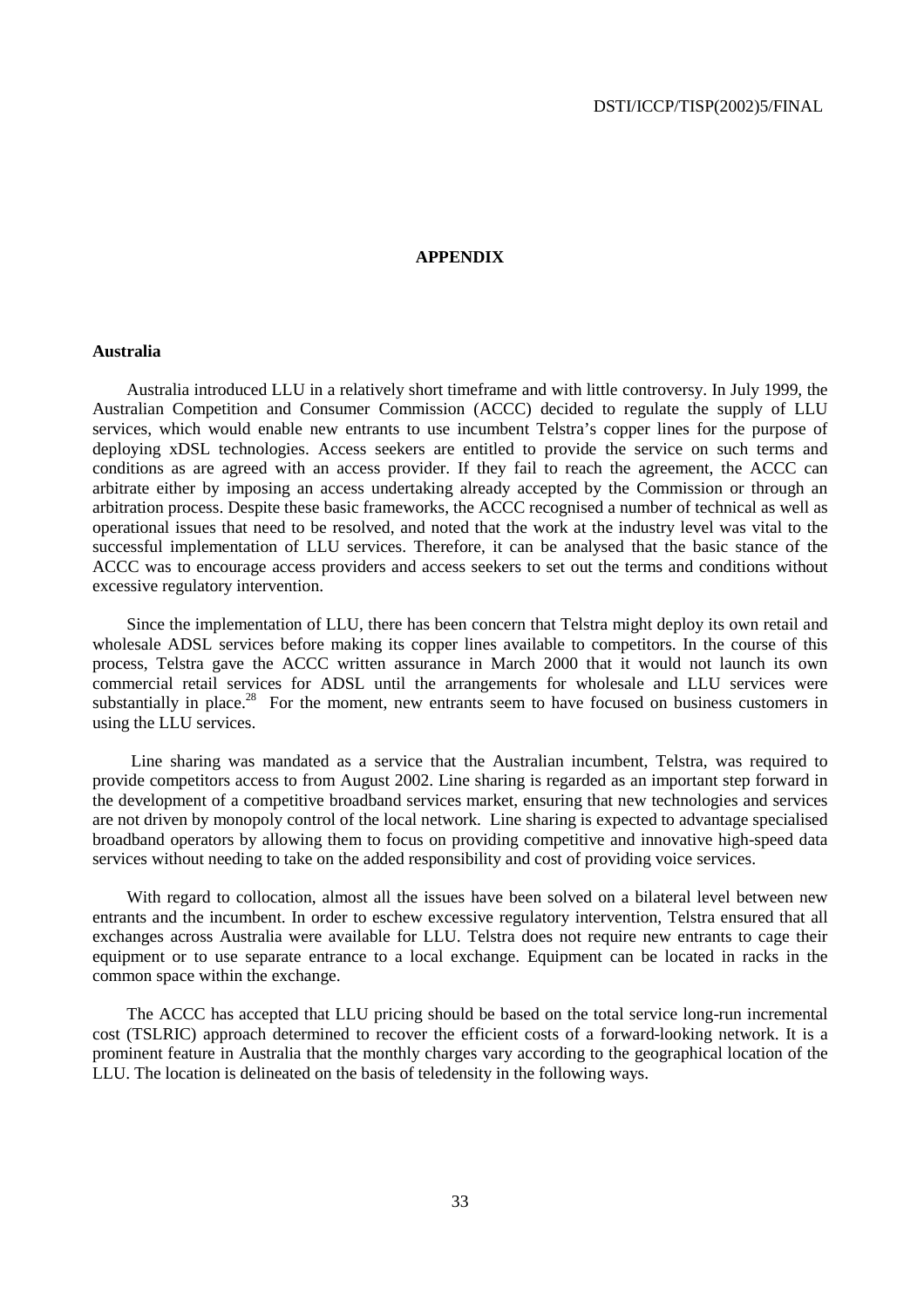- Band 1: CBD areas of Sydney, Melbourne, Brisbane, Adelaide and Perth.
- Band 2: Urban areas of capital cities, metropolitan regions and large provincial centres (including other CBD areas not already included in Band 1).
- Band 3: Semi-urban areas including outer metropolitan and smaller provincial towns.
- Band 4: Rural and remote areas.

The charges also differ depending on whether LLU is offered at remote switching units (RSU) or at remote integrated multiplexers (RIM). Following the announcement of proposed charges by Telstra, the ACCC expressed its concern about Telstra's pricing approach. The ACCC's preliminary view was that Telstra's charges exceeded those derived by the costing work of the Commission. In this context, the ACCC presented preliminary average LLU cost estimates as shown in the following table.

|               | Annual<br>network | Annual<br>LLU<br>specific | Annual<br>total | <b>Monthly</b><br>total |
|---------------|-------------------|---------------------------|-----------------|-------------------------|
| <b>Band 1</b> | 59.6              | 73.6                      | 133.2           | 11.3                    |
| Band 2        | 119.2             | 73.6                      | 192.7           | 16.1                    |
|               |                   |                           |                 |                         |
| <b>Band 3</b> | 161.1             | 73.6                      | 234.6           | 19.3                    |
| <b>Band 3</b> | 251.3             | 73.6                      | 324.8           | 26.8                    |
| Average       | 158.4             | 73.6                      | 231.9           | 19.3                    |
| Source: ACCC. |                   |                           |                 |                         |

| Table 18. ACCC estimates of LLU cost (USD) |  |
|--------------------------------------------|--|
|--------------------------------------------|--|

In April 2002, ACCC issued final LLU prices together with access pricing principles. The monthly charge of Telstra's LLU services should be between USD 6.98 (AUD 13) and USD 18.79 (AUD 35) (on average USD 12.89) in the more built-up areas. In rural areas, where no LLU services have been sought by competitors, the price is between USD 12.89 (AUD 24) and USD 31.68 (AUD 59) (on average USD 22.29). Thus, geographically averaged price would be USD 17.59 (AUD 19.3) per month. In the meantime, Telstra's monthly retail line rental prices for residential users vary from USD 9.07 (AUD 16.9) to USD 11.76 (AUD 21.9) depending on the package option that the customer chooses.

### **Austria**

Austria is an early starter in LLU, allowing for the possibility of LLU in August 1997. Its Telecommunications Act 1997 allowed for LLU from the very beginning of liberalisation. Any SMP operator (*i.e.* Telekom Austria AG) is obliged to offer access to its unbundled network elements, *i.e.* the local loop under non-discriminatory and cost-oriented terms. In combination with the Act, the Interconnection Ordinance (*Zusammschaltungsverordnung* - ZVO) stipulates that the regulatory authority has to make a decision on a case-by-case basis as to whether a specific element is to be offered on an unbundled basis taking into account the development of competition in the local area.

In spite of the legislative effort, LLU did not progress for a while due to long negotiations between the incumbent Telekom Austria AG (TA) and its competitors. In July 1999, having settled the dispute between TA and new competitors concerning LLU, the Austrian regulator clarified the rules under which alternative network operators are to use unbundled local loops. With a further decision in July 2000, ISPs also gained access to unbundled local loops. Since March 1999, the SMP operator TA has offered on a private law basis a wholesale bitstream contract, which can also be used by ISPs. As TA's reference offer for LLU (RUO) did not include line sharing, the regulator urged TA to modify its offer before May 2001.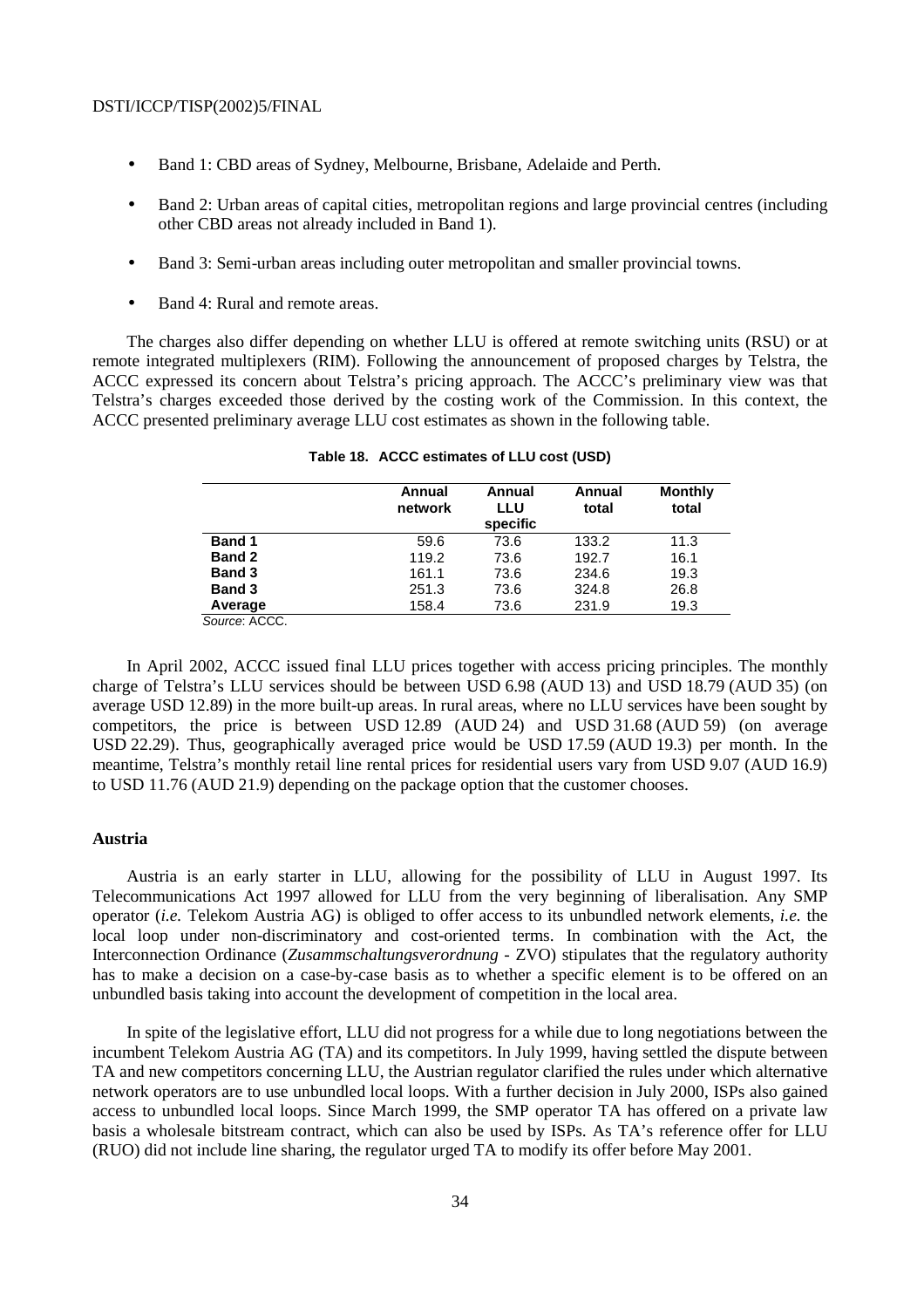Currently, both full unbundling and line sharing are available as regulated LLU services. Bitstream access is implemented via incumbent's ADSL wholesale "ISPA Contract" offer, which is a private agreement between the Internet Service Providers Association of Austria (ISPA) and the incumbent. This offer had to be introduced following pressure from the regulator in March 2000 after the provision of ADSL Internet access services was introduced in November 1999.

According to the EC unbundling regulation (2887/2000/EC) of January 2001, public telecommunications network operators with significant market power shall provide unbundled access to their local loops and associated facilities. In order to take account of this regulation, in March 2001 the regulator passed new orders concerning access to the last mile. In spite of the existing Telecommunications Act prior to the enactment of the EC regulation<sup>29</sup>, the new unbundling orders were necessary because the preceding associated orders expired on 30 September 2000. Among about 4 million local loops, *i.e.* 3 043 759 PSTN, 677 143 ISDN, and 276 580 Multi-ISDN networks, there were 3 700 unbundled loops and 350 ordered loops as of December 2001.

With regard to collocation, the regulator requires collocation at any local exchanges. TA is required to agree with an alternative solution if physical collocation is not technically possible. As of the end of 2001, 220 collocation spaces have been provided to new entrants.

With regard to the price of LLU, it is based on current valuation of assets. However, it was also viewed as necessary to keep geographically averaged prices so that LLU charges remain the same throughout the country. The most significant item newly adopted in the decision was the reduction of monthly charges for LLU from EUR 12.35 to EUR 10.90 as from 1 January 2002. These prices applied to copper pair regardless of the region in the country. Monthly charges for line sharing are 50% of full unbundling charge, *i.e.* EUR 5.45. One-off payment is 200% of line transfer charge applicable for full unbundling, which is EUR 109.01 excluding tax. The price of bitstream access is not fixed by the regulator.<sup>30</sup> The decision also prescribed penalties in case TA fails to meet the deadlines for unbundling, space limits in the assignment of collocation rooms, and unbundling of parts of the local loop (sub-loop). The following chart shows the summary of unbundling pricing.

|                               | <b>EUR</b> |
|-------------------------------|------------|
| Copper pair of up to 144 Kbps | 10.90      |
| Copper pair of high bit rates | 10.90      |

**C** Copper pair of sub-loop 8.43

**Copper pair of high bit rates** 

|  |  |  |  |  | Table 19. Full unbundling and sub-loop unbundling monthly prices in Austria |
|--|--|--|--|--|-----------------------------------------------------------------------------|
|--|--|--|--|--|-----------------------------------------------------------------------------|

|  | Source: OECD. |  |
|--|---------------|--|
|--|---------------|--|

Note: These are the most common charges for parts of the unbundled local loops. The charges include the monthly costs for the unbundled local loops (depreciation), the cost of capital involved and the service maintenance of the respective local loop. Monthly prices for line sharing are 50% of full unbundling charge (EUR 5.45 for the full loop).

# **Belgium**

LLU was legislated in October 2000 by the new law which allowed all operators to gain access to the incumbent Belgacom's local loops from January 2001. Although Belgacom issued the first reference offer in December 2000, the national regulatory authority (BIPT) stated that it did not comply with the EC unbundling regulation and required amendments to include line sharing and sub-loop unbundling in the coverage of LLU. Especially, it has been problematic that ADSL is the only type of xDSL permitted in line sharing in spite of several sequences of amendments of reference offer by Belgacom. A reference offer for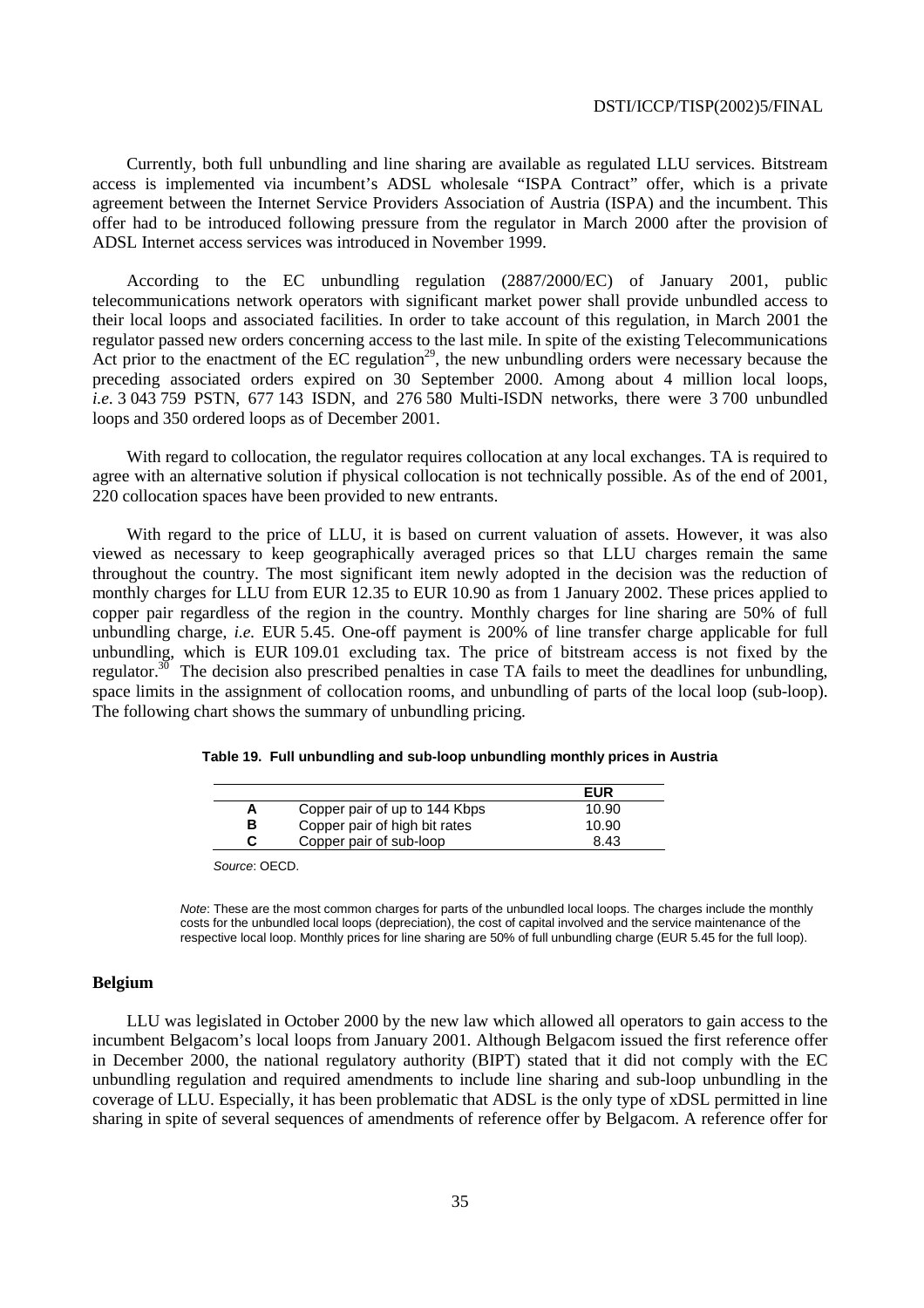bitstream access also exists, but the BIPT issued a binding opinion amending the offer following a number of complaints from new entrants.

With regard to the price, monthly charges for full unbundling are EUR 11.33 for type 1 loop, *i.e.* the basic loop to be used from the transmission of signals within the voice frequency band, and EUR 13.29 for type 2 loop, *i.e.* the loop to be used to connect ADSL equipment. The monthly charge for line sharing is EUR 3.22 (if active), which is relatively inexpensive compared to other OECD countries. Collocation prices have not been approved by the BIPT.

### **Canada**

It is noteworthy that Canadian approach to LLU is in line with long-term facility-based competition policy. In August 1996, the Canadian Radio-television and Telecommunications Commission (CRTC) issued Telecom Public Notice 96-28 to oversee the process of identifying the requirements to facilitate local telephone competition. Subsequently, Telecom Decision CRTC 97-8, issued in May 1997, reaffirmed this idea and clarified that a competitive local exchange carrier (CLEC) may request the incumbent local exchange carrier (ILEC) to provide various unbundled facilities to be used as part of the CLEC's network arrangement.

The CRTC considers a network or service element to be unbundled as essential ones that is monopolised, required by a CLEC as input to provide services, and cannot be economically duplicated. Facilities that meet this definition shall be subject to mandatory LLU. This definition reflected the CRTC's view that ILECs should not be required to make available facilities for which there are alternative networks or which CLECs can reasonably deploy their own infrastructure. In other words, the CRTC considered it inappropriate to define essential facility as an infrastructure provided by the incumbent in order to avoid identifying facilities with availability of alternative provision as essential. Accordingly, the definition will make it possible for facility-based operators to complement their own infrastructure, instead of replacing it, with LLU. The CRTC specified central office codes, subscriber listings, and local loops in certain geographical bands as essential facilities. While the CRTC mandated in all geographical areas, it limited mandatory LLU in high-density areas (Bands A and B) to five years. The idea behind this policy was that the provision of LLU in high-density areas would run the risk of hampering facility-based competition during an extended period of time whereas LLU in low-density areas could promote infrastructure competition in the long run.

While full unbundling has been implemented, line sharing has not been legally mandated. The CLECs have voluntarily opened the above-voice bandwidth to sharing with wholesale DSL competitors. According to the regulator, there are currently 19 987 000 local loops in Canada, of which 802 000 loops were provided to CLECs. These figures indicate that 18% of competitor lines were accounted for by unbundled local loops. $31$  A large part of these CLECs' lines are for business use.

With regard to the pricing issues, the CRTC adopted an "actual" incremental cost model, rather than a hypothetical TELRIC model, with a mark-up of 25% in order to cover shared and common costs. It considered that the prices based on actual cost would ensure that facility-based competition could not be hampered due to the availability of low cost for LLU. The CRTC claimed that the resulting tariff rate would not be very different from the one based on the LRIC method.

It has been suggested that LLU price in high-density areas formulated by the CRTC might prove to be uneconomical, which could spur the development of alternative technologies. $32$  The CRTC also established a rule that the cost for LLU varies according to loop length and densities within each band. In Telecom Decision 2001-238-2 of August 2001, the CRTC set the LLU price as follows: average monthly rate is USD 15.16 (EUR 17.54) for type A loops and USD 13.14 for type B loops, and thus USD 14.15 for both loops.<sup>33</sup>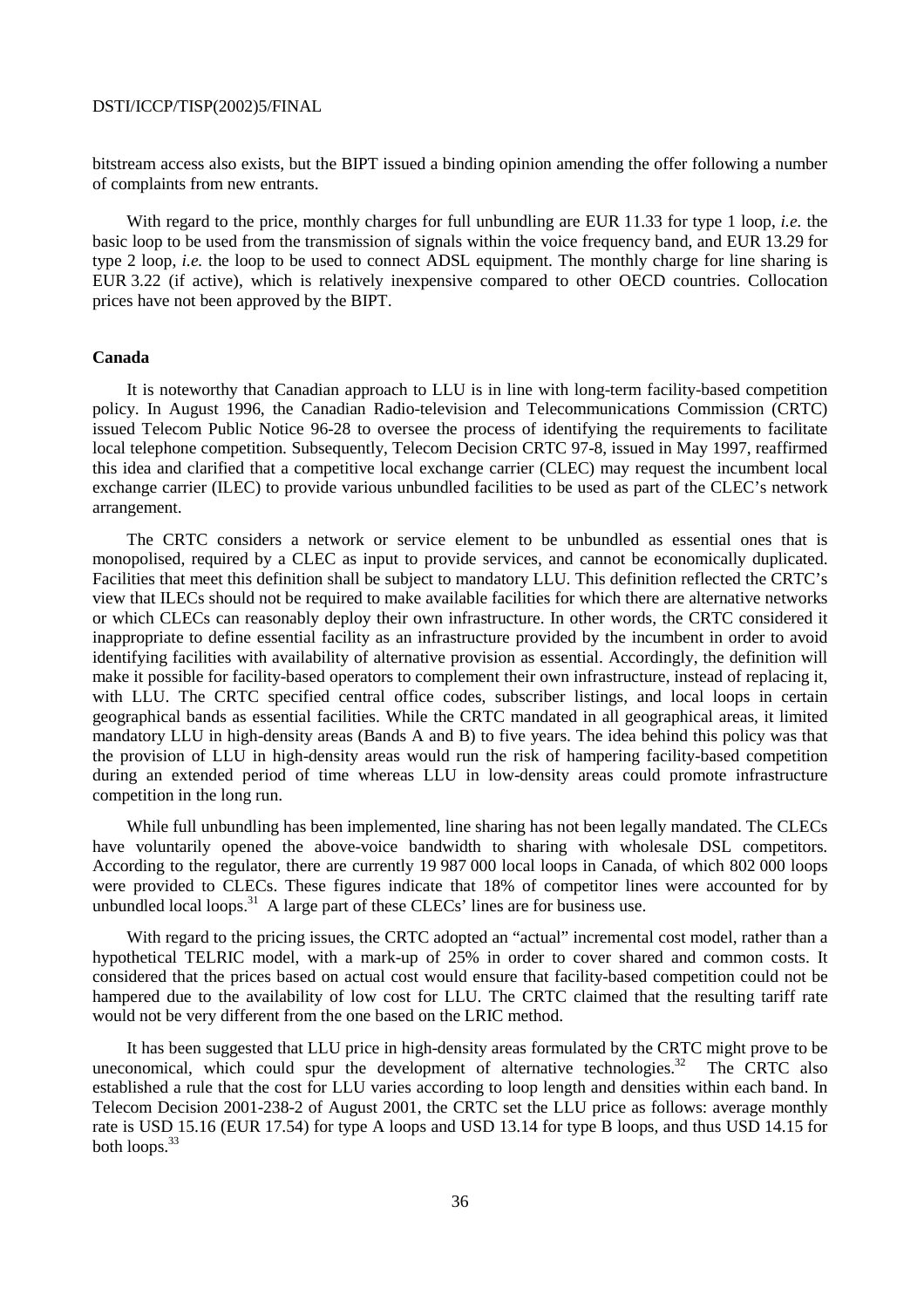|                  | <b>Band A</b> | <b>Band B</b> | <b>Band C</b> | <b>Band D</b> | <b>Band E</b> | <b>Band F</b> | <b>Band G</b> | Average |
|------------------|---------------|---------------|---------------|---------------|---------------|---------------|---------------|---------|
| <b>BELL</b>      | 5.85          | 8.30          | 9.77          | 11.23         | 18.17         | 18.57         | 31.10         | 14.71   |
| <b>CANADA</b>    |               |               |               |               |               |               |               |         |
| <b>ISLANDTEL</b> | N/A           | 8.38          | 8.38          | N/A           | 19.43         | 20.49         | N/A           | 14.17   |
| <b>MTT</b>       | 7.39          | N/A           | 9.68          | N/A           | 17.28         | 16.34         | N/A           | 12.67   |
| <b>MTS</b>       | 3.91          | 8.80          | 11.35         | 15.99         | 28.75         | N/A           | 28.86         | 16.28   |
| <b>NBTEL</b>     | N/A           | 8.10          | 9.51          | N/A           | 16.22         | 10.64         | N/A           | 11.12   |
| <b>NEWTEL</b>    | N/A           | 11.98         | 11.35         | N/A           | 17.23         | 17.80         | 25.92         | 16.86   |
| <b>TCI</b>       | 5.69          | 9.25          | 11.31         | 10.53         | 19.03         | 15.74         | 18.58         | 12.88   |
| <b>TCBC</b>      | 5.49          | 11.52         | 13.59         | 11.77         | 32.39         | 25.17         | 33.54         | 19.07   |
| <b>SASKTEL</b>   | 6.53          | 10.76         | 15.06         | N/A           | 29.75         | 25.03         | 25.04         | 18.70   |
| Average          | 5.81          | 9.64          | 11.11         | 12.38         | 22.03         | 18.72         | 27.17         | 15.16   |

### **Table 20. Monthly LLU rates for type A loops in Canada USD**

**Table 21. Monthly LLU rates for type B loops in Canada USD** 

|                  | <b>Band A</b> | <b>Band B</b> | <b>Band C</b> | <b>Band D</b> | <b>Band E</b> | <b>Band F</b> | <b>Band G</b> | Average |
|------------------|---------------|---------------|---------------|---------------|---------------|---------------|---------------|---------|
| <b>BELL</b>      | 6.61          | 13.81         | 22.18         | 16.09         | 18.95         | 20.93         | N/A           | 16.43   |
| <b>CANADA</b>    |               |               |               |               |               |               |               |         |
| <b>ISLANDTEL</b> | N/A           | 8.38          | 8.38          | N/A           | 19.43         | 20.49         | N/A           | 14.17   |
| <b>MTT</b>       | 7.39          | N/A           | 9.68          | N/A           | 17.28         | 16.34         | N/A           | 12.67   |
| <b>MTS</b>       | 3.91          | 10.74         | N/A           | N/A           | N/A           | N/A           | N/A           | 7.32    |
| <b>NBTEL</b>     | N/A           | 8.10          | N/A           | N/A           | N/A           | N/A           | N/A           | 8.10    |
| <b>NEWTEL</b>    | N/A           | 12.25         | 13.56         | N/A           | N/A           | N/A           | N/A           | 12.90   |
| <b>TCI</b>       | 5.69          | 9.25          | 11.31         | 10.53         | 19.03         | 15.74         | N/A           | 11.92   |
| <b>TCBC</b>      | 5.49          | 12.22         | 13.59         | 11.77         | 32.39         | 25.17         | 33.54         | 19.17   |
| <b>SASKTEL</b>   | 6.97          | 14.39         | 15.70         | N/A           | N/A           | 25.03         | N/A           | 15.52   |
| Average          | 6.01          | 11.14         | 13.49         | 12.80         | 21.42         | 20.62         | 33.54         | 13.14   |

Source: CRTC.

# **Czech Republic**

The Czech Telecommunications Act 2000 has no specific provision to mandate LLU. The government is currently planning to introduce LLU, and the Czech parliament approved an amendment to the telecommunications law to mandate LLU in June 2003.

### **Denmark**

LLU was mandated in July 1998. Danish telecommunications law stipulates that operators with significant market power must provide interconnection at all geographical positions where it is feasible to do so. By applying this provision to LLU, the incumbent TDC, former Tele Denmark, is required unbundling not only local loops but also all sub-elements such as sub-loops at all exchanges. Line sharing has been available since January 2001.

Denmark achieved relatively high performance in LLU. Since LLU implementation, several template agreements between TDC and new entrants had been published by January 2001, including those on copper pairs, line sharing, and collocation.<sup>34</sup> There were more than  $38\,000$  unbundled lines providing ADSL at the end 2001. This figure corresponds to over a quarter of their DSL lines, whereas the percentage ranges between 4% to zero in most other EU countries.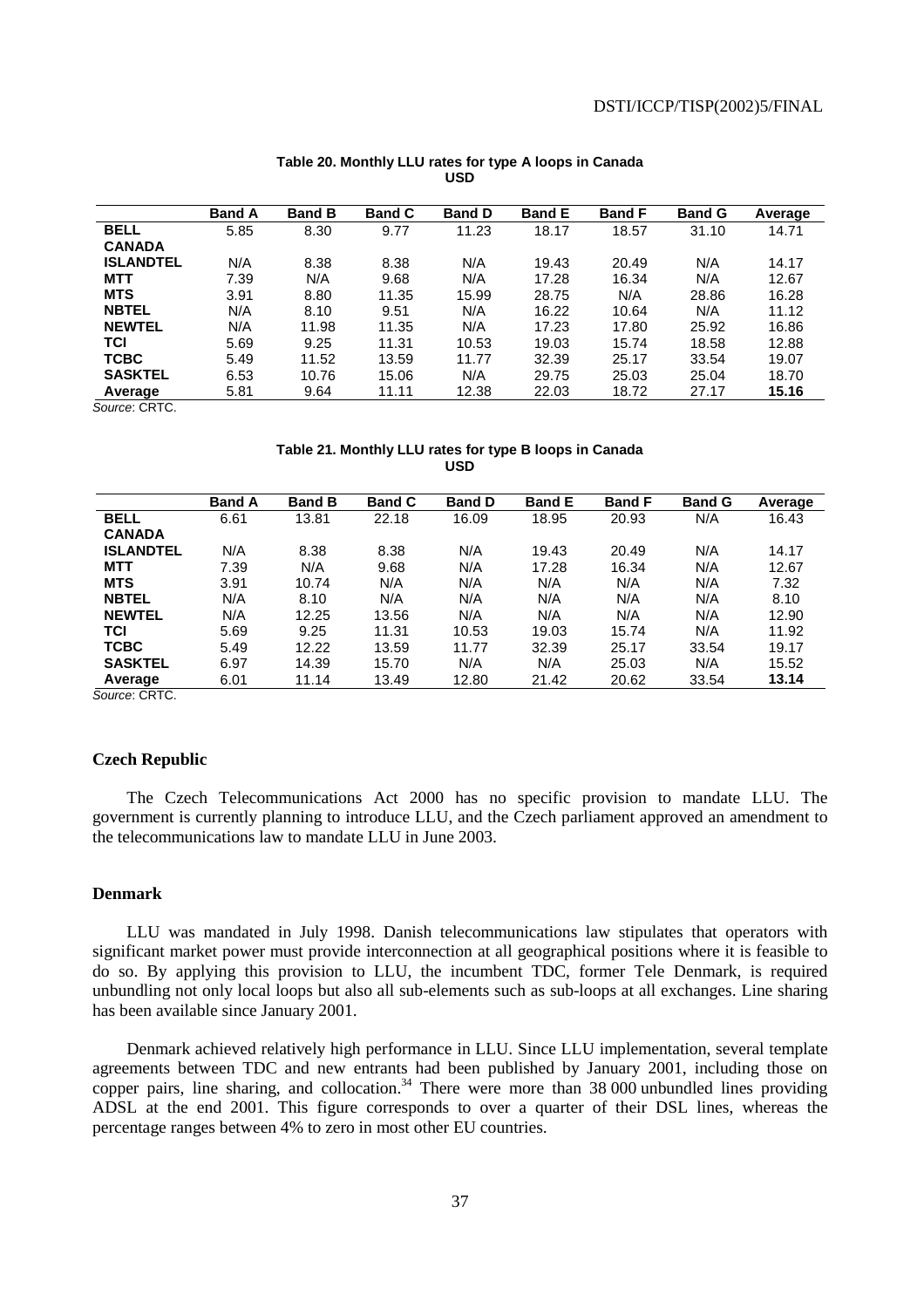With regard to collocation, physical and distant collocations, including co-mingling, are available. Virtual collocation is offered as an alternative to physical and remote collocation. If it is not possible to meet a new entrant's request for physical or remote collocation, free transmission will be offered to the new entrant from the interconnection point to the new entrant's premises.

LLU prices are set in negotiation between the incumbent and an organisation of competitors referring to the charge of telephone line rental. Monthly charges for full unbundling are EUR 8.28 and EUR 4.14 for line sharing, which are among the lowest rates in EU countries. They are also much more inexpensive in comparison with the monthly residential retail price of EUR 12.1.

# **EC**

In December 2000, the European Parliament and the Council adopted a regulation (2887/2000) on unbundled access to the local loop, which came into force in January 2001.

The objective of the EU Regulation on unbundled access to the local loop is to facilitate market entry and to develop competition in particular for high-speed internet access. Notified SMP (significant market power) operators must offer fully unbundled access when the entire line is rented to a new entrant, as well as shared access where the new entrant only rents the high frequency part suitable for high-speed internet. Notified operators must publish a reference unbundling offer (RUO) suited to market needs, which must therefore be sufficiently detailed to allow operators to choose only the network elements and facilities they require. Notified operators must meet reasonable requests for unbundling and apply transparent, fair and non-discriminatory conditions, meaning that they must provide other operators with facilities equivalent to those provided to themselves and their subsidiaries. The tariffs charged for unbundled access must be costoriented.

In its 7th Implementation Report published in November 2001 the Commission noted that progress in implementing the regulation was unsatisfactory. The Commission then took action against five member states where a RUO was unavailable for shared access. The situation was quickly remedied, and there is now a reference offer in all member states covering both full unbundling and shared access.

In March 2002, however, the Commission took action against four member states where the RUO was not sufficiently detailed, specifically insofar as there was no possibility to access the local sub-loop, the street cabinet near to a customer's premises necessary for the possible provision of VDSL or HDSL services. Again, action was taken in the member states to remedy this failing.

Nevertheless, progress in unbundling was still slow through 2002, and has clearly been affected by the downturn in the telecommunications market and the difficulty for operators in attaining capital financing for investment purposes. By October 2002, there were just over 1 million unbundled lines in the EU (out of a total of nearly 187 million subscriber lines), mostly fully unbundled lines (1 050 740) and a small number of shared access lines (27 700). Given that there were 600 000 unbundled lines in October 2001, the pace of unbundling is slowly picking up. $35$ 

### **Finland**

Finland has had competition in the local loop for a number of years. Because of this historical structure of the Finnish telecommunications market, *i.e.* a large number of local operators and several national operators for long-distance traffic, the LLU implementation process in Finland is different from other European countries. A principle regulatory decision from the regulatory authority in June 1997 as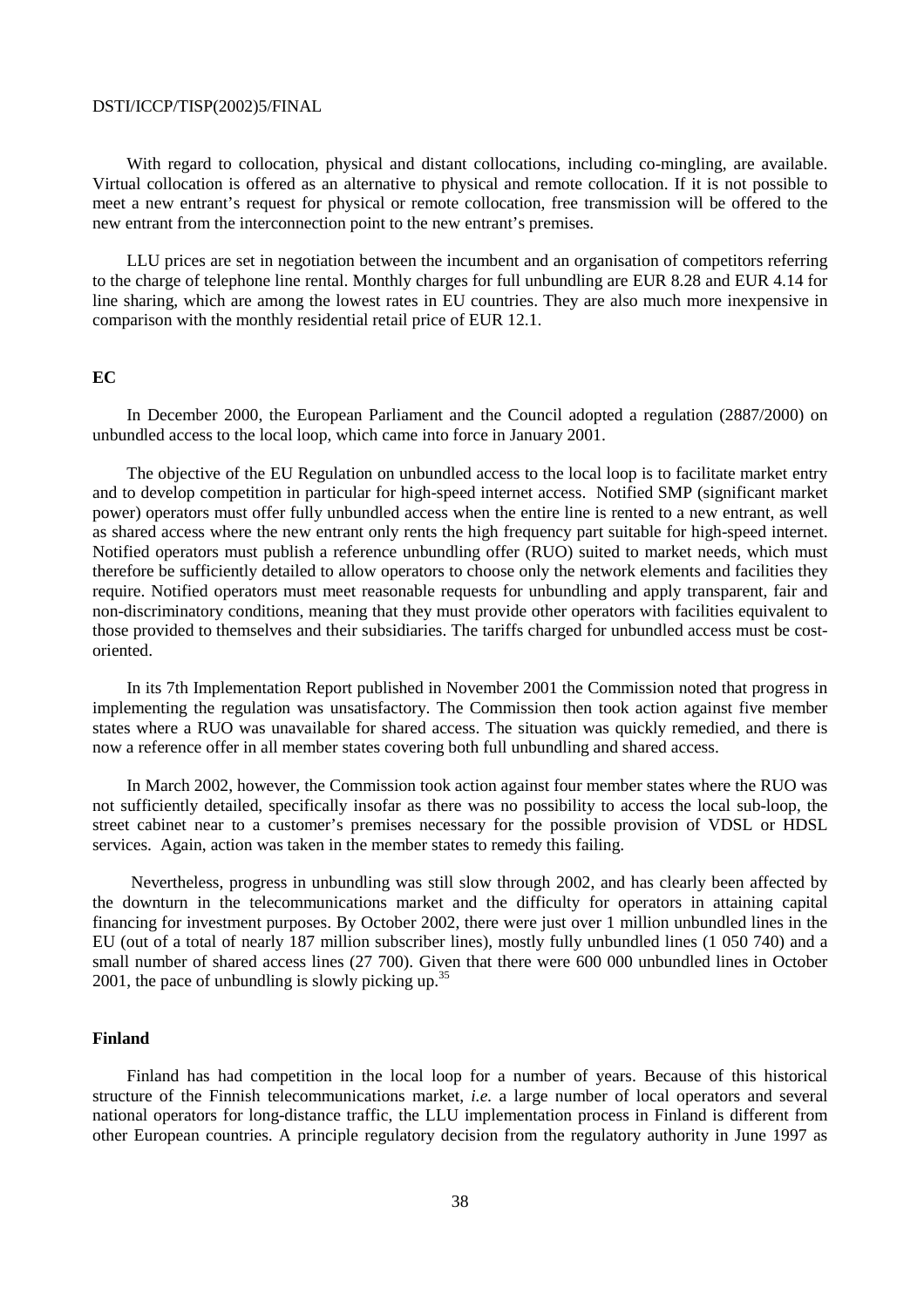well as the Telecommunications Act mandated LLU. Under this decision, the right to access the incumbents' local loops is granted to anybody, not limited to competitors.

Operators have negotiated and come to commercial agreements on the access to the local loops, and the content of the agreements has not been subject to an extensive review by the regulator. This caused a number of complaints from new entrants, especially about LLU pricing. In most cases, collocation is not in place but the access seekers usually deploy their own networks close to the local operators' premises, which enables unbundled access. Although LLU had been limited to full unbundling before, line sharing has been legally provided since January 2001. There is no specific regulation that requires incumbents to offer bitstream access, but there are about 2000 bitstream access lines in use as of November 2002.

As of the end of June 2001, more than 40 000 loops were fully unbundled and 2 500 were provided for line sharing, about 15 000 of which are used by alternative operators for ADSL services.

With regard to the price, it is based on current valuation assets and must be cost-oriented. Price for line sharing cannot normally be more than 50% of the price for full unbundling by law. Monthly charges for full unbundling are EUR 12 for PSTN/ISDN services and EUR 15 for broadband services, whereas line sharing charges are EUR 7.5 without splitter and EUR 11 with splitter. One-off connection fees are between EUR 100 and 320 in case of full unbundling and between EUR 30 and 250 in case of line sharing. Yet, these are subject to the commercial agreements and thus are likely to vary. By comparison, the monthly residential retail price for PSTN is EUR 12.

### **France**

The Posts and Telecommunications Code (decree) regarding access to the local loop was established in September 2000 and stated that LLU should be possible as of January 2001. The regulator, *Autorité de régulation des télécommunications* (ART) adopted the guidelines, which clarified cost-oriented pricing principles as well as the calculation method for LRIC. Although guidelines are not binding, they provide direction on ART's approach to the implementation of the decree.

LLU allows third-party operators to obtain full control over subscriber lines. It is therefore one way to introduce ADSL for high-speed access over a conventional telephone network using existing infrastructure and providing full geographical coverage in France. It is for this reason that the French national regulatory authority requires the incumbent to provide a standard offer, thereby promoting competition between infrastructures to ensure permanent competition between service providers.

The decisions and opinions issued by the authority are aimed at achieving sustainable development through effective competition, which will thereby ensure lower prices, encourage innovation and diversify the supply base. By encouraging competition between operators, the ART allows competing access providers to develop their activities without necessarily having to rely upon a sole carrier and local loop operator. This approach encourages infrastructure-based competition which will provide a sustainable basis for competition between service providers.

Unbundling is one possible way to achieve this. Operators lease either the raw copper pair from France Télécom or bandwidth for the carriage of Internet traffic alone, without voice data, through shared access to the local loop. They install their own ADSL traffic routing equipment in France Télécom exchanges and ensure the collection and carriage of traffic up to the Internet service provider's point of presence. The operator therefore has full, end-to-end control over ADSL traffic. The role of France Télécom is limited solely to providing a leased access line. This solution allows competition in both the collection and carriage of data. Internet service providers can differentiate not only between tariffs and levels of service quality, but also between services (use of xDSL technologies other than ADSL such as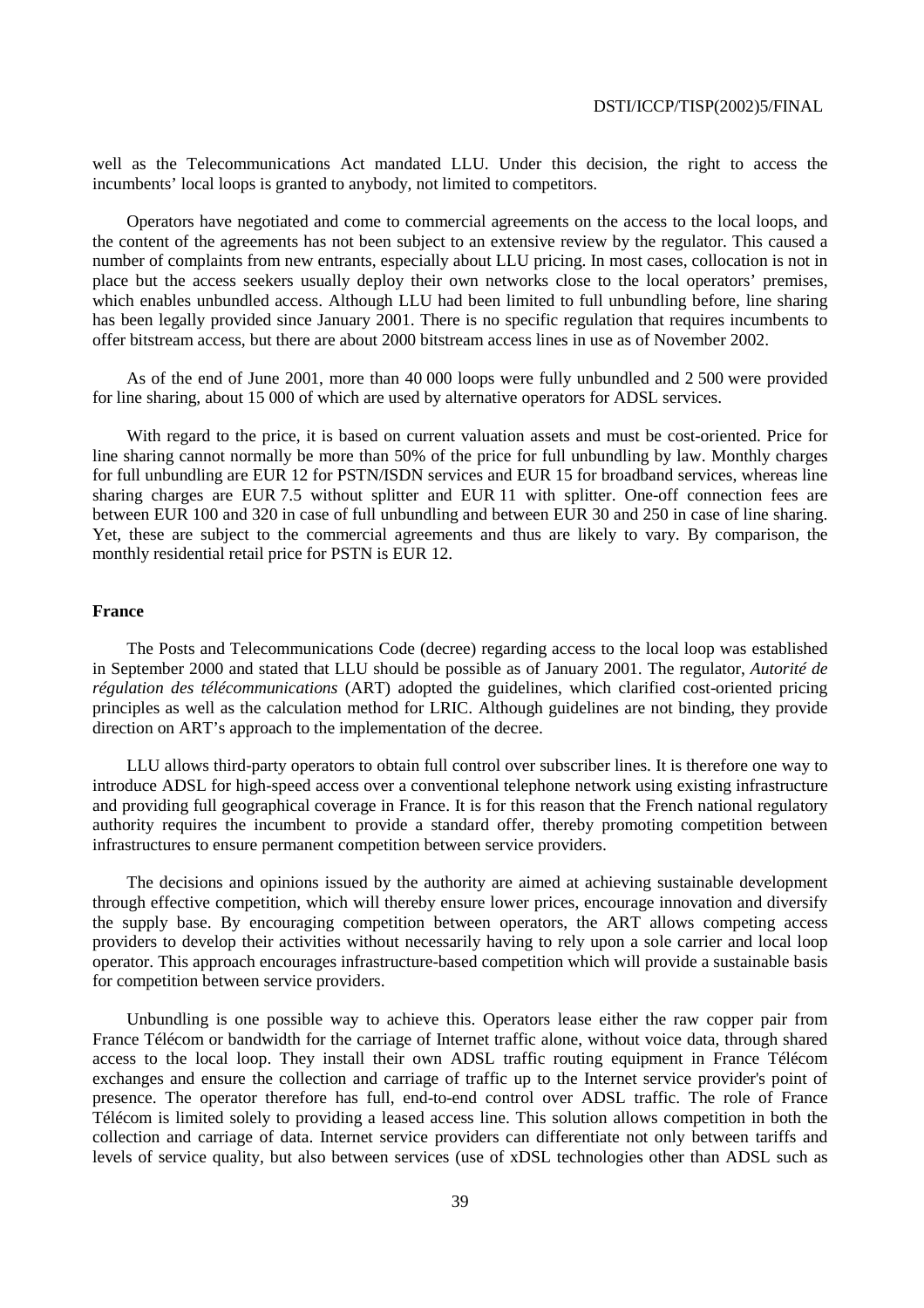HDSL and VDSL). In view of the number of sites required to cover the whole of France (12 000 exchanges in all), unbundling will be introduced first in the most densely populated parts of the country (at least in the short term). In addition, the Authority also considers it necessary for traffic collection offers to be provided at intermediate levels within the France Télécom network. Specifications for these offers, known as "option 3" (bitstream access), are currently being drawn up.

The following diagram represents access to and collection of DSL traffic by a third party operator under local loop unbundling, known as 'option 1'



Wanadoo currently has almost 90% of the market for the supply of ADSL to the general public, while France Télécom has almost 100% of the market for collection of ADSL traffic. This is primarily due to the fact that, unlike Wanadoo and France Télécom, ISPs and competing operators find it hard to break into the ADSL market, and particularly the public consumer market, under economically viable conditions. In view of this, the ART introduced a number of robust measures in April 2002, the main one being full unbundling, to ensure effective competition in the ADSL market.

With regard to the decisions taken by the Authority which modify the standard offer, the following should be noted:

- The cost of full unbundling has fallen by almost 30%, and the cost of line sharing (high frequency portion of the loop) has more than halved and now includes a traffic filtering service (separation of telephone traffic from Internet traffic).
- In terms of operating conditions, the decision by the Authority is evidence that progress has been made with regard to not only collocation<sup>36</sup> costs for operators in France Télécom sites but also ordering and delivery procedures for unbundled loops.
- With regard to collocation, the decision obliges France Télécom to offer all operators, at sites where to date no firm order has been received from an operator for specifically designated collocation room, the option of installing equipment in existing France Télécom equipment rooms in which space is available.
- With regard to the ordering and delivery of unbundled loops, the decision sets out the conditions for application of the principle of non-discrimination between incumbent and third-party operators by making it mandatory for France Télécom, firstly, to determine and publish the average waiting times for processing orders, and secondly to refrain from charging operators for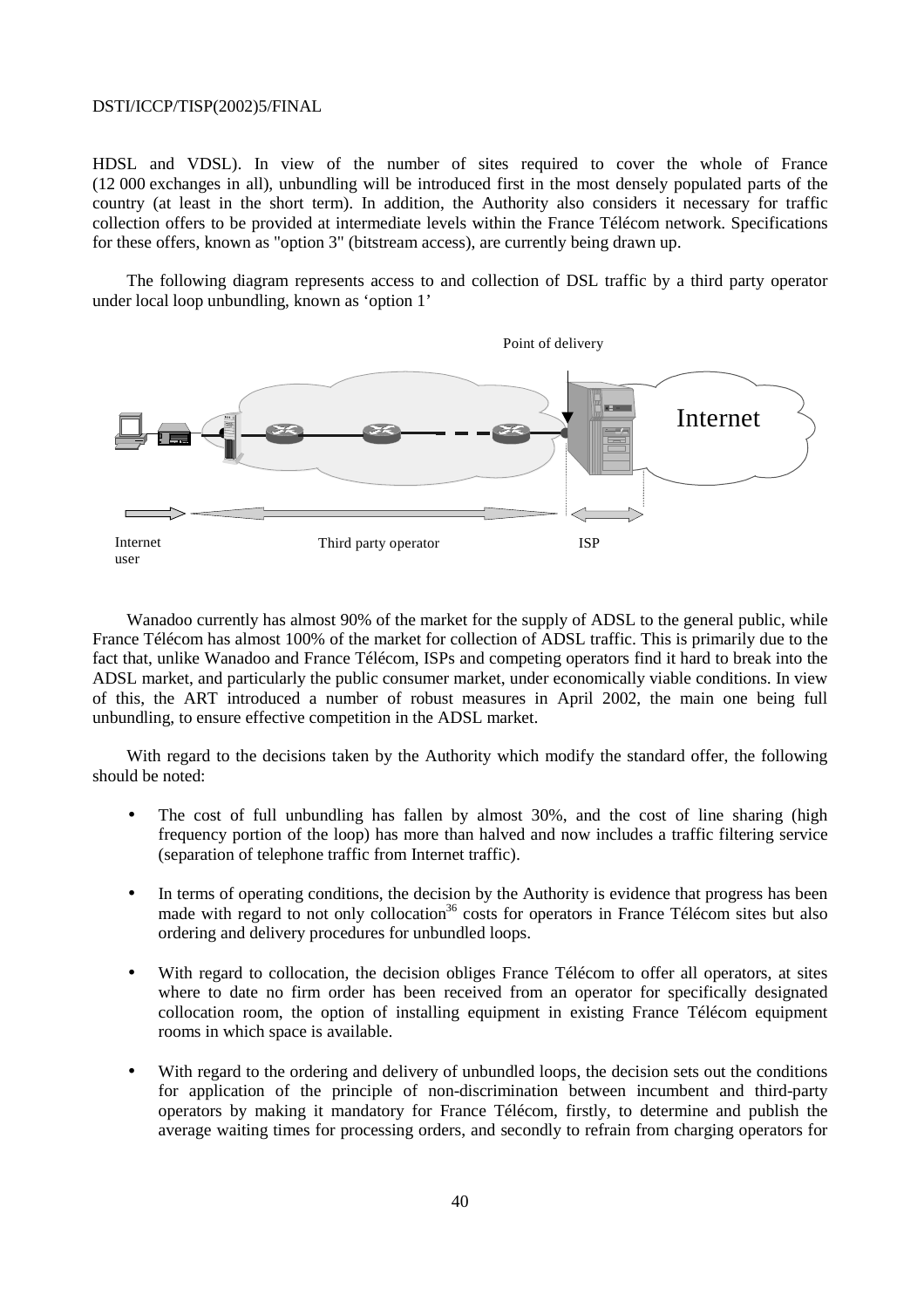certain expenses in situations which cannot be accurately forecast and controlled at this initial stage in the unbundling process.

All of these modifications, which France Télécom has included in its standard offer, are designed to lend genuine impetus to the unbundling process in a larger number of areas in the country and to pave the way to its extension to residential customers.

The terms and conditions applicable to collocation are as follows:

- Installation costs: EUR 4 000.
- Monthly rent excluding electricity: EUR 350.
- Accessible 24 hours a day, 7 days a week.

The ancillary initial costs of operators have been calculated on a monthly basis as follows:

- Between EUR 1.00 to EUR 1.50 a month per access line for transfer cables.
- EUR 2.25 a month per access line for filters.

The regulatory authority has thereby sharply reduced the deployment costs for alternative operators as part of a strategy towards lowering entry barriers to facilitate subsequent deployment, particularly in provincial towns. These costs now account for no more than a nominal share of the internal costs of operators, particularly in view of the current cost of around EUR 100 000 for a DSLAM. Furthermore, given the 400-800 customer capacity of a DSLAM, the monthly rental cost seems also reasonable compared with the price charged for the supply of services to residential (EUR 40 a month) or professional customers (from EUR 100 to EUR 400 a month).

LLU tariffs have been slashed and are now one of the lowest in Europe. This reduction was aimed at improvement in the economic balances of new entrants, particularly with regard to the residential market.

- Full access: EUR 10.50.
- Shared access: EUR 0.65, *i.e.* a 90% reduction in the rental price to which EUR 2.25 should be added for filter rental.

It is unclear whether these tariffs are sufficient to allow operators, given their current investment capacity, to launch a massive attack on the residential market. However, it would not seem feasible to set recurrent tariffs at a lower rate in view of the fact that use of the high frequency portion of the copper pair is practically free.

The regulator also started to take steps to ensure sufficiently guranteed levels of service for the professional market. For example, a guaranteed reconnection time (GRT) will also be introduced 24 hours a day, seven days a week. The pricing structure and levels of the GRT are identical to those in France Télécom's professional offers. Moreover, the ART will publish performance indicators and monitor the operational processes relating to LLU ordering and delivery. The monitoring of these indicators may lead to the introduction of a service level contract by the end of 2002.

The problem lies in the current economic situation. It is not easy for operators to make the investments needed to develop their activities, which is harming public perceptions of unbundling.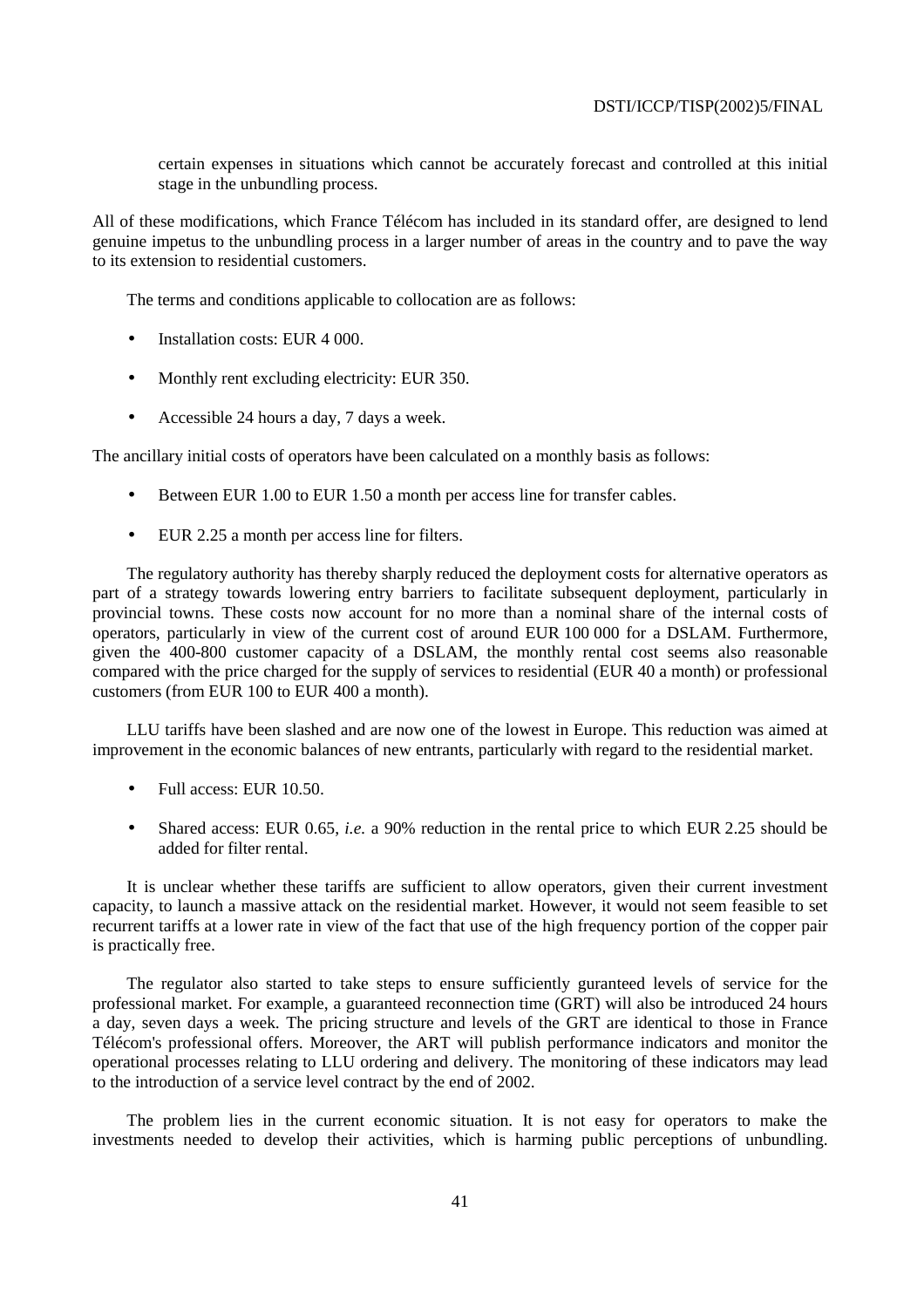Unbundling is making a slow start in a market in which only Colt has effectively commercialised lines, and even then exclusively to medium and large accounts. In addition, problems still remain with 25% of copper pair deliveries. With regard to the future, the regulatory authorities plans to introduce contracts for SLAs (service level agreements) by autumn 2002 which will be included in the standard offer.

# **Germany**

Germany was one of the earliest countries to take the initiative in LLU, through which it went from being one of Europe's more expensive telecommunications nations to one of the cheapest. LLU obligation was first legislated in its national telecommunications law in combination with network access ordinance (NZV) in 1996. By this step, the incumbent, Deutsche Telekom (DT), is obliged to offer unbundled access to all parts of its telecommunication networks including subscriber loops. The dispute based on this legislation was that DT wished to offer the unbundled local loops in combination with a multiplexing unit (V5-Multiplexer). The new entrants opposed this idea because it might limit their capabilities to design their offer as the V5-Multiplexer includes switching functionality which they did not demand from DT. After a number of processes, DT had to modify its offer and provide access for new entrants at the MDF in its premises as well as collocation to avoid abuse of its dominant position.

LLU was officially implemented when the telecommunications markets were opened to competition in January 1998. New entrants are permitted to lease subscriber lines from DT to provide voice and data services. In line with the EU regulations of December 2000, the German Federal Administrative Court also confirmed in April 2001 that the obligation for DT to LLU is lawful. In March 2001, the regulator RegTP's Ruling Chamber established conditions for line sharing. The ruling mandates DT to offer line sharing on a non-discriminatory basis, and commercial line sharing began in September 2001.

According to a report released by the regulator RegTP, approximately 623 624 loops had been ordered by the end of 2001, which represents about 1.57% of the total loops.<sup>37</sup> By the end of September 2002, approximately 855 000 loops had been unbundled.

DT is obliged to provide collocation space upon requests from new entrants. Physical collocation is preferred than remote collocation. Virtual collocation is required if physical collocation is not available. When the remote collocation is offered due to lack of space in exchange buildings, the costs tend to be lower. It should also be noted that DT prohibits two new entrants interconnecting their equipment located within its collocation space. By the end of 2001, more than 2 000 of DT's 7 900 MDFs had collocation facilities in place.<sup>38</sup> The new entrants pay for square meter steps for the collocation space they require. Prices of collocation space vary from town to town, and they are EUR 10 per square meter on average (between EUR 5 and up to EUR 41 per square meter space).

RegTP also ruled that DT must make access network products available for resale purposes. This rule mandated DT to submit an offer to the complainant within three months and subsequently for the two parties to come to an agreement by themselves as far as possible. The RegTP did not set any price about it in order to give the two parties maximum scope to reach a settlement.<sup>39</sup>

The price of LLU is set based on a forward-looking LRIC model that considers real interest rate and the depreciation period for the copper cable regardless of the geographical location. On this basis, the price set by DT is subject to *ex-ante* approval by the RegTP. DT often argues that the price should be higher than the monthly rental to the customer. After the long investigation by the regulator, the price for the twisted copper pair was first set in February 1999 as EUR 12.99 per month, which was higher than the monthly rental (EUR 11.49) of an analogue access line that DT charged its customers, but lower than the price for ISDN access lines.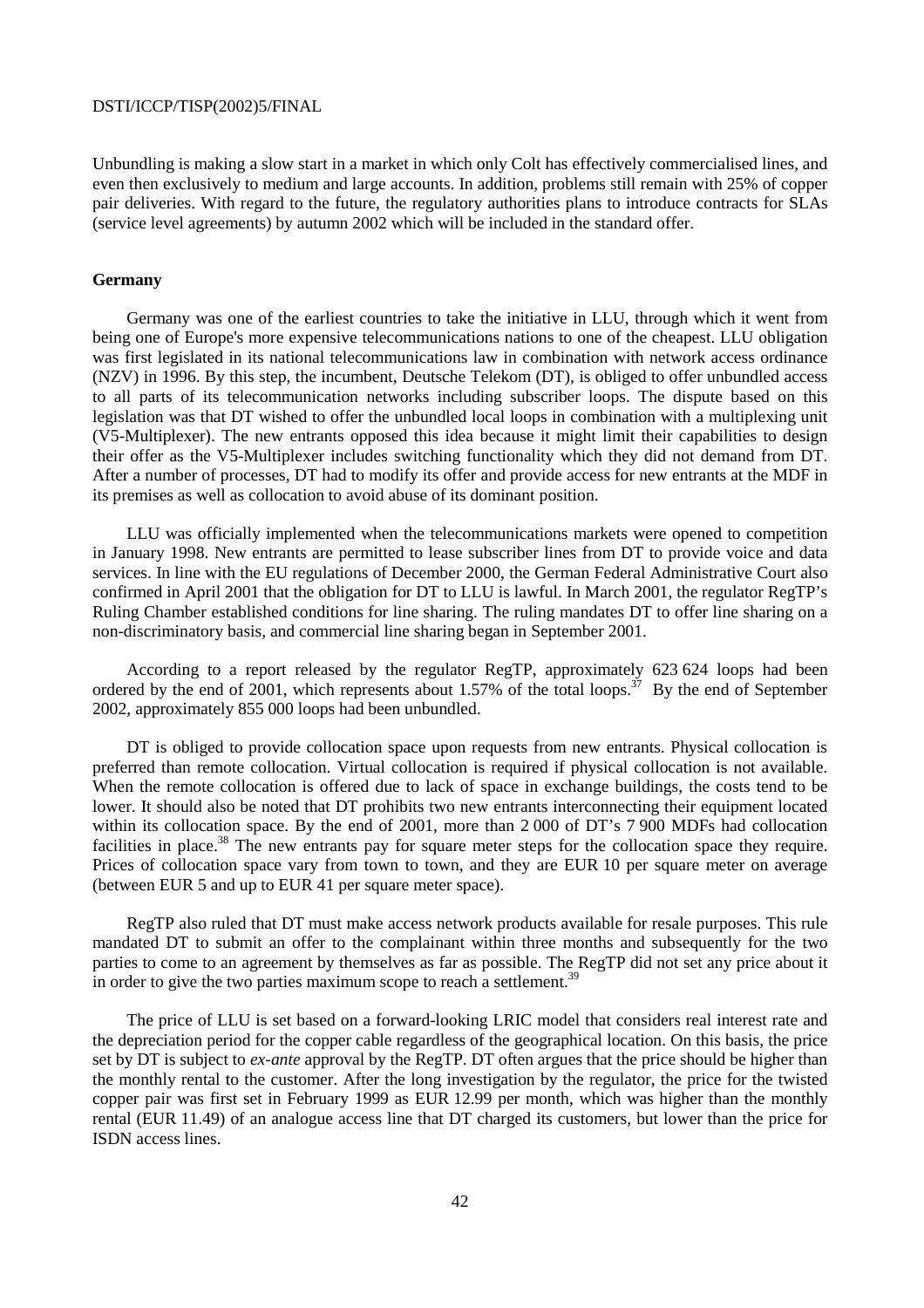Starting in April 2001, the price has been lowered by 5% to EUR 12.48, which is supposed to be applicable until the end of March 2003. This is almost close to the average of EU countries but is still about 9% more than the line rental charge which has to be paid to DT by the end users. The lowering of this cost was primarily derives from the development of the LRIC model and from the changed figures for some of the structural parameters.<sup>40</sup> The RegTP also set monthly price for line sharing as EUR 4.77 in March 2002. The one-off charges for LLU set in April 2002 are EUR 125.35 per new line with installation work and EUR 81.12 without installation work or EUR 91.65 per line transfer with installation work and EUR 70.56 without installation work.

### **Greece**

In May 2001 EETT (the National Regulatory Authority for the Telecommunications and Postal Services sectors) approved the Reference Unbundling Offer (RUO) for full unbundled access to the incumbent's (OTE) local loop. The EETT resorted to a public consultation on a number of issues pertinent to shared access to the local loop, prior to approving OTE's Reference Unbundling Offer. In December 2001 the EETT approved the RUO of OTE for shared access to its local loop.

In December 2001 EETT approved the RUO of OTE for shared access to its local loop. The EETT had some official contacts with interested parties and OTE for the implementation of LLU and the existing problems in this implementation. It appears that there are obstacles to the proper provision to interested beneficiaries of unbundled local loops by OTE. Therefore, EETT called OTE to a hearing in August 2002. The case is still pending.

Actually, OTE has signed two contracts for LLU services with two new entrants. An additional two new entrants have signed memoranda of understanding with OTE. Currently, OTE does not offer either retail or wholesale (bitstream) ADSL services. There is no legal obstacle for OTE to offer it to the interested companies.

With regard to collocation, a variety of options are available including physical, remote and virtual collocation. The price for collocation space differs according to the areas. The following chart shows the prices.

|               | <b>EUR</b> | USD   |
|---------------|------------|-------|
| Area A        | 70.43      | 60.86 |
| Area B        | 58.69      | 50.72 |
| Area C        | 45.19      | 39.05 |
| Area D        | 31.69      | 27.38 |
| Area E        | 16.14      | 13.95 |
| Source: EETT. |            |       |

#### **Table 22. Monthly charges for collocation space in Greece**

With regard to LLU prices, the one-off connection fee is EUR 123.38 for an unbundled line and EUR 141.89 for line sharing. Monthly charges are EUR 11.48 for full unbundling and EUR 6.89 for line sharing, whereas the monthly retail price is EUR 8.22.

### **Hungary**

Hungary has become the first country in the Central European region to carry out LLU, which was legislated in the new Communications Act in December 2001 when the incumbent Matav's monopoly expired. However, LLU has not been implemented and none of the local loops have been ordered for LLU.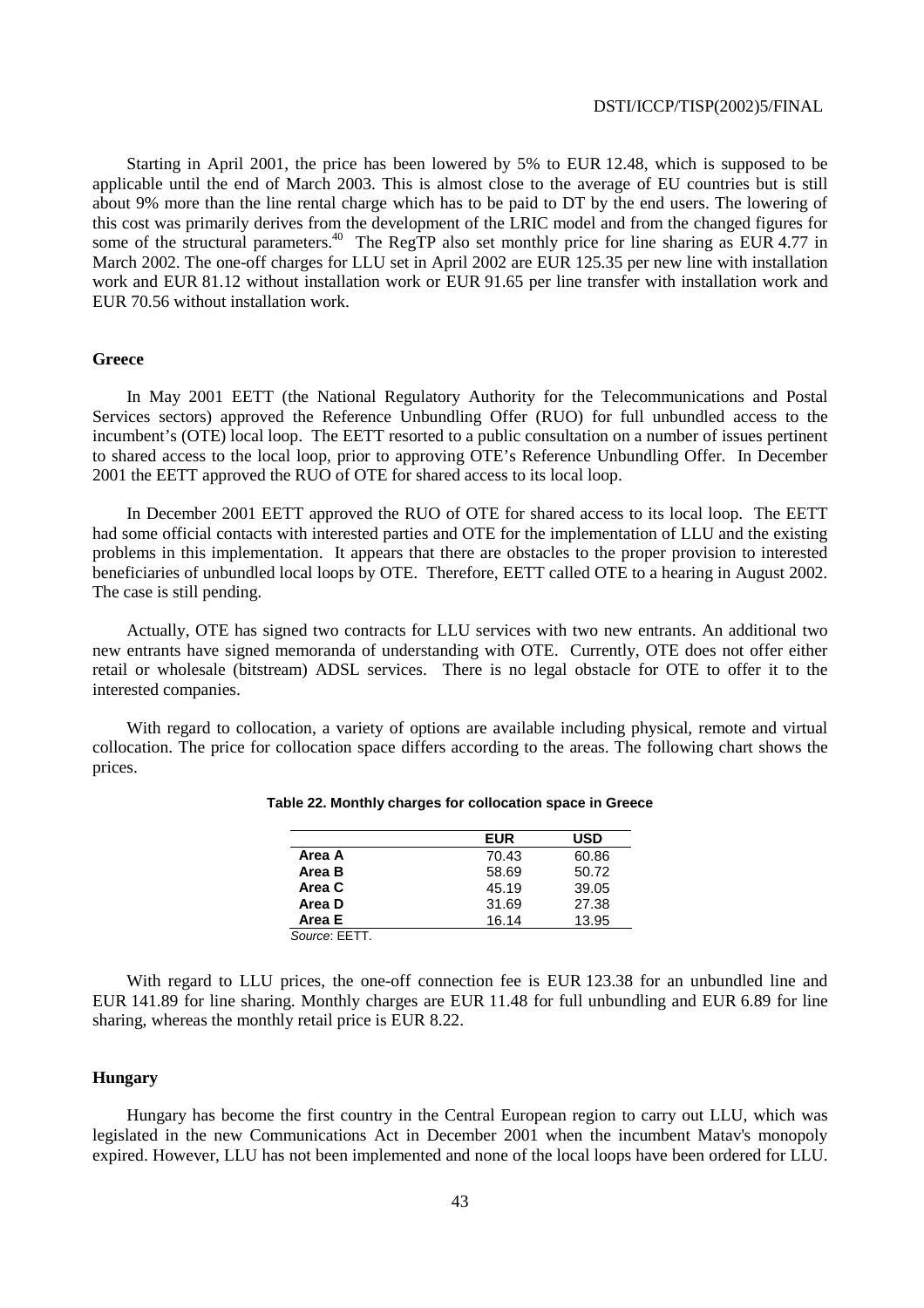Once implemented, Matav will be the first operator to provide LLU in Hungary, with small regional local telecommunications operators not required to provide access until Hungary's Europan Union accession. However, the Hungarian regulator, the HIF, has rejected Matav's first offer, submitted in October 2001, detailing how it plans to provide access to the local loops because it failed to comply with some EU regulations, which could lead to disputes with competitors when contracts come to be signed. The HIF also said that Matav failed to provide data required by law, making it impossible to verify prices.

While no collocation spaces have so far been provided, local loops must be unbundled within 10 days from drawing up the contract. If there is no subscriber belonging to the same sorter, the deadline will become 60 days. If construction work is also needed, the 60-day deadline counts from the day when construction license enters into force. The monthly rate for full unbundling is EUR 13.2 and for line sharing is EUR 12.96, whereas bitstream access is not quoted in the reference offer. In comparison, monthly residential retail price is EUR 9.77, which is cheaper than LLU prices and can be a source of price squeeze.

### **Iceland**

Although the government has not implemented the EC unbundling regulation, the incumbent Iceland Telecom has published a standard offer for LLU, which came into force in October 2001. This offer includes a price list as well as rules on the rental of unbundled loops. The following table shows the monthly rental rate for full unbundling and line sharing. One-off connection fee is EUR 39.36 for first full unbundling, and EUR 27.22 for any additional line to the same customer.

### **Table 23. Monthly rental access rates in Iceland**

|                                 | Rate (EUR) |
|---------------------------------|------------|
| Full unbundling (up to 64 Kbps) | 10.09      |
| Full unbundling (up to 2 Mbps)  | 13.43      |
| Full unbundling (up to 8 Mbps)  | 16.23      |
| Line sharing (up to 2 Mbps)     | 3.33       |
| Line sharing (up to 8 Mbps)     | 6.14       |
| Source: Squire Sanders.         |            |

# **Ireland**

In March 1999, the Office of the Director of Telecommunications Regulations (ODTR) launched a consultation with regard to LLU, and the result has been issued as a report in April 2000. In this report, LLU has been regarded as an important local access mechanism based on the belief that the development of competition is best served by ensuring that all feasible means of enhancing competition in local access should be developed. On the basis of this report, the ODTR published notices and decisions on LLU in December 2000 and the initial reference offer was published by the incumbent Eircom in January 2001. Full unbundling and line sharing were included in the reference offer. Bitstream access was supposed to have been made available by April 2001, but it was delayed. Bitstream retail service was launched in May 2002. In April 2002, the wholesale bitstream offer by eircom was approved by the ODTR.

With regard to the price, the ODTR initially considered that historical cost accounting approach would be suitable, but it is currently taking into consideration LRIC model. The ODTR set charges in its decision in April 2001, but these were modified for the period of April 2002 to March 2003 in April 2002. Monthly charges for full unbundling are EUR 16.81 and EUR 9.00 for line sharing whereas one-off costs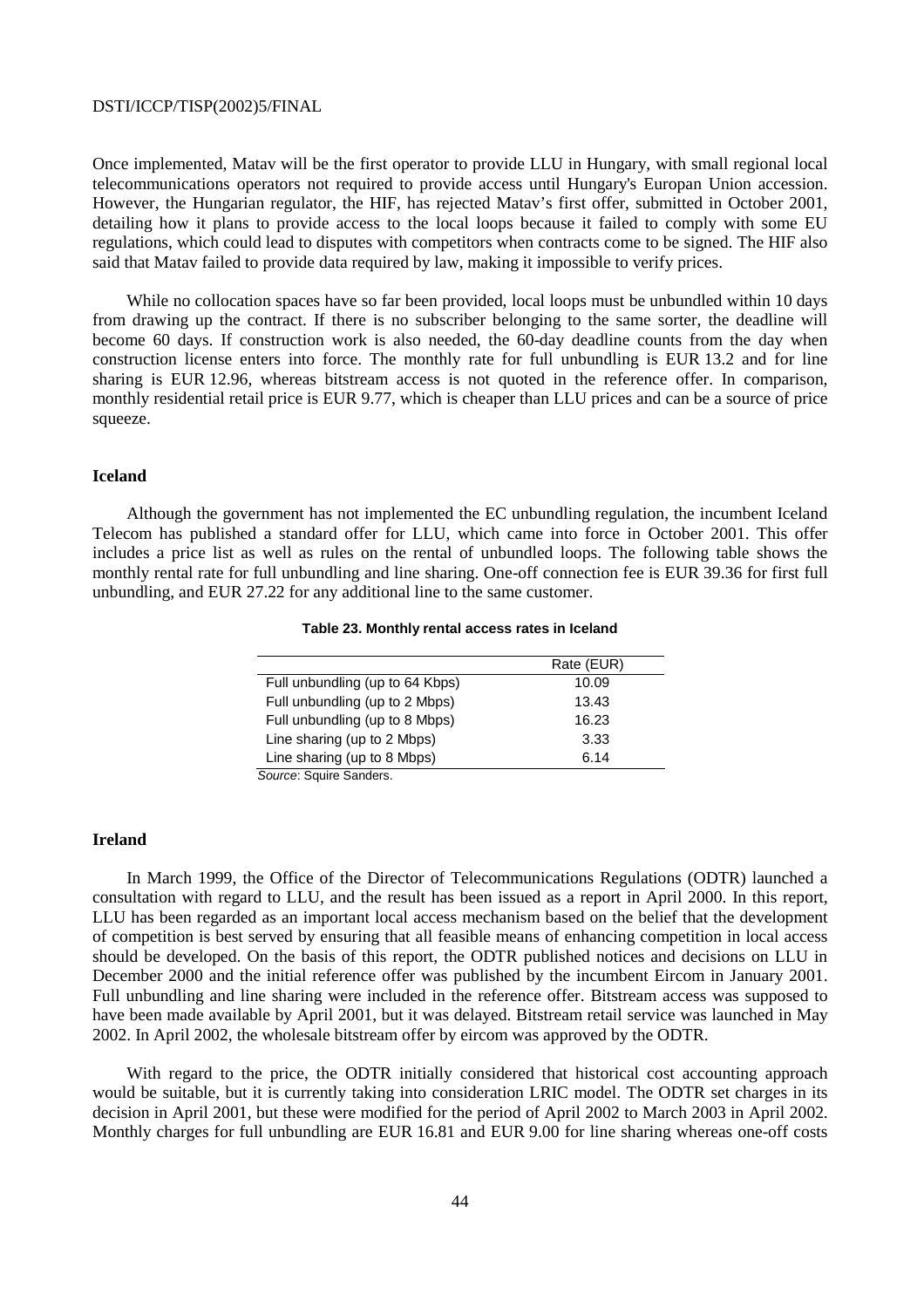per line is EUR 121.52 in case of full LLU and EUR 123.41 in case of line sharing. The monthly retail price is EUR 13.87.

|                                             | <b>Full unbundling</b> | Line sharing |
|---------------------------------------------|------------------------|--------------|
| Line rental                                 | 16.81                  | 9.00         |
| Connection order with successful completion | 121.52                 | 123.41       |
| Connection order failing validation         | 17.38                  | 17.60        |
| Disconnection charge                        | 49.58                  | 75.00        |
| Line testing                                | 49.18                  | 18.09        |
| Fault clearance                             | 117.31                 | 117.31       |
| Source: ODTR.                               |                        |              |

### **Table 24. LLU price listing in Ireland (EUR)**

# **Italy**

The history of LLU in Italy dates back to an obligation to unbundle as set forth in the Italian Ministerial Decree on interconnection since April 1998. The government, in line with market players, made an intensive discussion to implement LLU, and finally LLU was first introduced in January 2001. In May 2001, the first reference offer was presented by the incumbent Telecom Italia (TI). With 35 companies registering their interest to offer local services in Italy, telecom operators have been providing the related services available to the public. The regulator Network and Infrastructure Committee (AGCOM), drew up a list of the first 500 places to launch the commercial phase of the service, starting with main cities like Milan, Rome and Turin. The service is being extended to other locations gradually until it covers the entire nation. Following the July decision of the AGCOM that introduced a number of amendments to the TI's reference offer, TI published a new reference offer in September 2001. While line sharing was not part of the offer, the regulator Network and Infrastructure Committee (AGCOM) adopted a decision in November 2001 mandating TI to include line sharing and sub-loop unbundling into the offer.

With regard to collocation, physical (caged), remote, and virtual collocations are available, although physical collocation is the preferred option. The provision of LLU can be rejected by TI where neither physical nor virtual collocation can be offered unless new entrants have a site adjacent to TI's remote site. As of August 2001, 150 sites have reportedly been made available by TI to competitors.<sup>41</sup>

With regard to the price, monthly charges for full unbundling are EUR 10.79 for PSTN and ISDN services and EUR 12.60 for ADSL services, whereas the monthly residential retail price is EUR 13.63 (including VAT). The one-off connection fee is EUR 81.86 for an active pair and EUR 97.66 for a non-active pair.

| Table 25. LLU prices in Italy, 2002 |  |
|-------------------------------------|--|
|-------------------------------------|--|

|                                                    | Price (EUR) |
|----------------------------------------------------|-------------|
| Monthly rate for full unbundling for ISDN and PSTN | 10.79       |
| Monthly rate for full unbundling for ADSL          | 12.60       |
| One-off cost for ISDN, PSTN, ADSL (active pair)    | 81.86       |
| One-off cost for ISDN, PSTN, ADSL (inactive pair)  | 97.66       |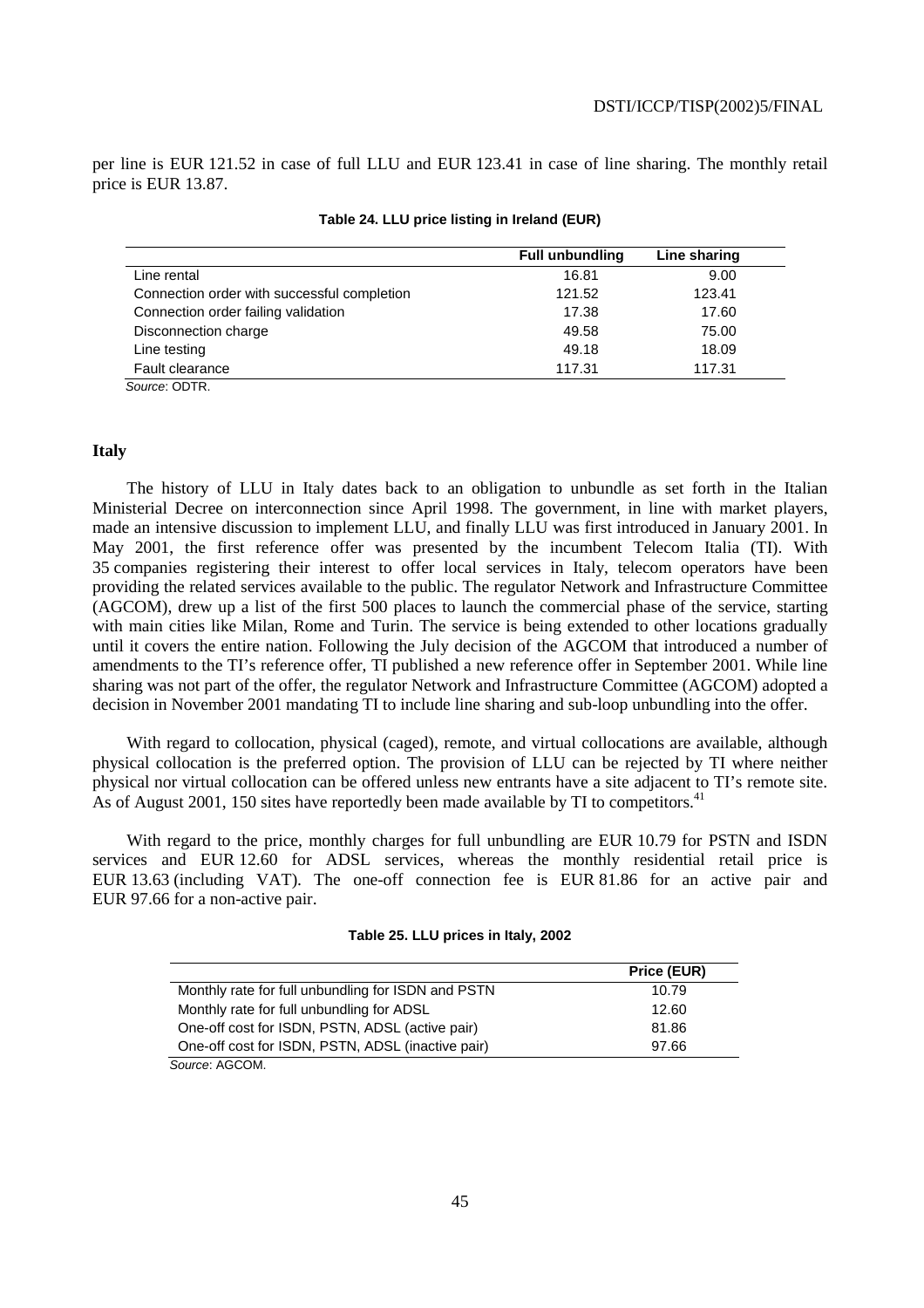### **Japan**

LLU was first legislated by the amendments to the Telecommunications Business Law in June 1997. The regulator required incumbent NTT East and West to enable trial MDF-interconnection (LLU) with line sharing and full unbundling in August 1998. As a consequence, new entrants started to provide DSL services in December 1999. Unbundling rules for subscriber lines were established following amendments to the ministerial ordinance in September 2000. While full unbundling, line sharing and sub-loop unbundling are currently available, bitstream access has not been implemented. The regulator required incumbent NTT East and West to implement LLU of optical fibres, and then, unbundle FTTH (Fibre To The Home) services in December 2000. Unbundling rules for optical fibre were established following the amendments of ministerial ordinance in April 2001.

 The Japanese regulator obliges co-mingling collocation for buildings of NTT East and West. As LLU was implemented in September 2000, additional rules were established as below, following the amendments to ministerial ordinances.

- 1. Information disclosure on available spaces for collocation, MDF, power receiving/generating equipment.
- 2. Procedure of demand for survey and its response.
- 3. Procedure of competitors' own work for installation and maintenance.
- 4. Procedure of competitors' entry to installation site of equipment.
- 5. Procedure of competitors' attendance at communications buildings.
- 6. Standard period from application to its response (one month<sup>42</sup>) and standard period to start work for installation (one month<sup>43</sup>).
- 7. Charges for collocation spaces, etc.

Spaces for collocation have been allocated on a "first come, first served" basis. Yet in order to allocate scarce collocation spaces more efficiently, a rule was introduced setting the maximum available capacity to competitors when the carriers meet efficiency conditions for use of space in May 2002. Moreover, equality among NTT East and West and competitors is secured in case of installing equipment such as DSLAM.

The ratio of unbundled local loops (4 183 886) relative to the total number of local loops (50 738 000) is 8.25%, high relative to most OECD countries.

The incumbents, NTT East and West, provide line sharing to competitors at the low charge amounting to USD 1.40 (JPY 168), and full unbundling at USD 15.27 (JPY 1 829). The optical subscriber line charge is USD 43.52 (JPY 5 213) (monthly amount per line), and optical intra-office transmission line charge is USD 0.03 (JPY 3.972) (monthly amount, per meter, per line). Collocation is provided at relatively low charges compared to other OECD countries at USD 26.28 (JPY 3 148) (monthly amount, national average, per 1 m²) as of the end of FY2001.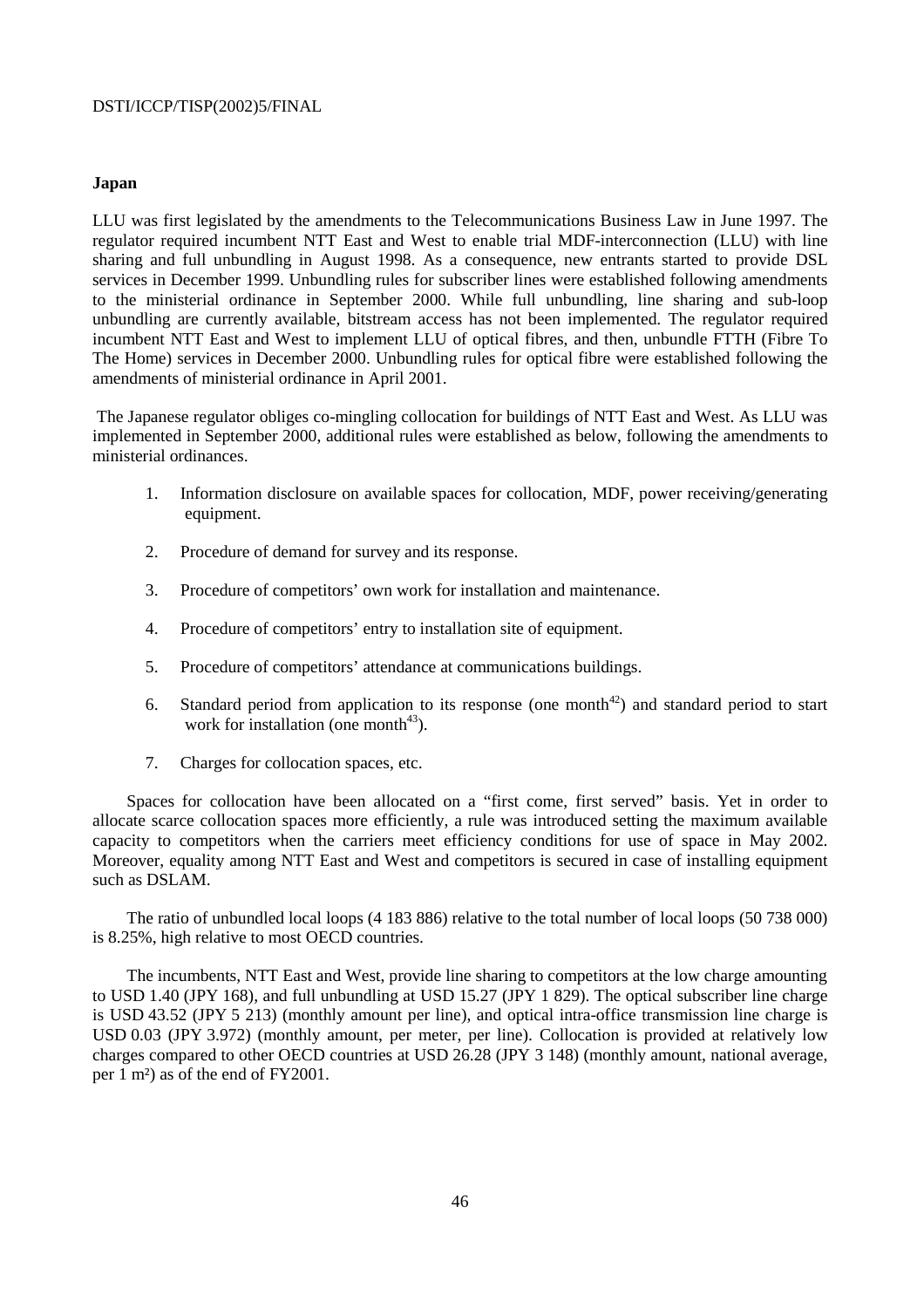|        | Full unbundling | Line sharing | Dark fiber                     |                      |
|--------|-----------------|--------------|--------------------------------|----------------------|
|        |                 |              | Optical subscriber line charge | Optical intra-office |
| FY2001 | 17.22           | .56          |                                |                      |
| FY2002 | 16.14           | 1.44         | 43.56(1)                       | 0.03(2)              |
| FY2003 | 15.27           | 1.40         | 43.52(1)                       | 0.03(2)              |

### **Table 26. Access charge for LLU in Japan**

 (1) Monthly amount, per line. (2) Monthly amount, per meter, per line. USD 1=JPY 119.775. Source: MPHPT.

|               | Monthly charge (1)  |
|---------------|---------------------|
| End of FY2000 | 26.35               |
| End of FY2001 | 26.28               |
| End of FY2002 | NTT East Area 27.19 |
|               | NTT West Area 22.18 |

### **Table 27. Cost for collocation space in Japan (USD)**

 (1) National average, per 1square meter, USD 1=JPY 1 119.775 Source: MPHPT.

| Table 28. Total number and share of subscribers of DSL services in Japan |  |  |
|--------------------------------------------------------------------------|--|--|
|--------------------------------------------------------------------------|--|--|

|                      | Total       | NTT East and West  |       | Competitors |       |
|----------------------|-------------|--------------------|-------|-------------|-------|
|                      | subscribers | <b>Subscribers</b> | Share | Subscribers | Share |
| End of FY2000        | 70 655      | 23 699             | 33.5% | 46 956      | 66.5% |
| End of FY2001        | 2 378 795   | 967 669            | 40.7% | 1411126     | 59.3% |
| End of February 2003 | 6 589 867   | 2 405 981          | 36.5% | 4 183 886   | 63.5% |

Source: MPHPT.

Price competition among carriers has resulted in the world's lowest price level for DSL services ranging from USD 17 (JPY 2 000) to USD 25 (JPY 3 000). This has resulted in the total number of users of DSL services increasing about 34 times from approximately 70 000 at the end of FY 2000 to approximately 2 380 000 at the end of FY 2001 and had increased near to 6 600 000 by the end of February 2003. The share of subscribers for DSL services is less than 40% for the incumbents NTT East and West and competing carriers have more than 60% of the total. FTTH service is also provided at realtively low prices from around USD 25 (JPY 3 000) to around USD 58 (JPY 7 000). The total number of users of FTTH service increased from about 3 400 at the end of September 2001 to 263 144 by the end of February 2003.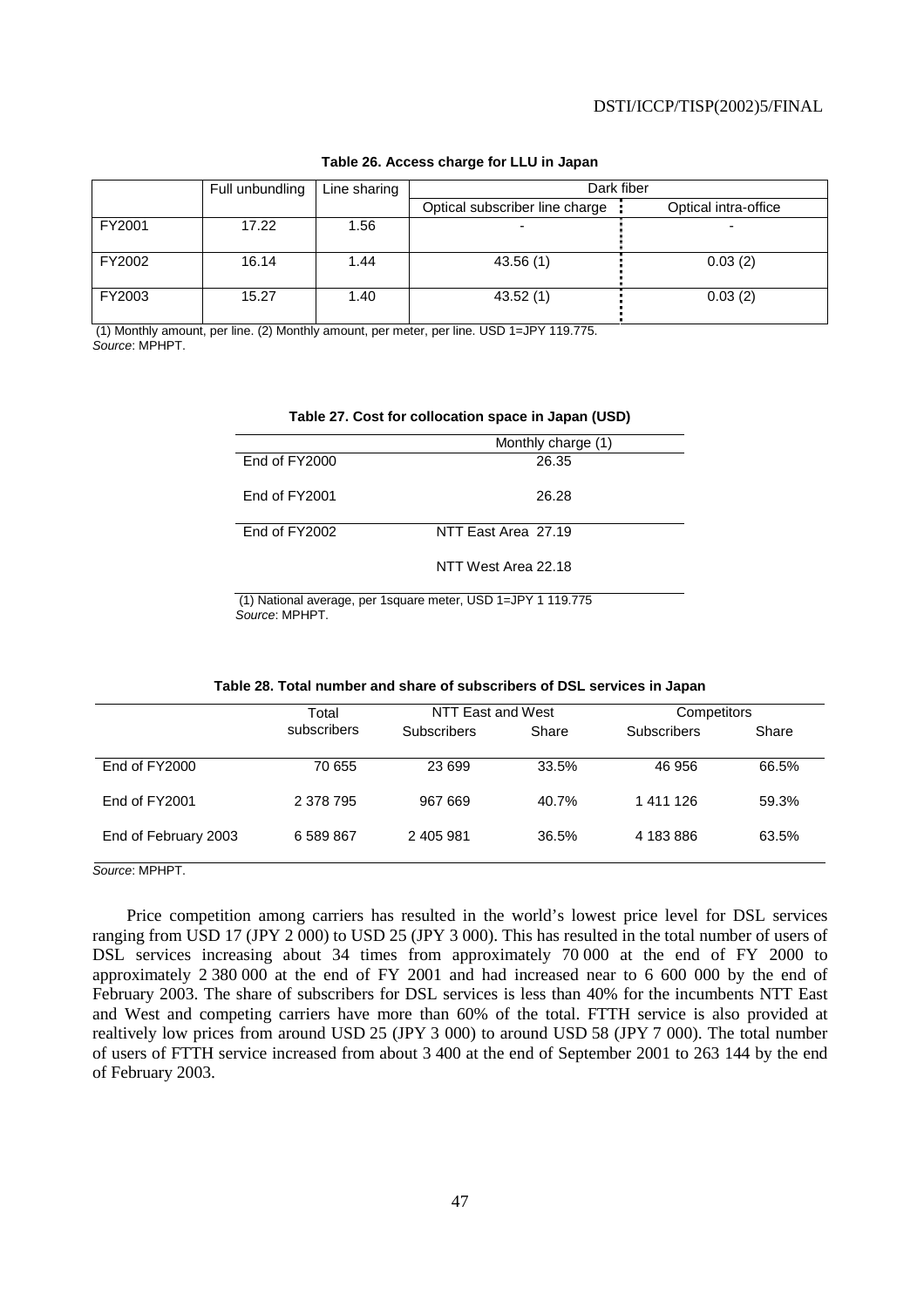



Source: MPHPT.



|                       | <b>Subscribers</b> |
|-----------------------|--------------------|
| End of September 2001 | about 3 400        |
| End of February 2003  | 263 144            |

Source: MPHPT.



**Figure 5. Transition of subscribers of FTTH services in Japan** 

Source: MPHPT.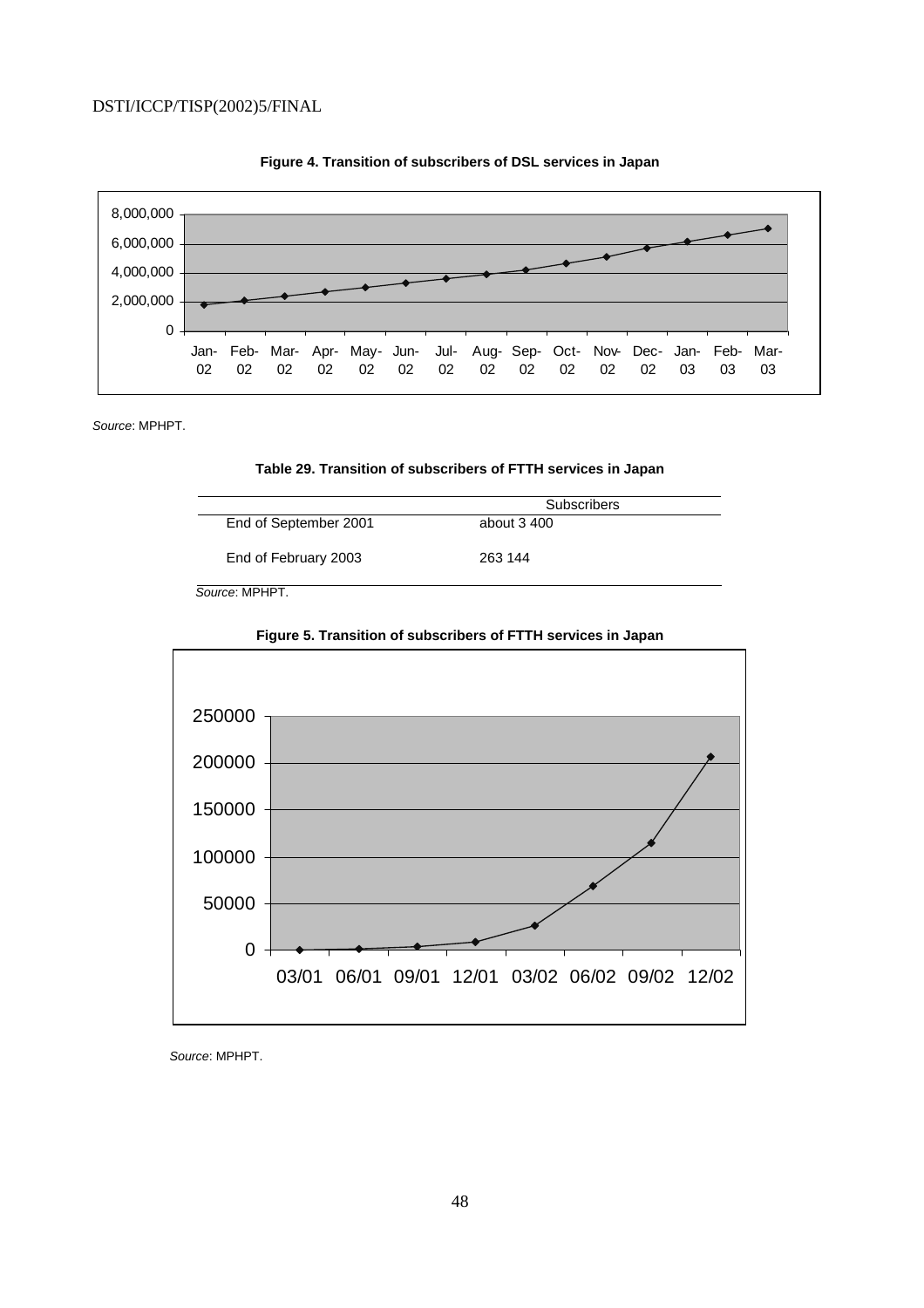### **Korea**

Despite its high performance in broadband services, Korea is one of the late starters in LLU. The Ministry of Information and Communication (MIC) amended the Telecommunication Basic Act so as to secure the legal ground for LLU in January 2001. Through the establishment of a special task force on LLU to study foreign cases and hold public hearings, the MIC prepared detailed measures to mandate LLU in November 2001. In April 2002, the MIC issued a public notification (decree) of LLU requirements, standards and full implementation, which led to the opening and sharing of KT's copper line network and the broadband network of the ISPs.

Based on the LRIC method, the monthly flat fee for sharing the loop was calculated at KRW 12 200 (USD 9.52) per subscriber line and a 5-25% discount rate was applied depending on the payment ability of the user company. In 2002, the fee was set at KRW 9 200 (USD 7.18) with a 25% discount rate applied, and with the introduction of number potability, the discount rate will be discontinued. Separate charges for the provision of the facility are KRW 6 100 (USD 4.76) as a monthly fee, is 50% of the monthly flat fee for the full package provision.

### **Luxembourg**

LLU was introduced in December 2000. The first reference offer was published at the end of April 2001 for full unbundling by the incumbent *Enterprise des Postes et Télécommunications* (EPT), which received approval from the regulator, the Luxembourg Institute of Regulation. The reference offer for line sharing was published in October 2001. In the same month, Cegcom signed a contract with EPT for LLU. This offer opened a variety of collocation possibilities, including physical, remote and virtual options.

Monthly charges for full unbundling are EUR 13.26 for PSTN and EUR 15.79 for broadband, whereas the monthly retail price is EUR 11.9. The one-off connection charge for full unbundling is EUR 91.13 for active loops and EUR 135.03 for non-active loops.

### **Mexico**

In 1999, the basis for local service provision was established but competition was stalled due to ineffective interconnection rules and the lack of regulatory power to curb the incumbent's monopoly position. In this context, LLU terms have been considered but not yet implemented. Currently, discussions are under way among industry participants to introduce line sharing for the supply of xDSL services.

### **Netherlands**

In March 1999, the Commission of the Independent Post and Telecommunications Authority (OPTA) issued its "Guidelines on Access to the Unbundled Local Loop", which enabled new entrants to gain access to the incumbent KPN network at the level of the MDF. Fully unbundled access first became available in June 2000. However, OPTA was not empowered to require a reference unbundling offer (RUO) before the implementation of the EC unbundling regulation.

KPN have had the obligation to offer LLU (being a form of special access) on every reasonable request and in a non-discriminatory manner. The obligation to publish a RUO came with the EC unbundling regulation. OPTA ruled on the regulation in June 2001.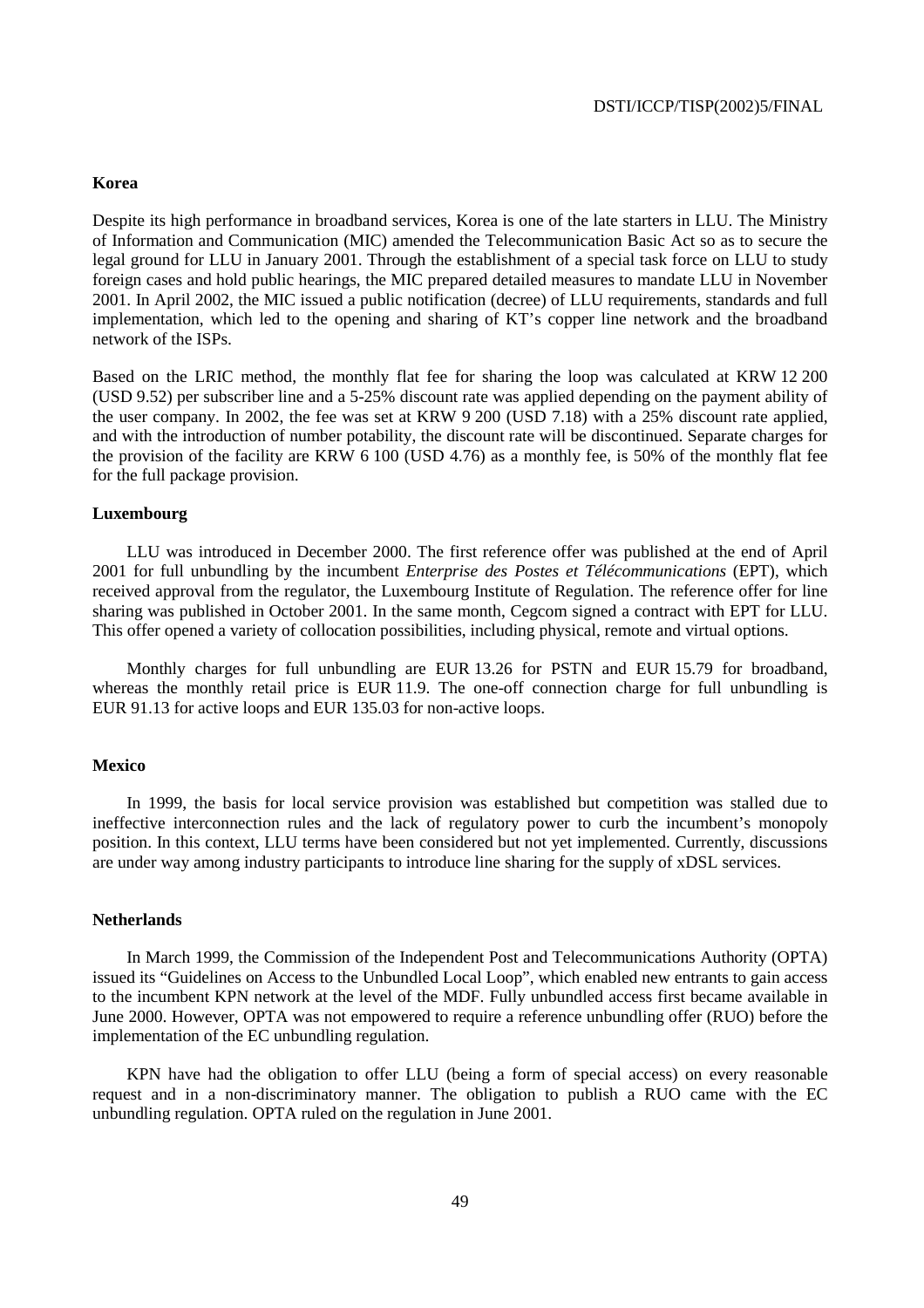OPTA published collocation guidelines at the end of 2000. It also ruled on the collocation prices ensuring that KPN must provide evidence of the cost of collocation elements. Although virtual collocation is not available, both physical and remote collocations have been introduced.

There was no decision on price at first. In due course, guidelines on how the charges should be calculated were established, in which OPTA decided on a five-year plan to give directions regarding the basis for calculation, *e.g.* interest rates. In this context, the OPTA decided that the charge of 1999 was to be calculated on the basis of historical costs with creation of cost allocation system (EDC model, retail minus of a sliding scale of pricing over five years) by KPN. While this model was originally developed for interconnection, the OPTA decided to adhere to the cost allocation methodology for LLU as incorporated in the EDC model. It considered that the charges paid by competitors for LLU should be the same as the charges that KPN pays for the use of that part of local connection from end users.<sup>44</sup>

In October 1999, a provisional decision on LLU price was taken at EUR 10.19 per month with an increase over the next five years. Currently, the monthly charge is EUR 13.50 for full unbundling and EUR 5.60 for line sharing (excluding a surcharge of EUR 4.54, which has not been authorised by the OPTA), whereas monthly retail prices are EUR 15.5. One-off connection costs are EUR 79.01 for full unbundling and EUR 89.19 for line sharing. These prices could be commercially negotiated after five years, provided that the market is competitive enough for the OPTA to step back. For the moment, this situation is not likely according to OPTA.

### **New Zealand**

The government has included a requirement in the Telecommunications Act 2001 that the regulator (the Commerce Commission) must report to the government by December 2003 on whether the following services should be designated (*i.e.* regulated).<sup>45</sup>

- Access to the unbundled elements of Telecom's local loop network.
- Access to the unbundled elements of, and interconnection with, Telecom's fixed public data network.

### **Norway**

The Ministry of Transport and Communications concluded in a 1999 white paper that LLU was not essential in the short term because of possibilities of further development of existing and alternative infrastructure. LLU began in a movement toward a proposed merger of the incumbent, Telenor, with Telia of Sweden. In reviewing the merger proposal, the EC imposed a requirement to provide LLU in Norway and Sweden in 1999. Although the merger did not go through, Telenor decided to offer LLU from April 2000 irrespective of the absence of government regulations. The regulator NPTA is currently reviewing Telenor's reference offer for LLU.

With regard to prices, the regulator NPTA is not empowered to approve the charges proposed by Telnor, but is looking into whether they are cost-oriented. Prices differ according to the product variants, and, for example, the monthly rental fee for full unbundling for PSTN services is EUR 12.49. The monthly rental charge for line sharing to provide ADSL services is EUR 15.61. The one-off connection fee for full unbundling for PSTN services is EUR 151.13. The collocation space rental charges are set by the incumbent on a case-by-case basis, which are different from location to location.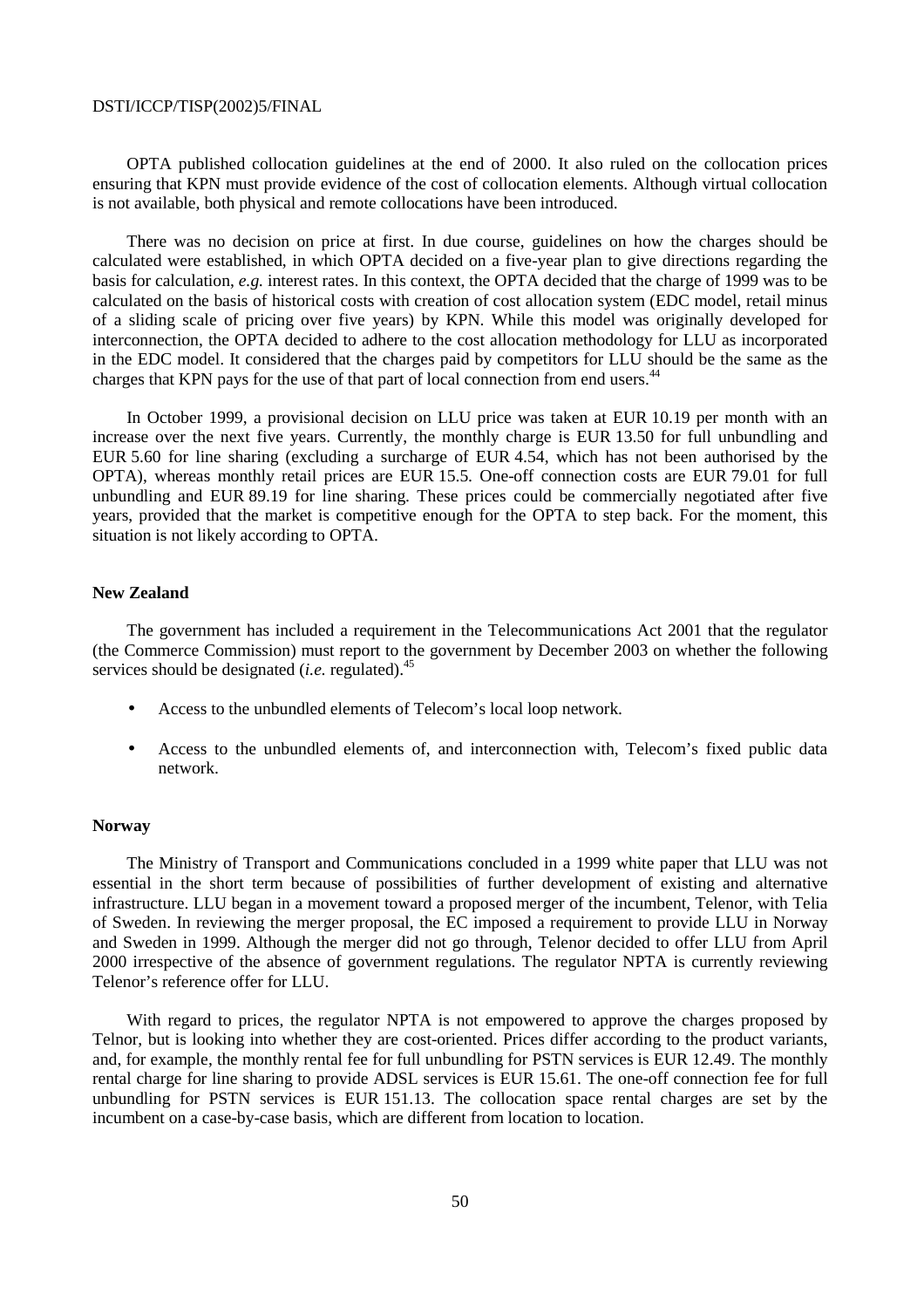### **Poland**

The telecommunications law did not directly stipulate LLU because the government viewed collocation provisions as providing LLU. However, LLU is to be introduced in the Telecommunications Law (Act of 21 July 2000) by amendments which will enter into force from October 2003. The provision of LLU should be supported by an ordinance from the Minister of Infrastructure on details providing this service, which will be issued during 2003.

### **Portugal**

LLU was mandated by the resolution of the regulator ANACOM in December 2000. Following a public consultation on competition in local access, launched in July 2000, in November 2000 ANACOM published a deliberation on LLU, which defined the following objectives: *i)* the notified operator should present a draft reference offer by November 2000, which should encompass, at least, the elements determined by ANACOM that generally reflect the annex to the LLU regulation; and *ii)* efforts should be made to begin offering LLU from December 2000. The first reference offer was published in March 2001. After several ameliorations, a revised RUO was published in October 2002. Bitstream access is not a part of the reference offer. Nevertheless, a service exclusively aimed at the "Telecommunications Operators and Service Providers" market segment (wholesale offer), is made available through PT ADSL network service. As of the third quarter of 2001, there were 20 unbundled lines.

Collocation was limited to a specially prepared operator's room. However, ANACOM issued a recommendation, approved by the Deliberation of June 2001, considering that depending on the evolution of the supply conditions, and especially on the interest shown by the market, the Reference Unbundling Offer should develop in order to contemplate virtual collocation offer, when feasible, in line with that laid down in the Regulation (CE). It would be the case, for example, if in certain infrastructure there were a lack of suitable conditions for the offer of physical or remote collocation. With regard to co-mingling, ANACOM issued a draft decision in September 2002, in which it stated that PT Comunicacoes should make co-mingling available whenever the market showed interest. According to ANACOM's Deliberation of March 2002, in accordance with the determination of November 2001, PT Comunicacoes should alter the RUO, explicitly including the definition of procedures and terms for the access to the totality of the MDFs to its network, including the ones regarding the exchange remote units. ANACOM also determined through its decision of November 2002 that the minimum space offered by the incumbent would be 2 m² for collocation.

Monthly charges for full unbundling is EUR 11.96 for providing narrowband services and EUR 13.78 for providing broadband services, whereas the monthly retail prices is EUR 11.76. The monthly prices for line sharing are EUR 7.82 for PSTN and EUR 7.92 for ISDN. One-off connection fees are EUR 82.80 in case of full unbundling, EUR 149.80 in case of line sharing for PSTN use and EUR 173.75 in case of line sharing for ISDN use.

### **Slovak Republic**

The government is currently considering LLU. The detailed time schedule has not been set yet.

# **Spain**

Previously, only bitstream access had been available in relation to promoting local competition. However, since LLU was legislated and mandated by royal decree in December 2000, LLU has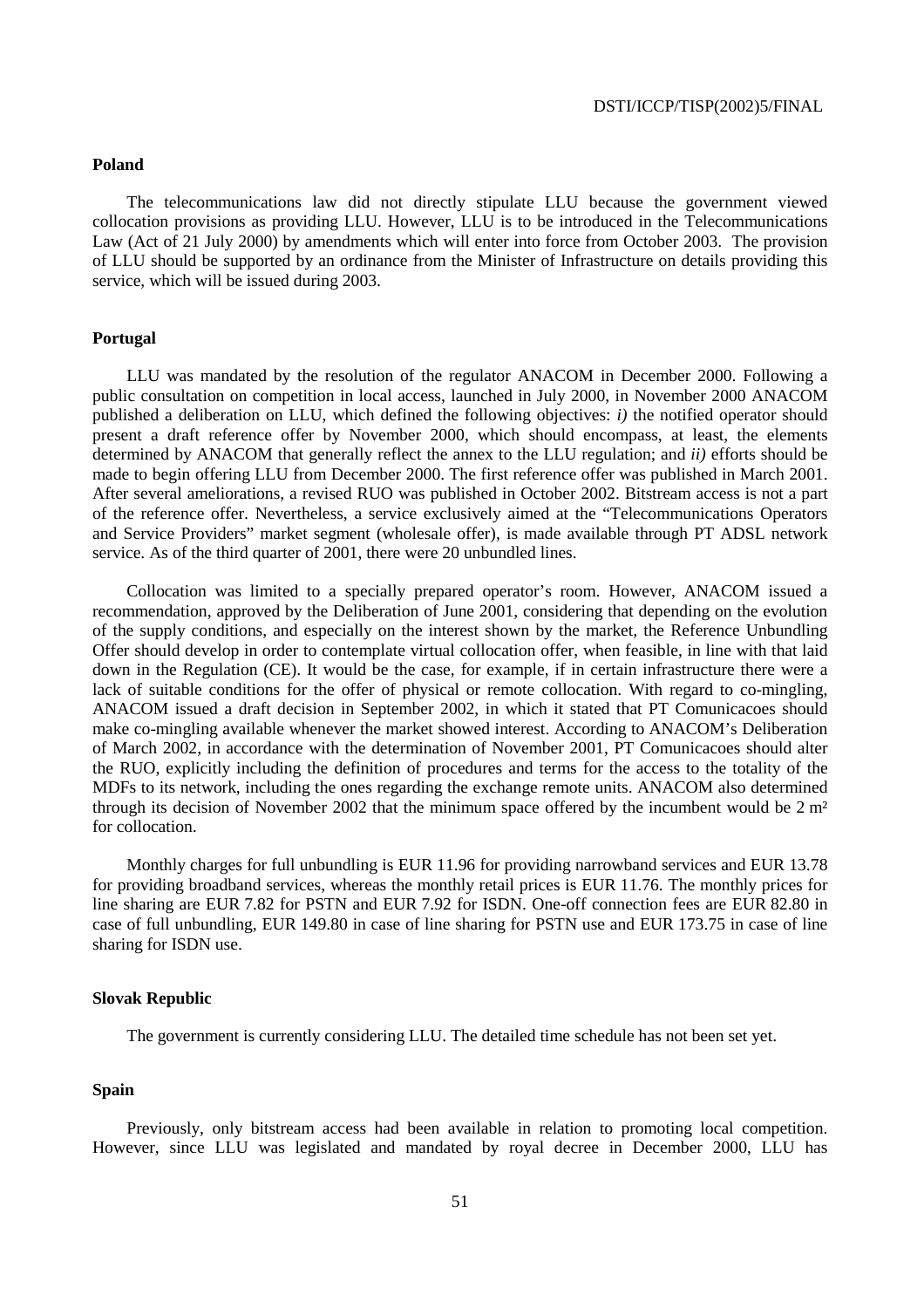theoretically been made available at all MDFs. The incumbent, Telefonica de Espana (TESAU), published its reference offer in the same month and it was modified in January 2001 following the order from the Secretary of State for Telecommunications and the Information Society. In an effort to make its local services fully accessible to competition, the incumbent Telefonica has opened 81 of its exchanges, which will give access to 1.5 million users. With regard to collocation, caged and distant collocation was initially available. Since June 2001, however, TESAU has also been required to provide cageless collocation with an established *ex-ante* pricing. Virtual collocation is made available on commercial terms with a special agreement.

The prices for LLU have been set by the *Commission del Mercado de las Telecommunicaciones* (CMT). As of May 2002, monthly charges for full unbundling were EUR 12.62, and EUR 3.49-4.77 for line sharing, whereas the monthly retail price is EUR 11.68. The one-off connection fee is EUR 20.00 for both full unbundling and line sharing.

### **Sweden**

LLU was implemented in 1998 ahead of EU regulations. The incumbent, Telia, has offered LLU and collocation since March 2000. Line sharing and bitstream access have become available since March 2001. Sub-loop unbundling has become a part of the offer by Telia since November 2001. There are 2282 unbundled loops (2 023 fully unbundled and 259 shared access) among approximately 7 million local loops.

With regard to collocation, both physical and remote collocations are parts of the offer. The incumbent is supposed to respond to requests from competitors within 15 working days and provide collocation spaces within nine weeks. According to the incumbent, there are 123 sites that were collocated as of October 2001.

With regard to the price, monthly charges for full unbundling are EUR 11.6, and EUR 5.5 for line sharing. While these prices have not been approved by the regulator, they are one of the lowest rates in EU countries.

#### **Switzerland**

Switzerland has not introduced LLU. Even though the Swiss Telecommunications Act does not cover LLU specifically, some competitive operators interpreted some of the rules in a manner that every form of competition in the local loop should be promoted and that LLU is a part of this form of competition. This idea was in turn opposed by the incumbent, Swisscom, and thus the regulatory authority initiated a consultation to get a view of the telecommunications industry on LLU. In a precedent-setting decision, the regulator, the Commission of the Communication (ComCom), stated that it would not demand that Swisscom unbundle loops after the federal court decided that the legal basis to impose unbundling of the local loop was not sufficient. Swisscom welcomed this decision and argued that it did not have a monopoly in the local loop because of cable television and other technologies.

However, the government indicated in April 2002 that it would seek to introduce LLU by revising the decree concerning telecommunication services or if necessary the telecommunications law. In July 2002, the Federal Council decided to open a public consultation procedure for revision of the telecommunications law to introduce LLU. In February 2003, the Federal Council decided to introduce LLU as rapidly as possible at the decree level. It will introduce LLU obligations within the framework of the current revision of the Telecommunications Law.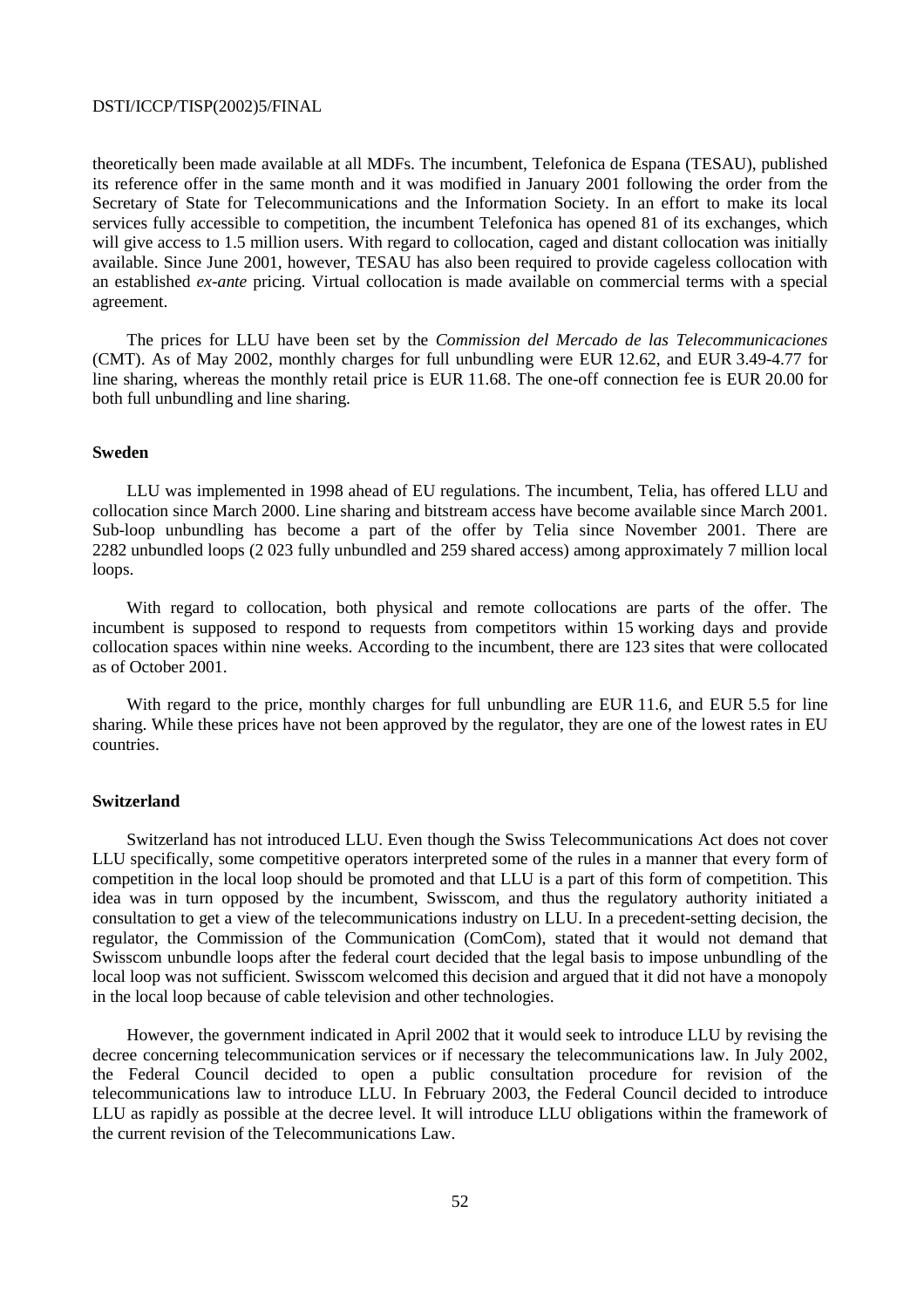# **Turkey**

There are no legal provisions mandating LLU in the present monopoly structure. However, the regulator, the Telecommunications Authority, plans to introduce regulations on LLU in line with the EU regime in the new licensing regulation.

# **United Kingdom**

The UK is the earliest starter of telecommunication market liberalisation in the European countries, which commenced in 1984. Since then, licensing to competitors was thought to be the primary way of local network competition and thus the idea of LLU was rejected before. The regulator, Oftel, previously concluded that direct connection to the incumbent BT access network (LLU) would adversely affect the development of competition and would not be in the interests of the UK consumer. However, with the rise of LLU discussion in the European Union, the UK has changed the policy over time and tried to promote LLU in an extensive manner.

In November 1999, Oftel issued a statement that required incumbent British Telecom (BT) to make its local loop available to other operators. This requirement would be through a licence condition to the BT. The statement also clarified that LLU should be available at cost-based prices, on the basis of LRIC plus a mark-up to cover common costs, which Oftel would determine. In December 2000, OFTEL mandated line sharing and set wholesale prices for LLU. Bitstream access is available via xDSL wholesale services for resale. Oftel's basic strategy is "to strike the right balance between too little and too much regulation, ensuring that consumer needs for services are met in the short term whilst delivering a framework that is conductive to the development of competition at all levels of the broadband supply chain."<sup>46</sup>

In April 2000, a new condition was inserted into BT's licence that set out the collocation products BT must offer. In August 2000, Oftel brought into force the licence condition that requires BT to provide collocation facilities to other operators. At the same time, this condition also clarified what kind of elements BT is required to provide for the implementation of LLU as follows:

- Local loop.
- Such internal tie circuits<sup>47</sup> as may be reasonably necessary for the operator to use the local loop.
- Such ancillary services as may be reasonably necessary for the operator to use the local loop or internal tie circuit.

New entrants must first enter into a contract with BT before they order collocation facilities under the conditions set by the BT. In addition, BT requires new entrants to carry out a site survey for each BT facility where they wish to locate the equipment. These conditions ensure that only those who are genuinely interested in offering services are given information about BT's local exchanges. While the numbers of unbundled local loops (about 1600 among 29 000 000 total loops as of November 2002) only really started increasing from March 2002, this looks set to continue as co-mingling facilities are delivered and further requests for collocation and loops are made.

The total number of remote collocation sites handed over to new entrants is 53, with five more in build as of November 2002. The total number of physical collocation (caged collocation) sites is 91, with a further 21 in development. In June 2001, OFTEL published a draft direction to mandate BT to offer cageless collocation (co-mingling). This draft is unsatisfactory for new entrants because it allows BT to refuse a request for co-mingling if there are objective criteria on the grounds of technical feasibility or the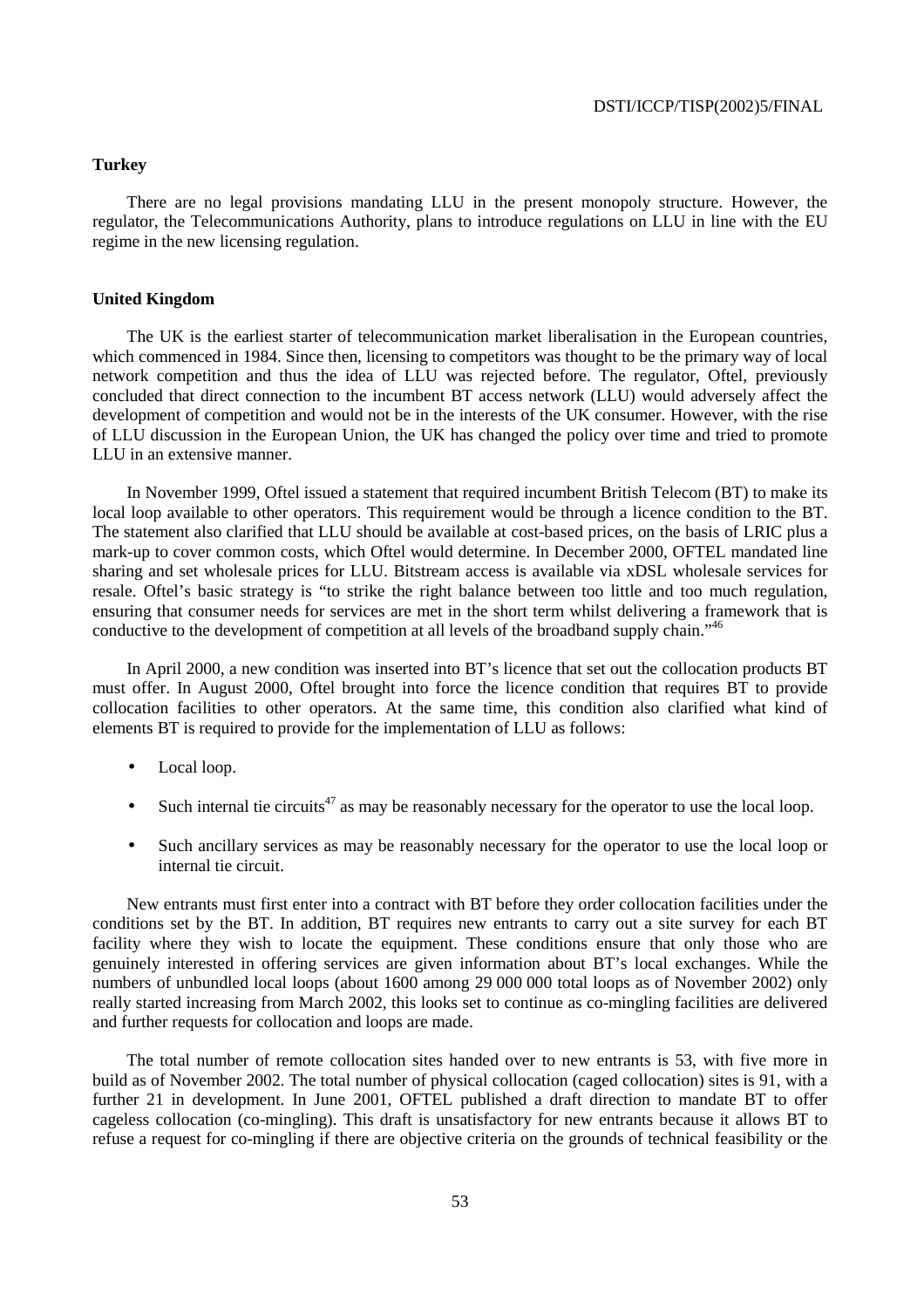need to maintain network security. Oftel subsequently issued a Final Direction on co-mingling in October 2001. The operators have been discussing among themselves and with BT the details of what equipment racks should be provided and prices were published for these in July 2002. BT has received orders for comingling and is currently carrying out build work to meet these requirements. Any refusal of a co-mingling request by BT will be looked at by Oftel to ensure that it is reasonable and that alternative equipment sites are not available elsewhere in the exchange. As of July 2002, no refusal has been seen. Co-mingling is currently well under way, with 144 contract offers made by BT to new entrants, 56 build requests and seven facilities now completed.

The price for collocation space is set by BT on the basis of the market rate for the location of the exchange, the area occupied by the operator, the equipment to be installed in the room and so forth. Some prices for co-mingling have been investigated and prices, as a result, dropped. Other elements are still under investigation by Oftel.

**Table 30. Principal prices for collocation in the UK** 

|                                                       | <b>EUR</b> |  |
|-------------------------------------------------------|------------|--|
| Physical collocation / Initial survey                 | 343.16     |  |
| Physical collocation / Full survey                    | 8693.41    |  |
| Physical collocation/ Full survey for Co-<br>mingling | 4650       |  |
| Remote collocation / Initial survey                   | 1468.08    |  |
| Physical collocation / Order rejection                | 725        |  |

Source: Squire Sanders.

With regard to the LLU price, Oftel set the following basic principles<sup>48</sup>:

- The price of the loop will be cost-oriented and set on the basis of reasonably and necessarily incurred long-run incremental cost (LRIC).
- Charges for other necessary inputs such as tie cables should also be on the basis of reasonably and necessarily incurred long-run incremental cost (LRIC).
- BT should be able to recover the costs incurred in setting up order handling processes, as well as the costs incurred as a result of dealing with operators and maintaining the service.
- The starting charge will be geographically averaged, but BT may request geographically de-averaged prices, if this can be shown to be justified by differences in the underlying costs.

In February 2002, Oftel decided rental and connection charges for local loops as follows.

| Type of connection                    | <b>Annual rental</b> | <b>Connection charge</b> | <b>Disconnection charge</b> |
|---------------------------------------|----------------------|--------------------------|-----------------------------|
| Line transfer                         | 122                  | 88                       | 29                          |
| Spare pair                            | 122                  | 265                      | 10                          |
| New line (minor network intervention) | 122                  | 409                      | 10                          |
| New line (major network intervention) | 122                  | 583                      | 10                          |
| New line (small network build for 50  | 122                  | 1948                     | 10                          |
| man hours)<br>$\sim$ $  \sim$ $10$    |                      |                          |                             |

Source: OFTEL<sup>49</sup>.

 $\overline{a}$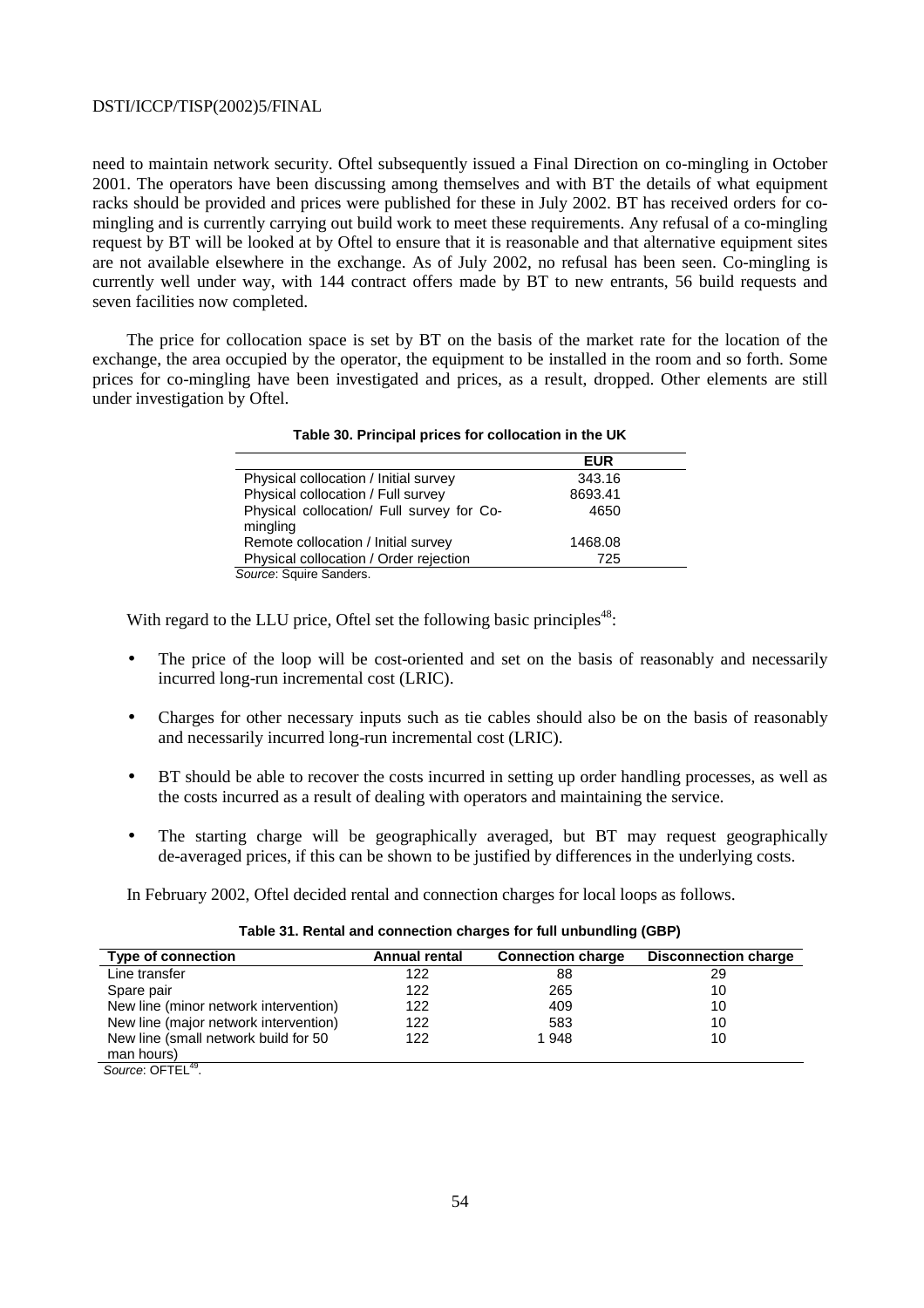| Annual rental charge           | 53           |
|--------------------------------|--------------|
| Connection charge per loop     | 117          |
| Disconnection charge per loop  | 36           |
| Right when tested (RWT) charge | 29           |
| Conversion charge per loop     | $\mathbf{0}$ |
| Source: OFTEL <sup>50</sup> .  |              |

**Table 32. Rental and connection charges for line sharing (GBP)** 

### **United States**

The United States has the longest history regarding LLU. However, the development process of LLU is fairly different from that of European countries because of the structure of telecommunications market. The Telecommunications Act of 1996 requires certain incumbent local carriers to provide network elements on an unbundled basis. The Act provided CLECs with freedom of choice between establishing their own infrastructure, supplying services via unbundled network elements, or reselling the incumbent's services. The FCC is charged with determining the list of required elements, applying criteria set forth in the Act. As described below, this list has included both local copper and associated facilities. In February 2003, the FCC concluded a triennial review of its unbundling policies. The Act also addresses unbundling in the context of the Regional Bell Operating Companies (RBOCs) entry into long distance service. The RBOCs, who had previously been prohibited from entering the long distance market, may do so provided that the FCC finds that they have opened their local markets to competition and continue to do so. To demonstrate that the market has been opened, the RBOCs must meet a checklist of 14 points: this list includes the provision of unbundled elements.

The Act treated the local loops as bottleneck facilities controlled by the incumbent, and is structured to introduce competition in this bottleneck while preserving effective competition in the long distance market. While some criticise US unbundling policy as imposing overly stringent obligations on incumbents and as delaying competitive benefits to consumers, it is true that this "incentive-based approach" taken by the US has greatly increased local competition.

With regard to the specific network elements to be unbundled, the US has accumulated extensive discussion in accordance with the intent of the Telecommunications Act. Indeed, the FCC clarified which elements are to be offered on an unbundled basis in its several orders. Having defined the loop as a transmission facility between the distribution frame in an incumbent's office and the demarcation point at the customer premises, the FCC in February 2003 decided that incumbents must provide unbundled access to the following seven elements:

- Loops. Incumbent LECs must provide unbundled access to mass market copper loops and copper subloops. Incumbent LECs may not retire any copper loops or subloops without first receiving approval from the relevant state commission. With respect to enterprise market loops, there are no unbundling requirements for optical carrier level transport circuits; dark fibre, DS3 and DS1 capacity transport are to be unbundled subject to state review. Also, there is no unbundling requirement for new build/greenfield fibre-to-the-home loops or hybrid loops.
- Sub-loops. Incumbent LECs must offer unbundled access to subloops necessary for access to wiring at or near a multiunit customer premises, including the inside wire sub-loop, regardless of the capacity level or type of loop the requesting carrier will provision to its customer.
- Network interface services.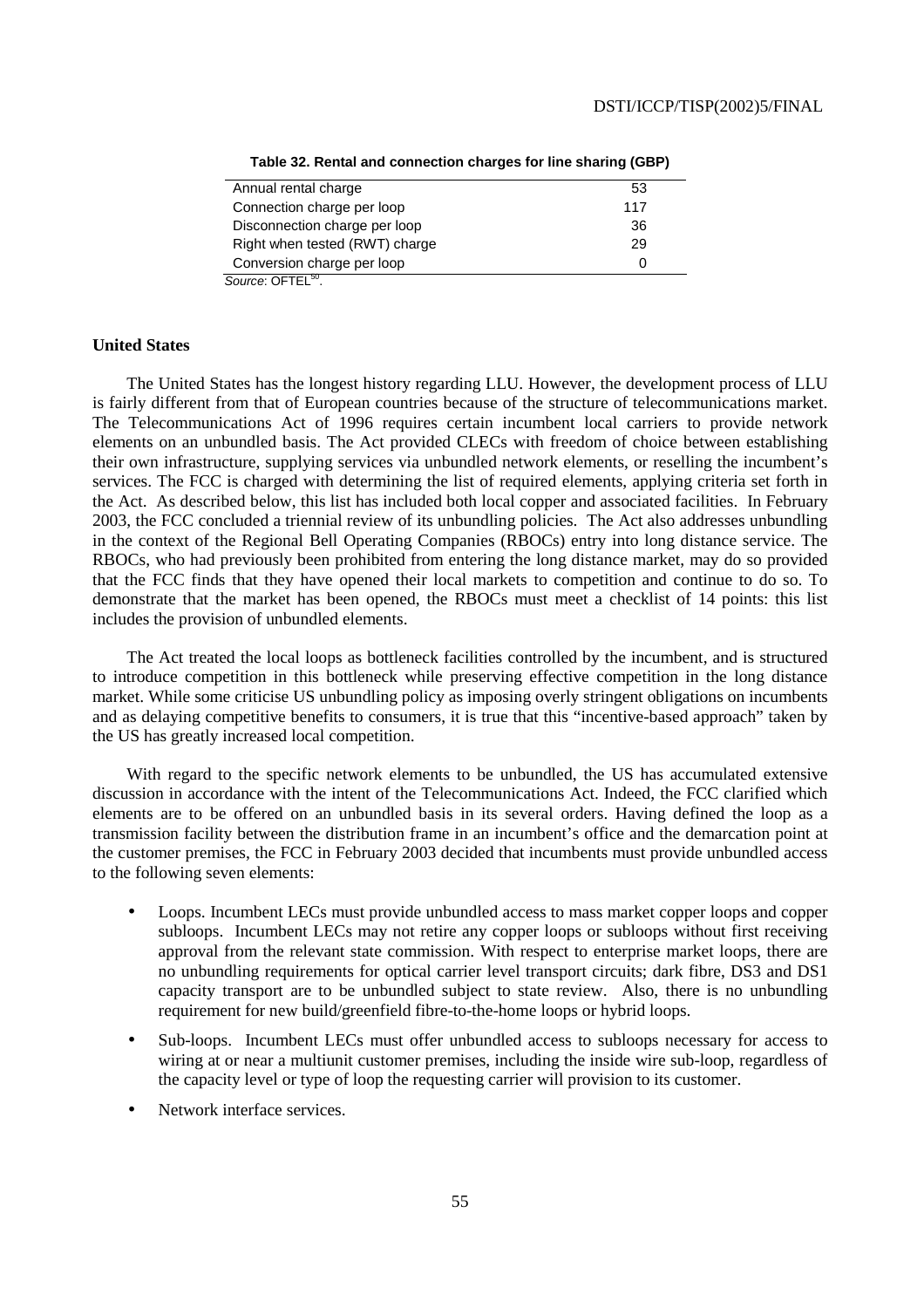- Local circuit switching. For mass market customers, the FCC set out specific criteria that states shall apply to determine, on a granular basis, whether economic and operational impairment exists in a particular market for switching. State Commissions must complete such proceedings within nine months. Upon a state finding of no impairment, the FCC sets forth a three-year period for carriers to transition off of unbundled switching. For business customers served by high-capacity loops such as DS-1, switching will no longer be unbundled based on a presumptive finding of no impairment. Under this framework, states will have 90 days to rebut the national finding.
- Dedicated and shared transport, defined as only those transmission facilities connecting incumbent LEC switches or wire centres.
- Signalling and call-related databases. Incumbent LEC's are only required to offer unbundled access to their signalling network when a carrier is purchasing unbundled switching.
- Operations support systems. Incumbent LEC's must offer unbundled access to their operations support systems for qualifying services

In February 2003, the FCC concluded that the high-frequency portion of the loop (HFPL) is not an unbundled network element. The FCC found that access to the entire stand-alone copper loop is sufficient to allow companies to provide broadband service. During the following three-year period, competitive LECs must transfer their existing customer base served via the HFPL to new arrangements. New customers may be acquired only during the first year of this transition. In addition, during each year of the transition, the price for the high-frequency portion of the loop will increase incrementally towards the cost of a loop in the relevant market. These rules reverse the FCC's earlier December 1999 decision that obliged incumbents to provide line sharing even where they are not providing the voice service.<sup>51</sup>

ILECs must offer unbundled access to portions of the loop at any accessible point, such as the network interface device, the minimum point of entry to the customer premises, and the feeder distribution interface. If parties are unable to reach an agreement about the technical feasibility of sub-loop unbundling at a specific point, ILECs will have the burden to demonstrate the lack of feasibility.<sup>52</sup>

As a result of local market competition, CLECs had about 19.7 million (or 10.2% of all) switched access lines in service at the end of December 2001. Out of incumbent local exchange carriers' 173 000 000 end-user lines, 9 461 000 or 5.5% of these lines are unbundled as of December 2001.

Meanwhile, collocation has basically been regulated in a manner to give CLECs more flexibility than in European countries. The rules on collocation have undergone substantial revision since the introduction of LLU. The FCC makes it clear that CLECs are allowed to collocate any kind of equipment that serves the purpose of non-discriminatory interconnection or non-discriminatory access to unbundled elements. This policy allows CLECs to collocate switching equipment that had previously been a matter of dispute. The FCC also required ILECs to provide cross-connects between the equipment of two CLECs collocated in ILECs' premises. The types of collocation have also been extended, requiring ILECs to enable both caged and cageless collocation for CLECs. In case of the space deficiency, ILECs are required to permit collocation in adjacent facilities. If the CLEC is denied access and disputes the reasoning, the state commissions will have to decide the issue.

The 1996 Act required the prices for unbundled elements to be cost oriented and non-discriminatory. In line with this, the FCC concluded that the relevant cost standard is total elements long-run incremental costs (TELRIC), a form of forward-looking, long-run average incremental cost. In its decisions, the FCC noted that TELRIC should include a reasonable allocation of common costs and a reasonable return on capital. The FCC further noted that, in calculating depreciation expense, regulators should attempt to estimate economic depreciation. By insisting on this cost-oriented principle, the FCC rejects opportunity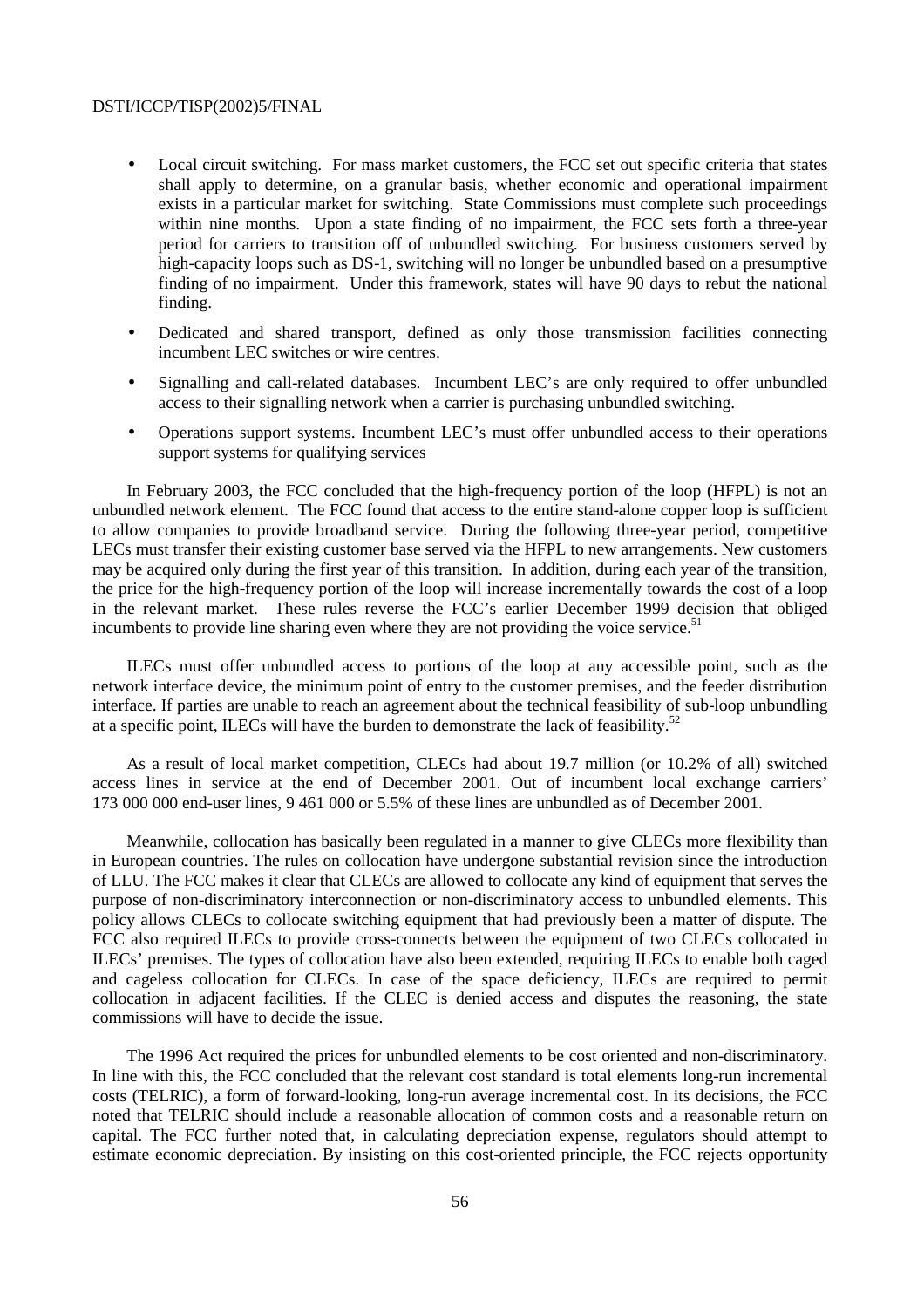cost concept while noting that it would discourage competition and would provide no mechanism for forcing retail prices to their competitive level. While the applicability of TELRIC was contested in US courts in May 2002, the US Supreme Court upheld the FCC's authority to choose TELRIC as a cost standard.

In February 2003, the FCC clarified its TELRIC rules. First, the FCC clarified that the risk-adjusted cost of capital used in calculating UNE prices should reflect the risks associated with a competitive market. The FCC also reiterated its earlier finding from the *Local Competition Order* that the cost of capital may be different for different UNEs. Second, the FCC declined to mandate the use of any particular set of asset lives for depreciation, but clarified that the use of an accelerated depreciation mechanism may present a more accurate method of calculating economic depreciation.

In the face of these basic requirements for LLU set by the FCC, the state-level public utility commissions are responsible for overseeing its detailed implementation. Therefore, state public utility commissions will have ultimate authority to determine pricing issues, *i.e.*, how much CLECs will have to compensate ILECs for sharing local loops located within their respective states. They are also empowered to arbitrate disputes between operators on the prices of unbundled network elements. In the state of Montana, for example, the monthly price for unbundled loops was set at the rate of USD 23.72 on average as of July 2002, although the rate differs according to zones. In the case of the state of Ohio, the monthly price for unbundled loops was set at the rate of USD 7.01 on average as of July 2002. The Florida Commission set a monthly rate for two-wire loops, which varies depending on operators, at USD 17 for Bellsouth, USD 15 for United/Centel, and USD 20 for Verizon.

Since January 2002, a number of states have started to reduce the prices of unbundled network elements. The national average of monthly LLU price has fallen by 5.3%, from USD 14.18 to USD 13.43 while the basic monthly UNP- $P^{53}$  price has decreased by 7.8%, from USD 18.95 to USD 17.48.<sup>54</sup>

There are now several open proceedings underway at the FCC related to LLU policies. One proposal seeks to establish a core set of national performance measures and standards for evaluating incumbent local exchange carriers' (ILEC's) performance in provisioning wholesale facilities and services to competitors. The proposed measures aim to create greater certainty in the market about ILEC's provision of interconnection, collocation, and access to unbundled networks; reduce costs by streamlining regulatory requirements; and establish specific enforcement policies. (Notice of Proposed Rulemaking, 8 November 2001, FCC 01-331)

Another proposal examines the framework under which incumbent local exchange carriers must make unbundled network elements available to competing carriers. This proposal includes a request for comment on whether a more targeted approach toward defining elements would be appropriate. (Notice of Proposed Rulemaking, 12 December 2001, FCC 01-361)

A third proposal examines, among other things, whether dominant carrier safeguards or other regulatory requirements should govern ILEC's provision of broadband service. (Notice of Proposed Rulemaking, 12 December 2001, FCC 01-360)

A fourth proposal suggests that wireline broadband Internet access services – whether provided over a third party's facilities or self-provisioned facilities – are information services, with a telecommunications component, rather than telecommunications services. The classification of wireline broadband Internet access service will have an effect on what regulations apply to that service (Notice of Proposed Rulemaking, 14 February 2002, FCC 02-42).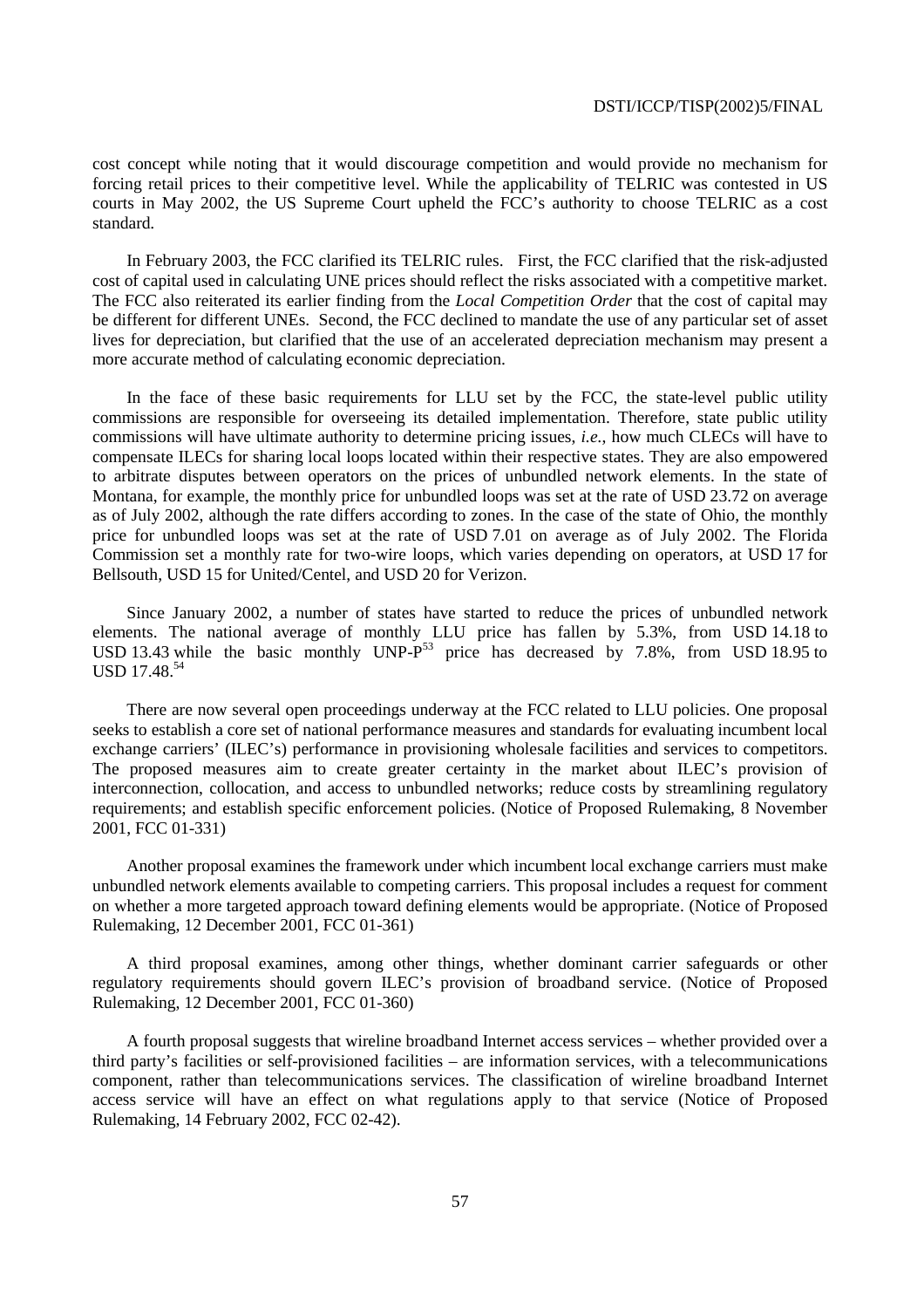### **NOTES**

- 1 FCC at http://www.fcc.gov/Bureaus/Common\_Carrier/Reports/FCC-State\_Link/IAD/lcom0702.pdf. Of the total number of unbundled loops, 3.2 million are without switching.
- 2 This is based on the 4.7 million cable lines, compared to the 20 million lines provided by the two incumbents, BT and Kingston. This compares to the 12% (about 1.24 million out of 10.37 million) of business lines provided by new entrants in the UK.
- <sup>3</sup> In Japan's case, the rate is measured not by the number of lines but by the trafic share of local call services.
- <sup>4</sup> There is a tendency by some to view facility-based competition and service-based competition as alternatives. The two forms of building competition are complementary and both should be encouraged.
- 5 Strictly speaking, line sharing can allow new entrants to maintain control of the copper pair. If the splitter and the DSL multiplexer are operated by the access seeker, the latter controls the copper pair, not the incumbent.
- 6 While most new entrants in the OECD may not favour bitstream access, it was mandated in the UK in response to a reference by new entrants.
- 7 For sub-loop unbundling the connection points are the primary connection points, or the street level cabinets near end user sites.
- 8 New technologies such as very high-speed digital subscriber lines (VDSL) use an optical fibre to deliver the high-speed services to the street cabinet near the customer's premises and VDSL to send them along the copper pair to the consumer's premises.
- $\overline{Q}$  Among these five countries, Ireland was the first to comply with the EU regulations. The ODTR issued directives to Eircom to publish prices by May 2002 and these took effect in June 2002. In Portugal, ANACOM decided in March 2002 that PT Comunicacoes should alter the RUO within 20 days including the definition of procedures and terms as well as prices for the access to sub-loop unbundling. In this framework, *PT Communicacoes* published in May 2002 the revised RUO which includes conditions for the provision of sub-loop unbundling.
- 10 See ART, Recommendations from the *Autorité de régulation des télécommunications* for access to the local loop and its operational implementation, 30 October 2000, http://www.arttelecom.fr/publications/ligndir9-eng.htm
- 11 See http://www.accc.gov.au/media/mr2000/mr-46-00.htm
- <sup>12</sup> The incumbent also has an incentive to say costs are low in competitive areas and high where there are no competitors -- so will they overcharge users in rural areas if deaveraging is put into place.
- <sup>13</sup> In addition to these costs, costs for backhaul network, marketing and sales are required.
- 14 See Tarifica, http://www.tarifica.com/news/newsstories.asp?archive=yes#2
- 15 See http://www.bakom.ch/en/medieninfo/medienmitteilungen/uvek/artikel/00720/index.html
- 16 OPTA, Guidelines on Access to the Unbundled Local Loop ("MDF access"), 16 March 1999.
- <sup>17</sup> As of the time of this report's publication, these FCC rules have not yet become effective.
- 18 According to the current LLU regulation, Deutsche Telekom provides offers for line sharing and for access to the unbundled sub-loop.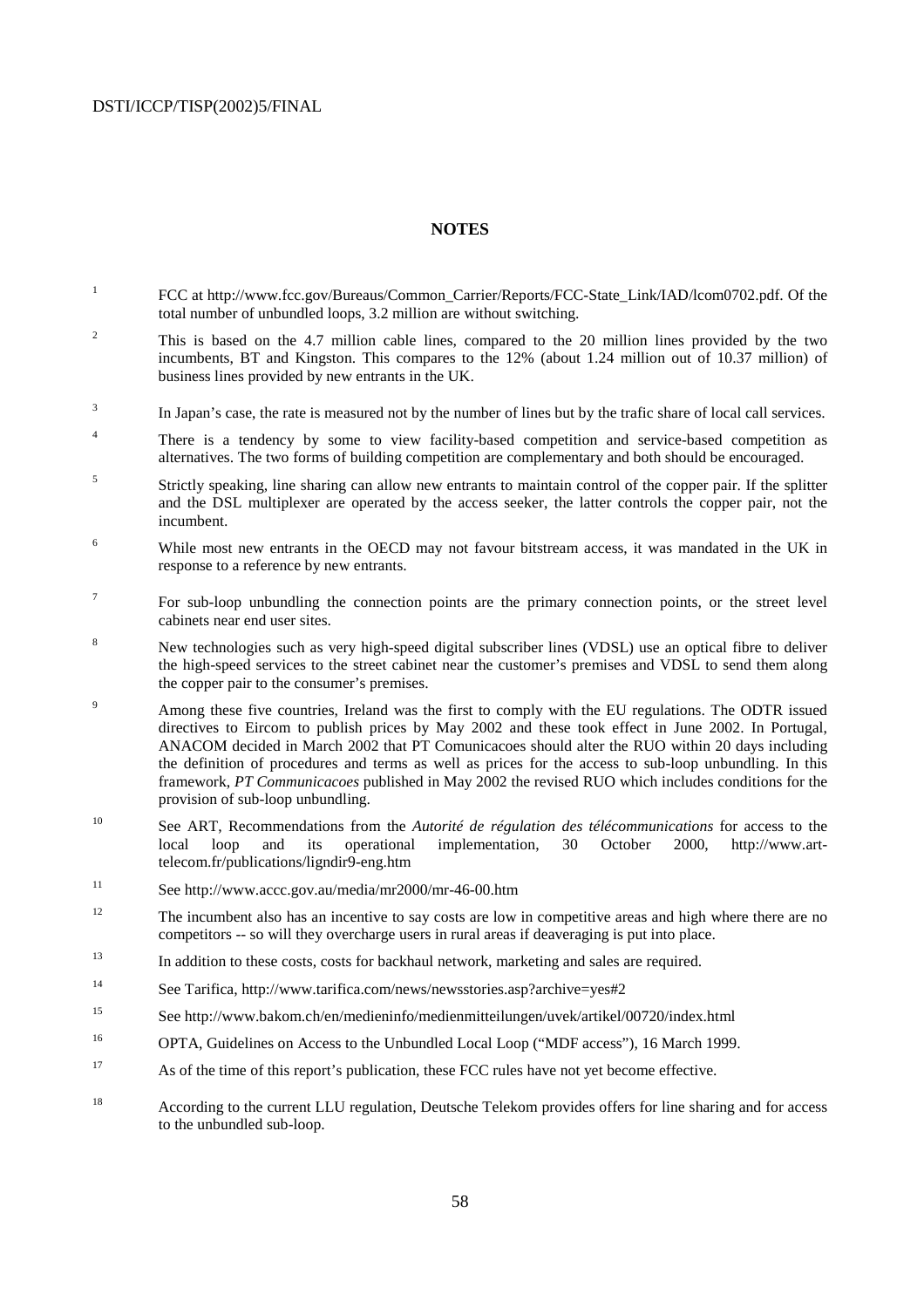- 19 Squire Sanders, Legal Study on Part II of the Local Loop Sectoral Inquiry, http://europa.eu.int/comm/competition/antitrust/others/sector\_inquiries/local\_loop/.
- <sup>20</sup> With regard to this figure (United States), the total set is based on ILEC local loops because CLECs are not required to unbundle their local loops.
- 21. Including CLEC local loops.
- 22 See http://www.tst.dk/uk/publications/statistics.htm
- <sup>23</sup> See http://www.regtp.de/en/reg\_tele/start/fs\_05.html, http://www.regtp.de/en/schriften/start/fs\_08.html.
- <sup>24</sup> Additional rules have been established following the amendments of ministerial ordinance: 1. Information disclosure on available spaces for collocation, MDF, power receiving/generating equipment. 2. Procedure of demand for survey and its response. 3. Procedure of competitors' own work for installation and maintenance. 4. Procedure of competitors' entry to installation site of equipment. 5. Procedure of competitors' attendance at communications building. 6. Standard period from application to its response (one month/two weeks when it can be responded with power and airconditioning facilities which have already been installed) and standard period to start installation work (one month. two weeks when installation for additional equipment is needed at the site where relevant equipment has already been installed/one and a half months when installation for raised floor is needed).
- <sup>25</sup> FT was required to roll out its exchanges in two initial stages. First, it had to deploy exchanges in the 10 largest cities by January 2001, followed by the next 20 largest cities by February 2001, and for the rest by March 2001. However, there was no roll-out of LLU as of June 2001.
- <sup>26</sup> Oftel, Statement and Determination on local loop unbundling "Bow Wave Process", http://www.oftel.gov.uk/publications/broadband/llu/allo1100.htm
- <sup>27</sup> This situation changed after ANACOM's deliberation of March and November 2002. According to ANACOM's Deliberation of March 2002, in accordance with the determination of November 2001, PT Comunicacoes would alter the RUO, explicitly including the definition of procedures and terms for the access to the totality of the MDFs of its network, including those regarding the exchange remote units. ANACOM also determined through its decision, approved by Deliberation of November 2002 that the minimum space offered by the incumbent would be two square meters for collocation.
- <sup>28</sup> Gilbert and Tobin, Operational Implications of Local Loop Unbundling and the Need for Technical Coordination, Report undertaken for the European Commission, September 2001at http://europa.eu.int/information\_society/topics/telecoms/regulatory/studies/documents/2001\_ull\_study\_fina l.pdf, p.137.
- <sup>29</sup> Refer to section 37 of the Austrian Telecommunications Act; decision of Telekom Control Kommission, Z 1/99, dated 2 July 1999; also see related reports in CTLR 1999.
- <sup>30</sup> In March 2000, TA and ISPA (Austrian ISP Association) agreed on an ADSL wholesale offer contract.
- <sup>31</sup> See CRTC, Status of Competition in Canadian Telecommunications Markets, http://www.crtc.gc.ca/ENG/publications/reports/PolicyMonitoring/2001/gic2001-09.htm.
- 32 Thomas Kiessling, "The Impact of Regulation on Facility-based Competition in Telecommunications: A Comparative Analysis of Recent Developments in North and European Union", http://www.tik.ee.ethz.ch/~m3i/related-work/cm/Cost-Regulation-in-Telecoms-Kiess\_Mar99.pdf.
- 33 According to the CRTC, unbundled type A loops provide an analogue transmission facility which extends from the central office loop termination (COLT) or point of termination (POT) to the customer network interface (CUST-NI) and which is intended to facilitate the transmission of voice grade signals of approximately 3 kHz usable bandwidth. Unbundled Type B loops provide an analogue transmission facility which extends from the COLT or POT to the CUST-NI and are intended to facilitate the transmission of ISDN BRA signals, viz. A maximum of  $2 B + 1 D$  channels.
- <sup>34</sup> The first reference offer for full unbundling and collocation was made in April 1999, and for line sharing in January 2001.